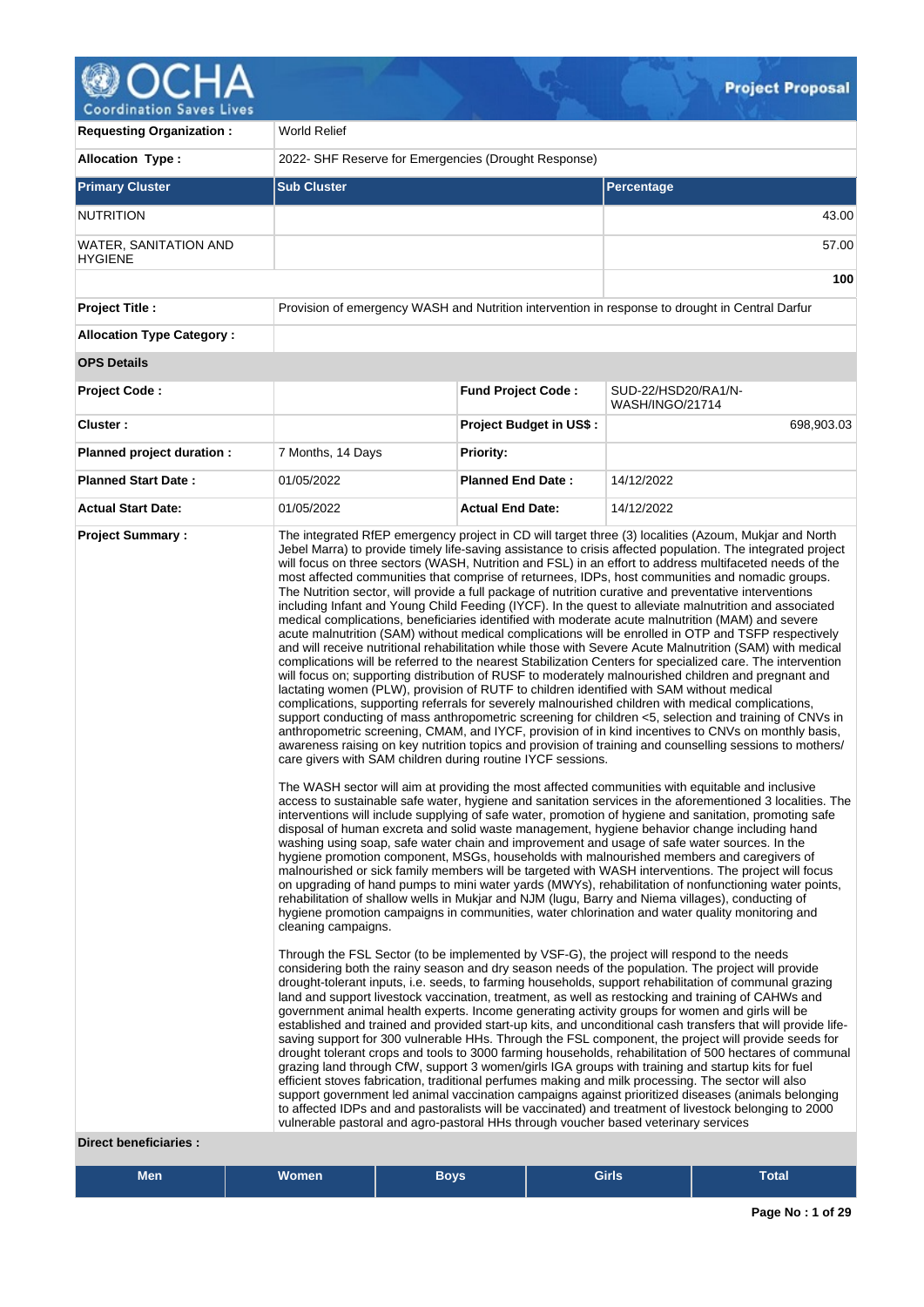| 9,056                          | 9,424      | 11,524       |             | 11,996       | 42,000       |
|--------------------------------|------------|--------------|-------------|--------------|--------------|
| <b>Other Beneficiaries:</b>    |            |              |             |              |              |
| <b>Beneficiary name</b>        | <b>Men</b> | <b>Women</b> | <b>Boys</b> | <b>Girls</b> | <b>Total</b> |
| <b>Host Communities</b>        | 2,803      | 2,917        | 3,567       | 3,713        | 13,000       |
| Internally Displaced People    | 3,234      | 3,366        | 4,116       | 4,284        | 15,000       |
| Refugees                       | 2,372      | 2,468        | 3,018       | 3,142        | 11,000       |
| Other                          | 647        | 673          | 823         | 857          | 3,000        |
| <b>Indirect Beneficiaries:</b> |            |              |             |              |              |

None **Catchment Population:**

#### **Link with allocation strategy :**

WR's commitment to serve the most vulnerable communities includes the commitment to address the priority needs of the most affected population through high quality interventions that are benchmarked on the wide range of instruments including; Core Humanitarian Standards (CHS), the Prevention against Sexual Exploitation and Abuse (PSEA), UNCRC, social inclusion policy frameworks of PWDs and Gender considerations among other policy frameworks that inform WRs intervention approaches. The project has been designed in a manner that the proposed life-saving interventions across WASH, Nutrition and FSL sectors will be implemented in all the 3 aforementioned Localities; Aozum, Mukjar and North Jebel Marra, given the huge population of the people being IDPS who have, for long suffered displacement due to conflict. WRS has also considered the complementary nature of the interventions to the already existing interventions supported by SHF and other donors in some of the Localities especially in North Jebel Marra. The dire needs of the new Locality (Mukjar) were put into high consideration during the 2022 Allocation Strategy.

Funding allocation for specific sectoral activities took into the consideration the UNOCHA Standard Allocation Strategy for 2022 with FSL receiving a significant allocation higher than other sectors (43%), WASH (29%), Nutrition (21%) and PSC (7%). However, the FSL component will be implemented by VSF-G. This amounts have been distributed across the 3 mentioned localities. The project will focus on life-saving interventions - improving communities' access to clean water supply, hygiene and sanitation services while ensuring the rights and dignity of children, women, and other marginalized social groups is respected and they have equal right of access to humanitarian assistance The project follows an integrated area based multi-sector approach where the sector interventions and results are complementing each other towards improving the wellbeing of the targeted population.

#### **Sub-Grants to Implementing Partners :**

| <b>Partner Name</b>                                   | <b>Partner Type</b> |  | <b>Budget in US\$</b>       |  |  |
|-------------------------------------------------------|---------------------|--|-----------------------------|--|--|
|                                                       |                     |  |                             |  |  |
| Other funding secured for the same project (to date): |                     |  |                             |  |  |
| <b>Other Funding Source</b>                           |                     |  | <b>Other Funding Amount</b> |  |  |

#### **Organization focal point :**

| <b>Name</b>          | <b>Title</b>                            | Email           | <b>Phone</b>     |
|----------------------|-----------------------------------------|-----------------|------------------|
| Joshua Meares        | <b>Country Director</b>                 | jmeares@wr.org  | +249 90 090 5895 |
| Stephen Gatimu       | Programs Director                       | sgatimu@wr.org  | +249 90 099 8384 |
| Edwin Raju           | <b>Finance Director</b>                 | eraju@wr.org    | +249 90 099 8385 |
| Enock Wabomba        | <b>Health and Nutrition</b><br>Advisor  | ewabomba@wr.org | +249 90 027 6639 |
| Jemimah Ruth Aarakit | Central Darfur Area<br>Programs Manager | JAarakit@wr.org | +249 900937290   |
| <b>BACKGROUND</b>    |                                         |                 |                  |

# **1. Humanitarian context analysis**

#### **2. Needs assessment**

The situation in North Jebel Marra, Azoum and Mujkar and its developments were discussed in a series of meetings (both ad hoc and scheduled) with all relevant authorities (including HAC) and community leaders. In the field, WR and VSF-G sector teams conducted a series of community engagement assessment meetings (both at individual, KIs and group level) in the areas of displacement. Direct consultation with community was done during humanitarian Inter- agency assessments conducted in the southern corridor covering Wadi Salih region. including Mukjar. Further consultation was done in North Jabel Marra during the OCHA led Inter-Agency Mission to Central and North Jebel Marra Localities conducted from 12th to 16th October 2021.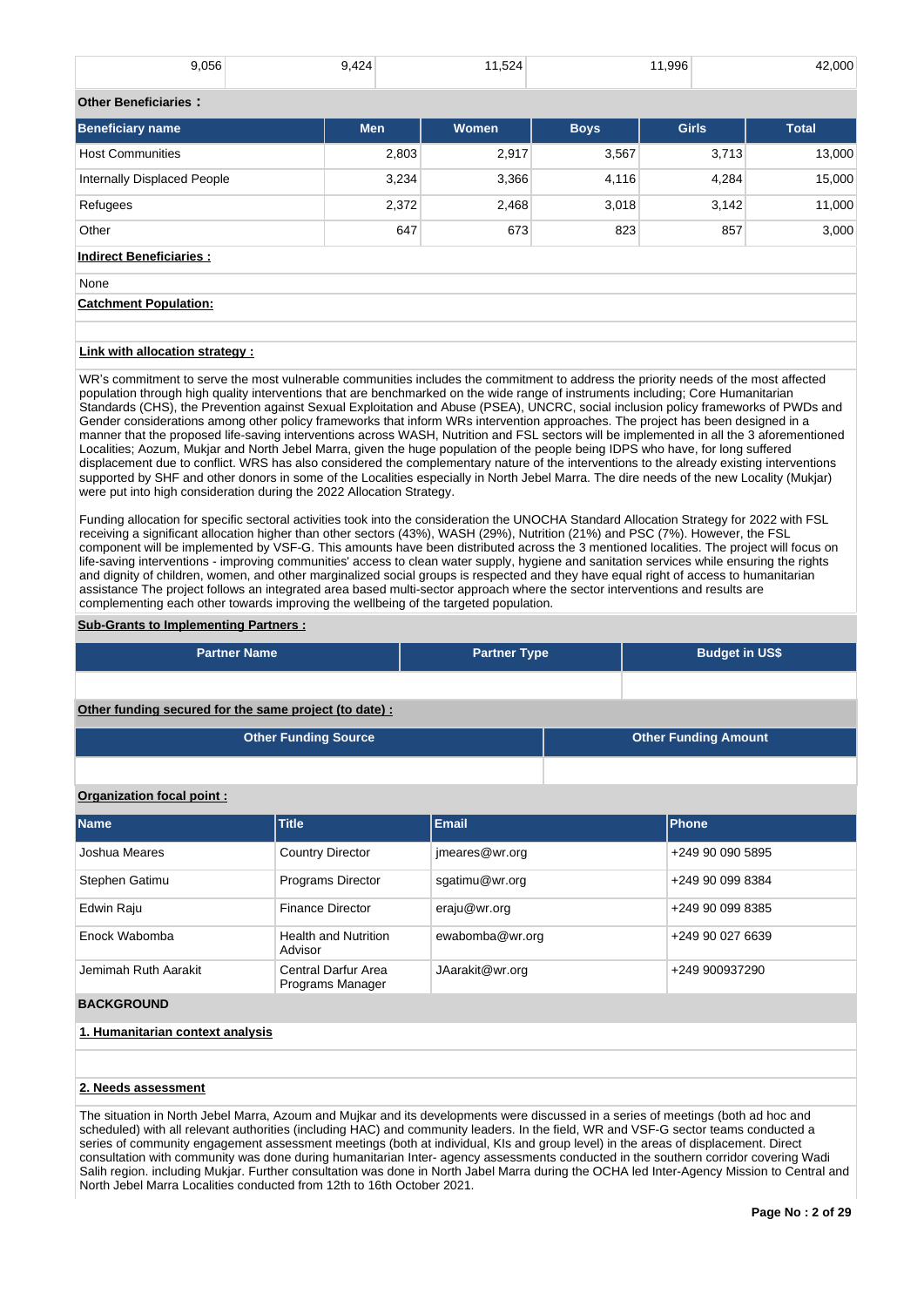According to the 2021 HNO, food insecurity in the targeted localities is in the severe and extreme phases, particularly North Jebel Marra, which is categorized under IPC4 and needs urgent action to save lives. If left unaddressed, this will endanger people's health, limiting physical and cognitive development, and making children more susceptible to disease. The returnees, IDPs, and poor host communities are particularly vulnerable. The prolonged drought and crop failure has exacerbated the needs uncovered in the October 2021 Inter-Sector Rapid Needs Assessment. Crop failure has also had a noteworthy impact on the nutritional needs of the nomadic community. The report underlined an urgent need for holistic interventions especially with concerted efforts on providing support for livelihoods, nutrition and WASH interventions. Despite ongoing FFA programming by WFP and UNICEF, gaps still exist that require additional complementary interventions to the already existing interventions in the mapped out communities. Outcomes of community-level assessments, including a KAP assessment by WRS and HNO 2022 revealed that 786,824 people are living in life-threatening conditions in Central Darfur, with more than half being IDPs and returnees.

The October 2021 report further depicted huge need for WASH interventions. After decades of conflict, many previously improved facilities/services are in dire need of rehabilitation and re-construction yet there is limited NGO access, supply chain disconnection, and inadequate operation/maintenance capacities. The primary problem is that many sources of water, such as hand pumps, are not functional. The increasing number of IDPs exerts additional pressure on existing limited resources. HNO 2022 states that IDPs often have to walk for hours to fetch water because of lack of adequate water infrastructure, which also exposes them (especially women and girls) to risks of sexual abuse.

#### **3. Description Of Beneficiaries**

### **4. Grant Request Justification**

In CD, the impact of climate change coupled with increased political instability, lack of/poor agricultural technologies led to low agricultural production and productivity in the Central Darfur region with recent and very adverse effects in Central Darfur State. The change in rainfall patterns and its short and long-term variability affected farming and livestock production which requires a response to prevent droughtrelated mortality and morbidity. There was a significant reduction in the production of food in North Jebel Marra, Azoum, and Mukjar ocalities as evidenced by the Post-Harvest Assessment report by the Ministry of Production and Economic Resources.

World Relief Sudan (WRS) is currently operational in Jebel Marra and Azoum Localities supporting communities with Health and Nutrition, WASH and FFA/FSL interventions. With funding from USAID/BHA through UNICEF, the health facilities provide integrated health and nutrition services including; OPD consultations, free pharmaceutical support for communicable and non-communicable diseases, EPI services for children under five, pregnant and non-pregnant women of reproductive age, nutrition services for children with moderate and severe acute malnutrition, WASH promotion activities and capacity building of the CNVs. This RfEP project interventions will complement well the ongoing interventions by other donors as well as bolstering the current SHF supported WASH interventions in Rokero and Golo. Under FFA/FSL (WFP/SHF) in Golo and Rokero the investments in construction of dams, rehabilitation of hand dug wells and supporting farmers with improved seeds for vegetable growing in North Jebel Marra are some of the major interventions that this project will complement and provide additional livelihoods opportunities to the vulnerable people in the identified communities in North Jebel Marra (Barry, Lugu and Niema) , Azoum and Mukjar Localities. Mukajr, is a new area that WR will be opening up its operations though this proposed SHF project and the community is looking forward to having robust coordination with WR and VSF-G in the implementation of the project.

#### **5. Complementarity**

# **LOGICAL FRAMEWORK**

#### **Overall project objective**

**The overall objective of this project is to provide life-saving WASH and Nutrition interventions to conflict and drought affected people in Azoum, Mukjar and North Jabel Marrra (Lugu, Barry and Niema- villages) Localities in Central Darfur. WR will implement WASH and Nutrition sectors directly, while FSL interventions will be implemented by VSF-G**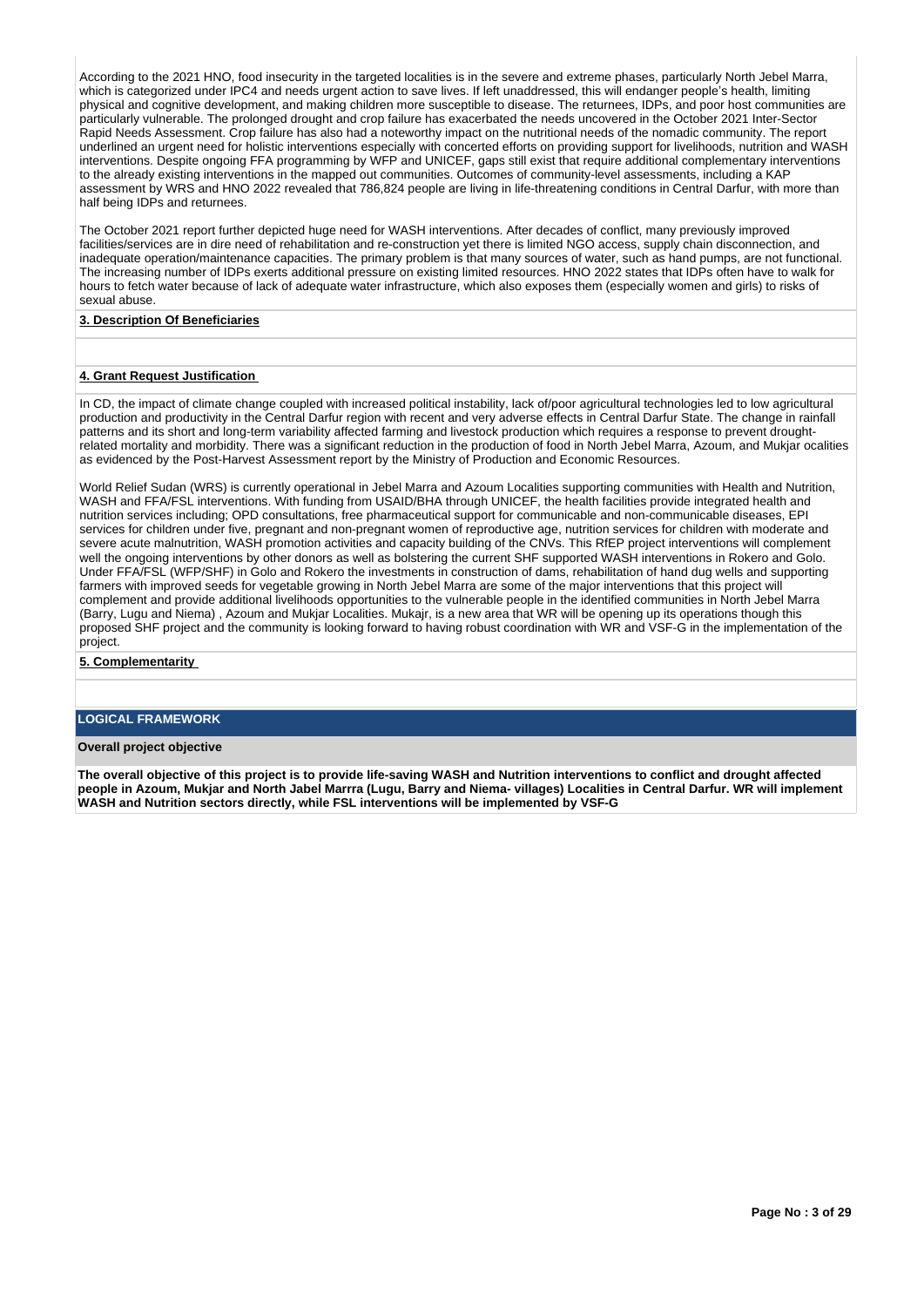| <b>NUTRITION</b>                                                                                                                                     |                                                                                              |                                 |
|------------------------------------------------------------------------------------------------------------------------------------------------------|----------------------------------------------------------------------------------------------|---------------------------------|
| <b>Cluster objectives</b>                                                                                                                            | Strategic Response Plan (SRP) objectives                                                     | <b>Percentage of activities</b> |
| Contribute to the reduction of malnutrition<br>among girls, boys, and PLW in prioritized<br>localities through preventive multi-sector<br>responses. | SO2: Improve vulnerable people's access to<br>livelihoods and life-sustaining basic services | 100                             |

**Contribution to Cluster/Sector Objectives :** World Relied through this project intends to implement nutrition programs in North Jebel Marra (Keya), Azoum (Sola) and Mukjar (Sendo & Amar Jadeed) in coordination with the Central Darfur State Ministry of Health (SMoH). The project is designed to directly address the nutrition cluster objective (1) which is to provide affected people with the highest levels of under-nutrition with curative nutrition services. These will be achieved by providing emergency lifesaving nutrition services to children under five years old and pregnant or lactating women who have young children through TSFP/OTP feeding centers in health clinics. The project overall intended to comprehensively address community nutrition needs through strengthening community nutrition management including case finding, reporting, referral and follow up, providing treatment to needy children, providing supplementary feeding and close follow up at facility level, providing support in referral of children with medical complications and improve community awareness including men inappropriate feeding for infants and young children. To achieve the IYCF program mothers in Mothers' Groups will be established and trained in the seven targeted villages.

The project is multi-sectoral with FS L, WASH and Nutrition sector all designed to address the problem of malnutrition. Under WASH sector provision of clean water, coupled with intensive hygiene and sanitation promotion will ensure that children under-fives and lactating mothers are hygienically safe and not exposed to underlying causes diarrhea ailments. Health and Nutrition sector will provide both preventive and curative measures to under-nutrition while food security and livelihoods sector will address both short and long term causes of malnutrition through provision of essential nutritious food to lactating mothers and children.

#### **Outcome 1**

Reduced mortality and morbidity associated with malnutrition among children under five, pregnant and lactating women through improved feeding practices and increased knowledge among conflict-affected communities in Keya, Sola, Sendo and Amar Jadeed in Central Darfur

# **Output 1.1**

# **Description**

Positive behavior change practices promoted on infant and young child feeding (IYCF) and nutrition, among mothers and child care givers

# **Assumptions & Risks**

**Assumptions** 

- -GoS will continue to allow NGO operations in the program area and process all permits in a timely manner
- State MoH is able and willing to second nutrition staff to assist WRS in providing nutritional services in the nutrition centers
- Communities will accept WRS and be willing to partner on interventions
- -UNICEF and WFP will continue to provide the required health supplies in the State

• Humanitarian access may be facilitated by the current security structures, UN security system, GoS security apparatus, and the support from the community leaders

- GoS will continue to allow NGO operations in the program area and process all permits in a timely manner
- State MoH will be able to second nutrition staff to assist WRS in providing nutritional services in the nutrition centers

Risks;

• Should there be any disease outbreak (Diahrea, Cholera, malaria, Meningitis etc) given the upcoming rainy season, this may require interfere with the normal project activities and demand additional support to the community to address the outbreak. -Covid-19 Still poses a risk to the project interventions in the community. This may will not affect the proposed locations and cause

disruption of project activities

-The security situation in the project localities remains unstable or even worse in the upcoming months. This may interfere with staff' movements during activities implementation-

• Inflation through the skyrocketing market prices may affect project project and activities

| <b>Indicators</b> |                                                                       |                                                                                                                                                  |            |                                |           |                   |               |
|-------------------|-----------------------------------------------------------------------|--------------------------------------------------------------------------------------------------------------------------------------------------|------------|--------------------------------|-----------|-------------------|---------------|
|                   |                                                                       |                                                                                                                                                  |            | <b>End cycle beneficiaries</b> |           |                   | End<br>cycle  |
| Code              | <b>Cluster</b>                                                        | <b>Indicator</b>                                                                                                                                 | <b>Men</b> | Women                          |           | <b>Boys</b> Girls | <b>Target</b> |
| Indicator 1.1.1   | <b>NUTRITION</b>                                                      | Number of technical health workers trained on<br>IYCF-E                                                                                          | 8          | 12                             |           |                   | 20            |
|                   | <b>Means of Verification:</b> Training Reports, Training Manuals      |                                                                                                                                                  |            |                                |           |                   |               |
| Indicator 1.1.2   | NUTRITION                                                             | Number of technical health workers trained on<br><b>CMAM</b>                                                                                     | 8          | 12                             |           |                   | 20            |
|                   |                                                                       | <b>Means of Verification:</b> Training Reports, Attendance Lists, Training Manuals                                                               |            |                                |           |                   |               |
| Indicator 1.1.3   | <b>NUTRITION</b>                                                      | Number of beneficiaries with disabilities<br>(disaggregated by sex) who are able to access<br>nutrition services in the service delivery centers |            | 530                            | 721       | 1,56              | 2,813         |
|                   | <b>Means of Verification:</b> Monthly OTP, TSFP and Screening reports |                                                                                                                                                  |            |                                |           |                   |               |
| Indicator 1.1.4   | <b>NUTRITION</b>                                                      | Number of boys and girls under five years with<br>severe acute malnutrition without complication<br>newly admitted for treatment in OTPs         |            |                                | 2,89<br>4 | 3,98              | 6,875         |
|                   | <b>Means of Verification:</b> Monthly OTP reports                     |                                                                                                                                                  |            |                                |           |                   |               |
| Indicator 1.1.5   | <b>NUTRITION</b>                                                      | Number of children 6-59 months (boys and girls)<br>who received Vitamin A supplementation                                                        |            |                                | 2,89<br>4 | 3,98              | 6,875         |
|                   | <b>Means of Verification:</b> Monthly reports                         |                                                                                                                                                  |            |                                |           |                   |               |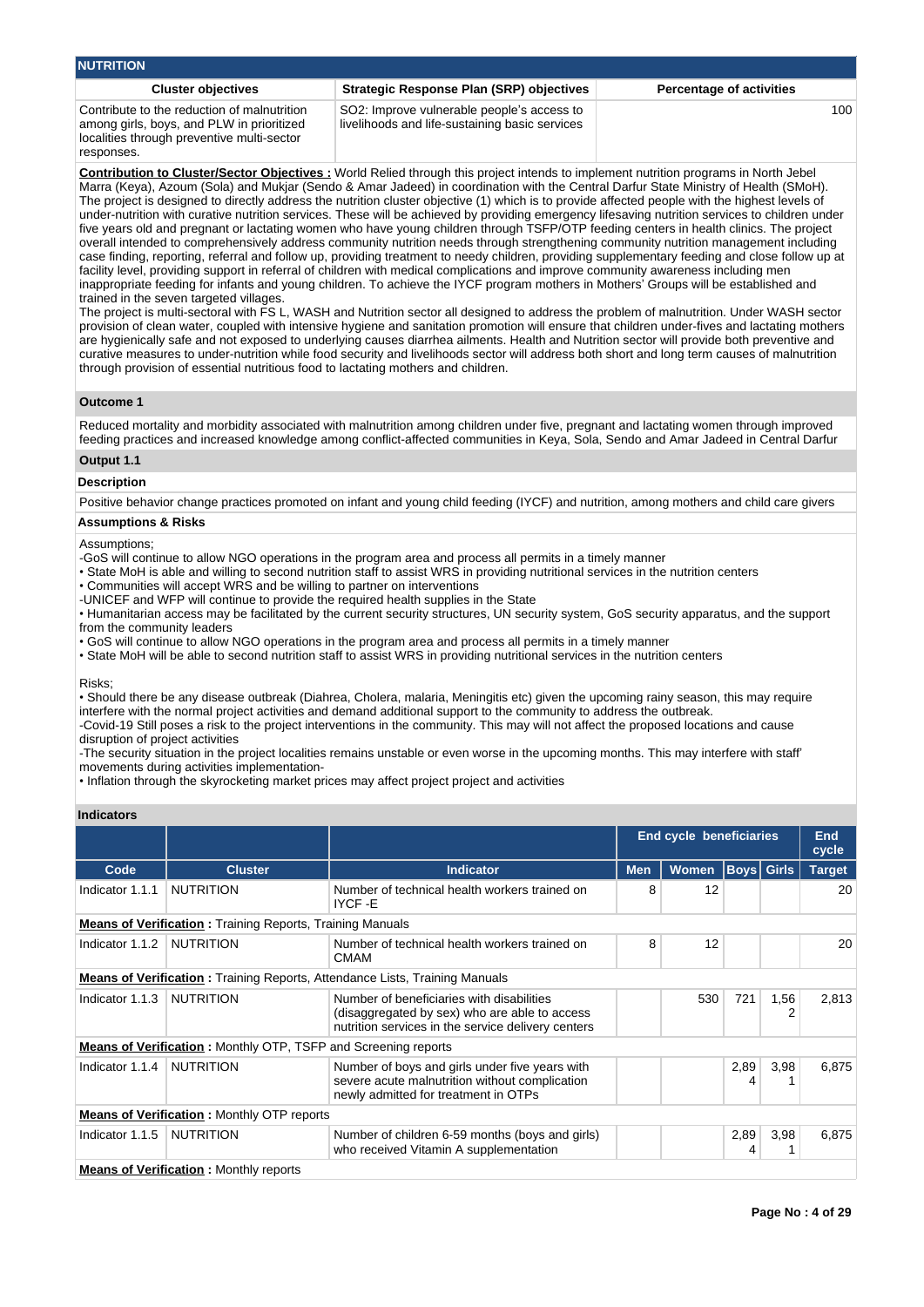| Indicator 1.1.6                                           | <b>NUTRITION</b>                                                                                                                                                                                                                                    | Number of community awareness and<br>sensitization sessions (on malnutrition) conducted<br>at community level during the life of the project                                                                                                                                                                                                                                                                                                                                                                                                                                                                                                                                                                                                                                                                                                                                                                                                                                     |    |    | 60 |
|-----------------------------------------------------------|-----------------------------------------------------------------------------------------------------------------------------------------------------------------------------------------------------------------------------------------------------|----------------------------------------------------------------------------------------------------------------------------------------------------------------------------------------------------------------------------------------------------------------------------------------------------------------------------------------------------------------------------------------------------------------------------------------------------------------------------------------------------------------------------------------------------------------------------------------------------------------------------------------------------------------------------------------------------------------------------------------------------------------------------------------------------------------------------------------------------------------------------------------------------------------------------------------------------------------------------------|----|----|----|
|                                                           | <b>Means of Verification:</b> Monthly CNV reports                                                                                                                                                                                                   |                                                                                                                                                                                                                                                                                                                                                                                                                                                                                                                                                                                                                                                                                                                                                                                                                                                                                                                                                                                  |    |    |    |
| Indicator 1.1.7                                           | <b>NUTRITION</b>                                                                                                                                                                                                                                    | Number and type of IYCF/E messages<br>disseminated to the beneficiaries                                                                                                                                                                                                                                                                                                                                                                                                                                                                                                                                                                                                                                                                                                                                                                                                                                                                                                          |    |    | 30 |
|                                                           | <b>Means of Verification:</b> Monthly IYCF reports                                                                                                                                                                                                  |                                                                                                                                                                                                                                                                                                                                                                                                                                                                                                                                                                                                                                                                                                                                                                                                                                                                                                                                                                                  |    |    |    |
| Indicator 1.1.8                                           | <b>NUTRITION</b>                                                                                                                                                                                                                                    | Number of service providers trained on<br>management of SAM with medical complications                                                                                                                                                                                                                                                                                                                                                                                                                                                                                                                                                                                                                                                                                                                                                                                                                                                                                           | 16 | 10 | 26 |
|                                                           | <b>Means of Verification:</b> Training reports                                                                                                                                                                                                      |                                                                                                                                                                                                                                                                                                                                                                                                                                                                                                                                                                                                                                                                                                                                                                                                                                                                                                                                                                                  |    |    |    |
| <b>Activities</b>                                         |                                                                                                                                                                                                                                                     |                                                                                                                                                                                                                                                                                                                                                                                                                                                                                                                                                                                                                                                                                                                                                                                                                                                                                                                                                                                  |    |    |    |
| Activity 1.1.1                                            |                                                                                                                                                                                                                                                     |                                                                                                                                                                                                                                                                                                                                                                                                                                                                                                                                                                                                                                                                                                                                                                                                                                                                                                                                                                                  |    |    |    |
|                                                           | <b>Standard Activity: Establishment of new MSGs</b>                                                                                                                                                                                                 |                                                                                                                                                                                                                                                                                                                                                                                                                                                                                                                                                                                                                                                                                                                                                                                                                                                                                                                                                                                  |    |    |    |
|                                                           | Establish mother support group for promotion of IYCF<br>- Conduct Screening and formation of 20 Mothers' Support Groups<br>- Conduct monthly meeting with 20 Mothers' Support Groups<br>- Conduct 2 community awareness raising campaign outreaches | - Support Monthly MSGs meetings to review their reports and provide continuous mentorship                                                                                                                                                                                                                                                                                                                                                                                                                                                                                                                                                                                                                                                                                                                                                                                                                                                                                        |    |    |    |
| Activity 1.1.2                                            |                                                                                                                                                                                                                                                     |                                                                                                                                                                                                                                                                                                                                                                                                                                                                                                                                                                                                                                                                                                                                                                                                                                                                                                                                                                                  |    |    |    |
|                                                           |                                                                                                                                                                                                                                                     | Standard Activity: Conduct training on IYCF-E for health facility technical staff                                                                                                                                                                                                                                                                                                                                                                                                                                                                                                                                                                                                                                                                                                                                                                                                                                                                                                |    |    |    |
|                                                           | - Provide IYCF training for 20 nutrition assistants and nurses                                                                                                                                                                                      | Conduct training for nutrition workers, community volunteer on CMAM, IYCF etc.<br>-Train 40 nutrition volunteers (35 women) & MSGs on IYCF key messages                                                                                                                                                                                                                                                                                                                                                                                                                                                                                                                                                                                                                                                                                                                                                                                                                          |    |    |    |
| Activity 1.1.3                                            |                                                                                                                                                                                                                                                     |                                                                                                                                                                                                                                                                                                                                                                                                                                                                                                                                                                                                                                                                                                                                                                                                                                                                                                                                                                                  |    |    |    |
|                                                           | <b>Standard Activity: Procure nutrition related supplies</b>                                                                                                                                                                                        |                                                                                                                                                                                                                                                                                                                                                                                                                                                                                                                                                                                                                                                                                                                                                                                                                                                                                                                                                                                  |    |    |    |
|                                                           | Provide monthly running cost for 4 nutrition centers.                                                                                                                                                                                               |                                                                                                                                                                                                                                                                                                                                                                                                                                                                                                                                                                                                                                                                                                                                                                                                                                                                                                                                                                                  |    |    |    |
|                                                           |                                                                                                                                                                                                                                                     | WR will support the 4 newly targeted facilities including Keya in NJM, Sola in Azum, Sendo and Amar-Jadid in Mukhjar localities. The<br>support includes to provide materials and equipment for running the nutrition centers.                                                                                                                                                                                                                                                                                                                                                                                                                                                                                                                                                                                                                                                                                                                                                   |    |    |    |
| Activity 1.1.4                                            |                                                                                                                                                                                                                                                     |                                                                                                                                                                                                                                                                                                                                                                                                                                                                                                                                                                                                                                                                                                                                                                                                                                                                                                                                                                                  |    |    |    |
| <b>Feeding Programme</b>                                  |                                                                                                                                                                                                                                                     | Standard Activity: Treatment of Moderate acute malnutrition among under-five children 6-59mo in Targeted Supplementary                                                                                                                                                                                                                                                                                                                                                                                                                                                                                                                                                                                                                                                                                                                                                                                                                                                           |    |    |    |
|                                                           | screening, provision of RUTF and routine OTP medications                                                                                                                                                                                            | Provide outpatient management of severe acute malnutrition without medical complications for children 6-59 months using anthropometric                                                                                                                                                                                                                                                                                                                                                                                                                                                                                                                                                                                                                                                                                                                                                                                                                                           |    |    |    |
| Activity 1.1.5                                            |                                                                                                                                                                                                                                                     |                                                                                                                                                                                                                                                                                                                                                                                                                                                                                                                                                                                                                                                                                                                                                                                                                                                                                                                                                                                  |    |    |    |
|                                                           |                                                                                                                                                                                                                                                     | Standard Activity: Conduct IYCF counselling for care giver of children 0-23mo                                                                                                                                                                                                                                                                                                                                                                                                                                                                                                                                                                                                                                                                                                                                                                                                                                                                                                    |    |    |    |
|                                                           |                                                                                                                                                                                                                                                     | In kind support to 40 Community Nutrition volunteers and 20 Lead Mothers on monthly basis                                                                                                                                                                                                                                                                                                                                                                                                                                                                                                                                                                                                                                                                                                                                                                                                                                                                                        |    |    |    |
| Activity 1.1.6                                            |                                                                                                                                                                                                                                                     |                                                                                                                                                                                                                                                                                                                                                                                                                                                                                                                                                                                                                                                                                                                                                                                                                                                                                                                                                                                  |    |    |    |
| <b>Feeding Programme</b>                                  |                                                                                                                                                                                                                                                     | Standard Activity: Treatment of Moderate acute malnutrition among under-five children 6-59mo in Targeted Supplementary                                                                                                                                                                                                                                                                                                                                                                                                                                                                                                                                                                                                                                                                                                                                                                                                                                                           |    |    |    |
|                                                           | Procurement and distribution of Nutrition OTP Drugs                                                                                                                                                                                                 |                                                                                                                                                                                                                                                                                                                                                                                                                                                                                                                                                                                                                                                                                                                                                                                                                                                                                                                                                                                  |    |    |    |
|                                                           | Sendo and Amar-Jadid in Mukhjar localities.<br>be seconded to the respective facilities.                                                                                                                                                            | WR targets to procure Nutrition OTP related drugs to cover the gap in the newly targeted facilities including Keya in NJM, Sola in Azum,<br>Cash from SHF will be utilized in procurement of OTP drugs which will be administered to patient by qualified Nurses from SMOH who will                                                                                                                                                                                                                                                                                                                                                                                                                                                                                                                                                                                                                                                                                              |    |    |    |
| Output 1.2                                                |                                                                                                                                                                                                                                                     |                                                                                                                                                                                                                                                                                                                                                                                                                                                                                                                                                                                                                                                                                                                                                                                                                                                                                                                                                                                  |    |    |    |
| <b>Description</b>                                        |                                                                                                                                                                                                                                                     |                                                                                                                                                                                                                                                                                                                                                                                                                                                                                                                                                                                                                                                                                                                                                                                                                                                                                                                                                                                  |    |    |    |
|                                                           | and lactating women according to the SPHERE standards                                                                                                                                                                                               | Increased access to treatment of moderate and severe acute malnutrition (MAM and SAM) services for children under five and pregnant                                                                                                                                                                                                                                                                                                                                                                                                                                                                                                                                                                                                                                                                                                                                                                                                                                              |    |    |    |
| <b>Assumptions &amp; Risks</b>                            |                                                                                                                                                                                                                                                     |                                                                                                                                                                                                                                                                                                                                                                                                                                                                                                                                                                                                                                                                                                                                                                                                                                                                                                                                                                                  |    |    |    |
| support of community leaders<br>staff<br>controlled areas | • Communities will accept WRS and be willing to partner on interventions                                                                                                                                                                            | -Essential routine drugs will be obtained from the pipeline (UNICEF, WHO)<br>• UNICEF and WFP will continue to provide the required nutrition supplies in the State<br>. Humanitarian access continues to be facilitated by the current security structures, UN security system, GoS security apparatus, and the<br>• GoS will continue to allow NGO operations in the program area and process all permits in a timely manner<br>• State MoH is able and willing to second nutrition staff to assist WRS in providing nutritional services in the nutrition centers<br>• Massive disease outbreaks will not affect the proposed locations and cause disruption of project activities<br>• The security situation does not deteriorate to a level that endangers staff' whereby the UN security recommends evacuation of relocatable<br>• The armed groups operating in some parts of Jebel Maraa will not stop WRS from providing humanitarian services in partially opposition |    |    |    |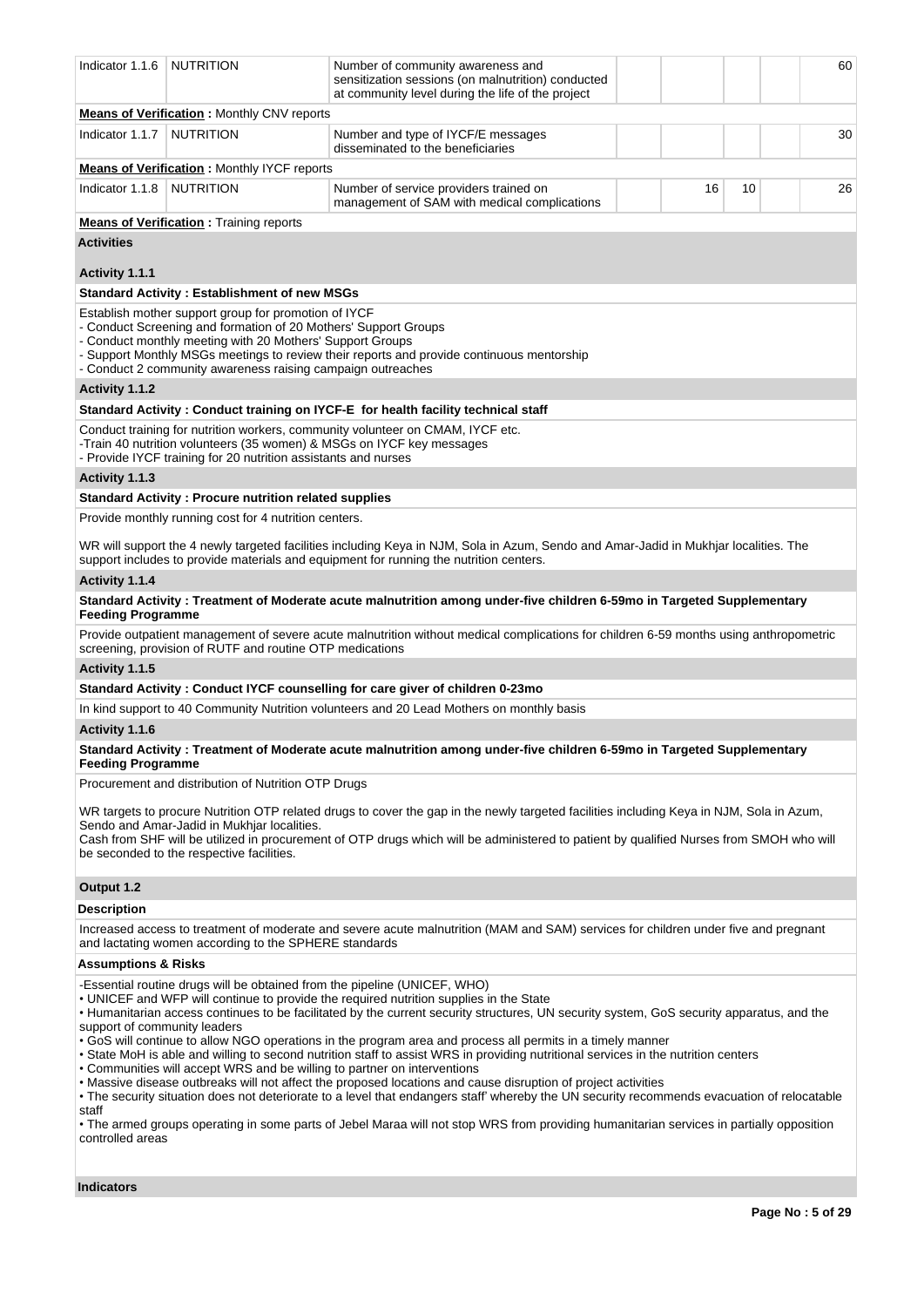|                       |                                                                           |                                                                                                                                            | <b>End cycle beneficiaries</b> |       |                        | End<br>cycle      |               |
|-----------------------|---------------------------------------------------------------------------|--------------------------------------------------------------------------------------------------------------------------------------------|--------------------------------|-------|------------------------|-------------------|---------------|
| Code                  | <b>Cluster</b>                                                            | <b>Indicator</b>                                                                                                                           | <b>Men</b>                     | Women |                        | <b>Boys</b> Girls | <b>Target</b> |
| Indicator 1.2.1       | <b>NUTRITION</b>                                                          | [Outcome]: % cure rate among moderately<br>malnourished children discharged from TSFP<br>(target $\geq$ 75% Sphere standard cut off point) |                                |       |                        |                   | 90            |
| -CMAM database Report | <b>Means of Verification:</b> Project progress report, Registration book, |                                                                                                                                            |                                |       |                        |                   |               |
| Indicator 1.2.2       | NUTRITION                                                                 | [Outcome]: % death rate among severely<br>malnourished children discharged from OTP<br>(target <10% Sphere standard cut off point)         |                                |       |                        |                   | 5             |
| -CMAM database Report | <b>Means of Verification:</b> Project progress report, Registration book, |                                                                                                                                            |                                |       |                        |                   |               |
| Indicator 1.2.3       | <b>NUTRITION</b>                                                          | [Outcome]: % defaulter rate among severely<br>malnourished children discharged from OTP<br>(target <15% Sphere standard cut off point)     |                                |       |                        |                   | 5             |
| -CMAM database Report | <b>Means of Verification:</b> Project progress report, Registration book, |                                                                                                                                            |                                |       |                        |                   |               |
| Indicator 1.2.4       | <b>NUTRITION</b>                                                          | % of organization's staff, suppliers, and or<br>contractor received PSEA training disaggregated<br>by sex                                  | 9                              | 16    |                        |                   | 25            |
|                       | <b>Means of Verification: PSEA training reports</b>                       |                                                                                                                                            |                                |       |                        |                   |               |
| Indicator 1.2.5       | <b>NUTRITION</b>                                                          | # of PSEA community awareness sessions<br>conducted                                                                                        |                                |       |                        |                   | 30            |
|                       | <b>Means of Verification: Monthly reports</b>                             |                                                                                                                                            |                                |       |                        |                   |               |
| Indicator 1.2.6       | <b>NUTRITION</b>                                                          | Number of children reached with nutrition services<br>(disaggregated by sex)                                                               |                                |       | 6,86<br>4              | 7,95<br>2         | 14,816        |
|                       | <b>Means of Verification:</b> Monthly screening, OTP and TSFP reports     |                                                                                                                                            |                                |       |                        |                   |               |
| Indicator 1.2.7       | <b>NUTRITION</b>                                                          | number of children admitted into the nutrition<br>program                                                                                  |                                |       | 2,18<br>$\overline{2}$ | 3,29<br>1         | 5,473         |
|                       | <b>Means of Verification:</b> Monthly nutrition reports                   |                                                                                                                                            |                                |       |                        |                   |               |
| Indicator 1.2.8       | NUTRITION                                                                 | Number of CNVs trained in MUAC screening and<br>community mobilization, disaggregated by sex                                               | 59                             | 63    |                        |                   | 122           |

**Means of Verification :** Training reports

**Activities**

# **Activity 1.2.1**

#### **Standard Activity : Support rehabilitation of health facilities where is needed with reasonable costs for quality services delivery**

Provision of CMAM services for SAM and MAM cases of U5 children and PLW (incl. refurbishment of OTP/TSFP, provision of RUTF/SUTF, MUAC screening, referral service for SAM with complication case; micronutrients etc.)

-Establishment of four nutrition centers

- Provide materials and equipment for the nutrition centers

- Support nutrition centers monthly running costs

-Printing different types of nutrition protocols

-Lap coat for OTP nurses & Nutrition staff and CNVs

-Provide routine drugs for four OTP&TSFP centers

#### **Activity 1.2.2**

**Standard Activity : Conduct MUAC screening and Weight for Height measurements to identify and refer children with acute malnutrition to treatment or counselling services**

Train 40 nutrition volunteers & 20 lead MSGs on MUAC screening and community mobilization

#### **Activity 1.2.3**

**Standard Activity : Conduct MUAC screening and Weight for Height measurements to identify and refer children with acute malnutrition to treatment or counselling services**

Conduct mass MUAC screening twice a year for children under five and PLW.

## **Activity 1.2.4**

**Standard Activity : Refer and support with transport costs children with SAM with medical complications to and from Stabilization centres**

- Admit children under five and pregnant and lactating women to TSFP and children under five to OTP and provide appropriate treatment and follow up.

- Referral of undernourished individuals with medical complications to SCs for stabilization

**Activity 1.2.5**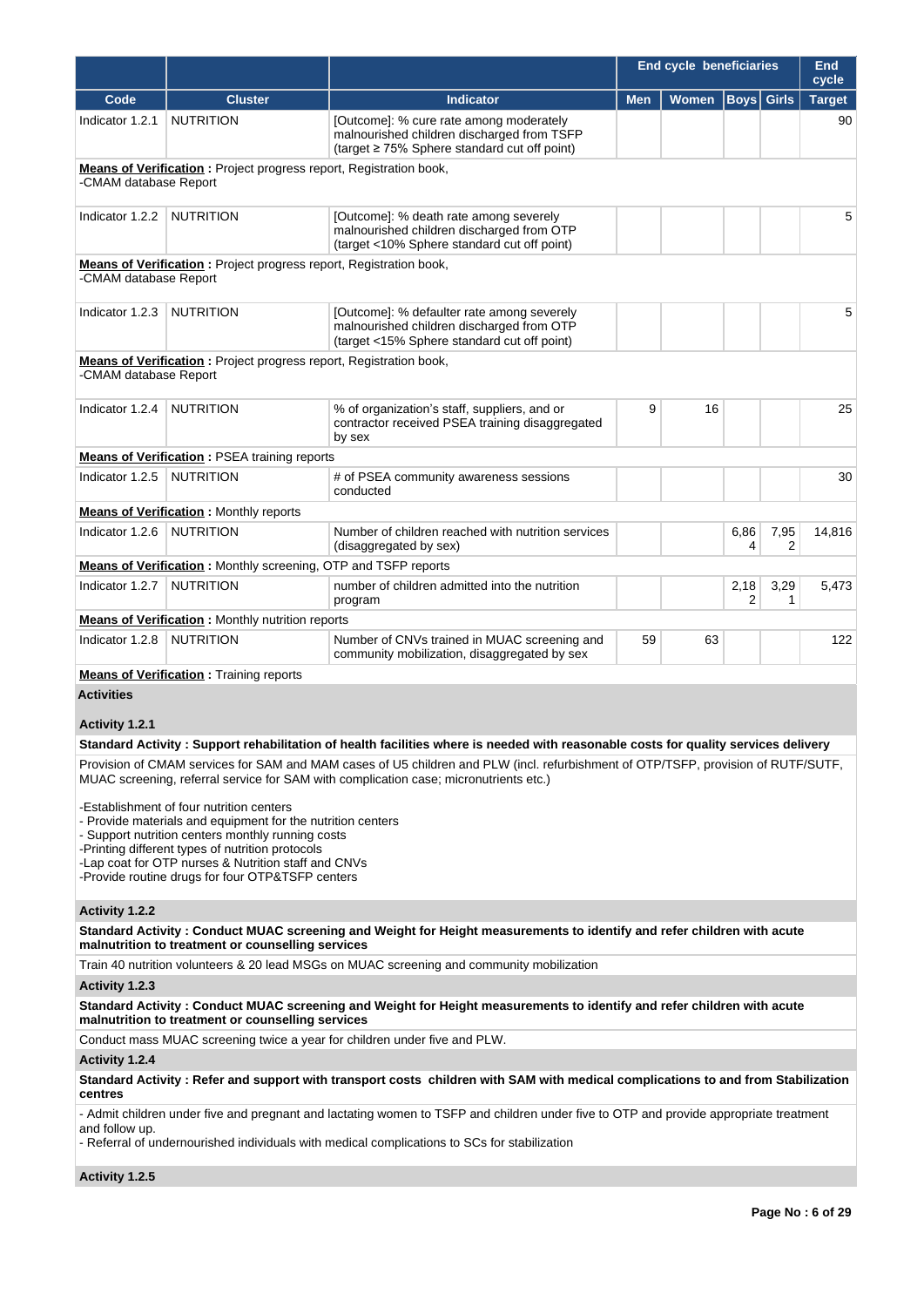#### **Standard Activity : Conduct training on CMAM for health facility technical staff**

Train 20 nutrition assistants and OTP nurses on basic CMAM management

20 Nurses and nutrition assistants will be trained for 5 days on CMAM management.

#### **Activity 1.2.6**

#### **Standard Activity : Train partners on GBV and PSEA referrals pathways**

Train 25 persons (project staff including suppliers/ sub-contractors etc) in PSEA. Training shall be bolstered by at least 30 PSEA awareness campaigns at community level. To ensure effective reporting, WR will put in place PSEA reporting mechanisms using a hotline number while ensuring confidentiality

#### **Additional Targets :**

| <b>WATER, SANITATION AND HYGIENE</b>                                     |                                                                                                                             |                                 |  |  |  |  |
|--------------------------------------------------------------------------|-----------------------------------------------------------------------------------------------------------------------------|---------------------------------|--|--|--|--|
| <b>Cluster objectives</b>                                                | <b>Strategic Response Plan (SRP) objectives</b>                                                                             | <b>Percentage of activities</b> |  |  |  |  |
| 1.87 million crisis-affected people will access<br>basic water services. | SO1: Provide timely multi-sectoral life-saving<br>assistance to crisis affected people to reduce<br>mortality and morbidity | 100                             |  |  |  |  |

**Contribution to Cluster/Sector Objectives :** The proposed interventions will directly contribute to the 2021 1st allocation strategy that is currently ongoing in North Jebel Marra (Golo, Rokero and Nertiti). Through the proposed interventions the community will benefit from the infrastructural investment and the awareness raising through the capacity building activities will help strengthen and sustain access to sufficient safe water quantities to all groups of community members as well as indirectly contributing to addressing the gender based violence issues. additionally, the project will provide access to water services at institutional and community levels (schools and health facilities in particular) and focus on promoting COVID sensitive hygiene and sanitation practices. The project will further promote behavior change and social change in the community through the community-Led to Total Sanitation (CLTS), and awareness raising activities and campaigns.

The project will ensure that there will be a coordination among the stakeholders especially with the community structures; water committees and with the Water and Environmental Sanitation Department (WES), Ministry of Health, Education, and strengthening the linkage between the community and WES/Ministry during the project. WASH interventions will be coordinated with the as well as linking to other planned FSL and nutrition intervention activities.

The project will contribute towards improving the environment-friendly practices through access to safe water supply by upgrading Mini Water Yards with a solar power system. Rehabilitation and new drilling of hand pumps of drinking to improve people's access to basic water services including access to safe water, better sanitation, and hygiene services. This will contribute towards the prevention against waterborne diseases such as; diarrhea, Dysentery, cholera, and Amoeba, especially among women, children, men and Persons with Special Needs in the project targeted localities; Azum, NJM and Mukjar. In NJM the villages selected to benefit from the project include; Lugu, Niema and Barry in Rokero Locality.

#### **Outcome 1**

Improve Access to safe water and Hygiene and sanitation services to 42,000 Conflict and drought affected population in Azum, Mukjar and North Jabbel Marra localities through upgrading of the available water infrastructures, water chlorination, solid waste management and awareness raising campaigns on sanitation and hygiene practices.

#### **Output 1.1**

#### **Description**

Improved equitable access to safe Water for the most affected population being; IDPs, Returnees and nomads of Azum, Mukjar and North Jabbel Marra localities.

#### **Assumptions & Risks**

Assumption

1.The identified target localties/villages will support the project through the existing water and sanitation management committees comprised of both men and women.

2. The government authorities (HAC, WES, line Ministries) will support the project interventions through approval of the TAs, provision of technical guidance to the WR and community during implementation etc.

3. There existing water sources mapped out for the project upgrading in the community.

Risks:

1. The un-predictable security situation in the identified localities may slow down the project implementation progress should the security situation deteriorate from time to time.

2. The inflation on the pound and discrepancy between the official and un-official exchange rate will have a negative effect on the budget and planned activities.

#### **Indicators**

|                                                                                                          |                                         |                                                                                                          | End cycle beneficiaries |              | End<br>cycle      |  |               |  |
|----------------------------------------------------------------------------------------------------------|-----------------------------------------|----------------------------------------------------------------------------------------------------------|-------------------------|--------------|-------------------|--|---------------|--|
| Code                                                                                                     | <b>Cluster</b>                          | <b>Indicator</b>                                                                                         | <b>Men</b>              | <b>Women</b> | <b>Boys</b> Girls |  | <b>Target</b> |  |
| Indicator 1.1.1                                                                                          | <b>WATER, SANITATION</b><br>AND HYGIENE | Number of water yards installed                                                                          |                         |              |                   |  | 3             |  |
|                                                                                                          |                                         | <b>Means of Verification:</b> Narrative and financial Reports, site observations, and contract documents |                         |              |                   |  |               |  |
| Indicator 1.1.2                                                                                          | <b>WATER, SANITATION</b><br>AND HYGIENE | Number of water yards rehabilitated                                                                      |                         |              |                   |  | $\mathbf{1}$  |  |
| <b>Means of Verification:</b> Narrative and financial Reports, site observations, and contract documents |                                         |                                                                                                          |                         |              |                   |  |               |  |
| Indicator 1.1.3                                                                                          | <b>WATER, SANITATION</b><br>AND HYGIENE | Number of protected water wells rehabilitated                                                            |                         |              |                   |  | 2             |  |
| Maana of Haulflastian : Namelice and Financial Denama. Occupato descursato and alte civita. Observations |                                         |                                                                                                          |                         |              |                   |  |               |  |

**Means of Verification :** Narrative and Financial Reports, Contracts documents and site visits Observations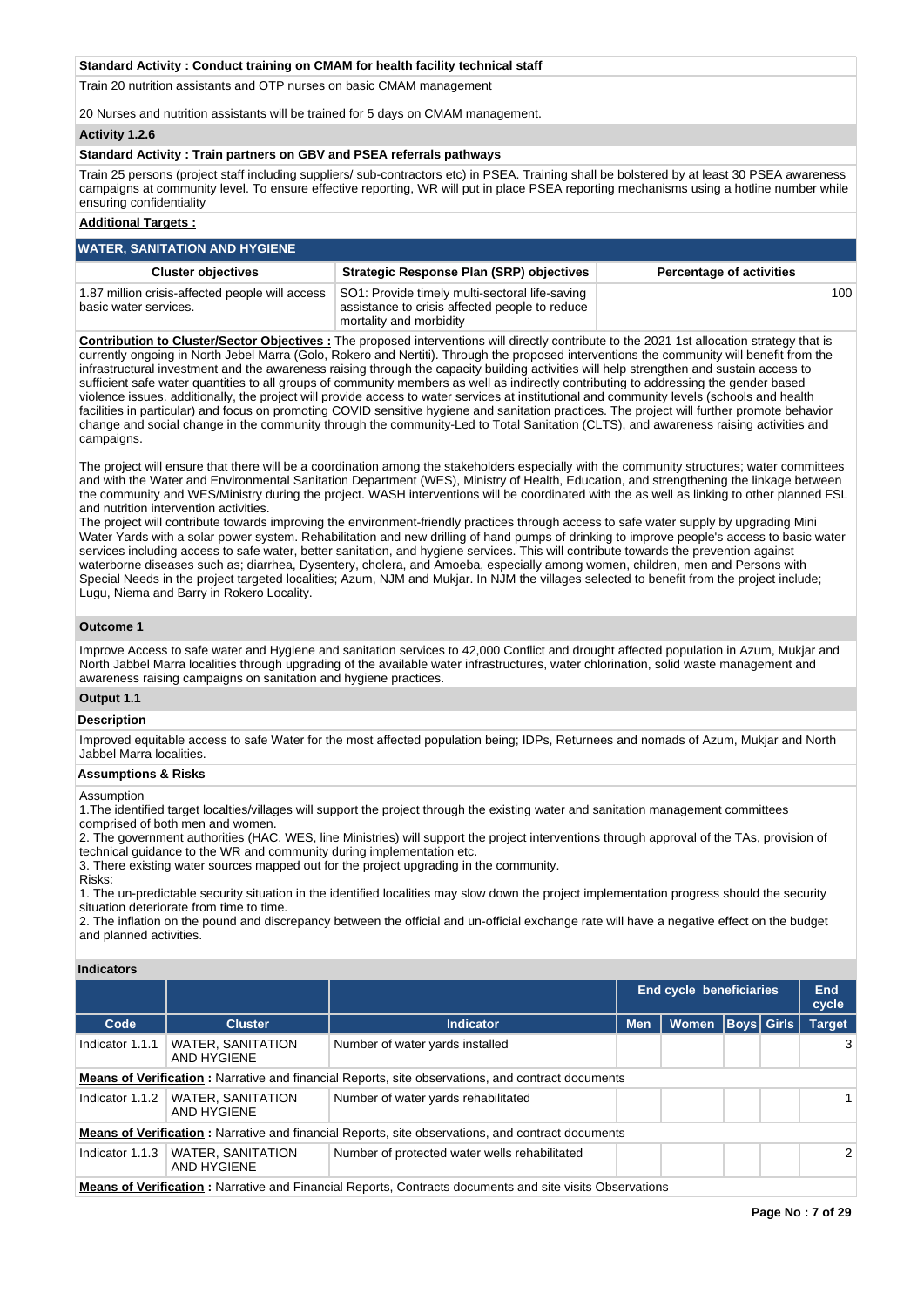| Indicator 1.1.4                                                 | <b>WATER, SANITATION</b><br><b>AND HYGIENE</b>                                                                                                                                                                                                                                                                                                           | Number of handpump rehabilitated                                                                                                                                                                                                                                                                                                                                                                                                                                                                                                                                                                                                                                                                                                                                                                                                                                                                                                                                                                                                                                                                                                                                                                                                                                                                                                                                                                                                                                                                                                                                                                                    |    |    |             |   | 12 |
|-----------------------------------------------------------------|----------------------------------------------------------------------------------------------------------------------------------------------------------------------------------------------------------------------------------------------------------------------------------------------------------------------------------------------------------|---------------------------------------------------------------------------------------------------------------------------------------------------------------------------------------------------------------------------------------------------------------------------------------------------------------------------------------------------------------------------------------------------------------------------------------------------------------------------------------------------------------------------------------------------------------------------------------------------------------------------------------------------------------------------------------------------------------------------------------------------------------------------------------------------------------------------------------------------------------------------------------------------------------------------------------------------------------------------------------------------------------------------------------------------------------------------------------------------------------------------------------------------------------------------------------------------------------------------------------------------------------------------------------------------------------------------------------------------------------------------------------------------------------------------------------------------------------------------------------------------------------------------------------------------------------------------------------------------------------------|----|----|-------------|---|----|
|                                                                 |                                                                                                                                                                                                                                                                                                                                                          | Means of Verification: Reports, contract documents, BOQs, site vists, certificate of completion                                                                                                                                                                                                                                                                                                                                                                                                                                                                                                                                                                                                                                                                                                                                                                                                                                                                                                                                                                                                                                                                                                                                                                                                                                                                                                                                                                                                                                                                                                                     |    |    |             |   |    |
| Indicator 1.1.5                                                 | <b>WATER, SANITATION</b><br>AND HYGIENE                                                                                                                                                                                                                                                                                                                  | Number of people that went through WASH<br>related trainings.                                                                                                                                                                                                                                                                                                                                                                                                                                                                                                                                                                                                                                                                                                                                                                                                                                                                                                                                                                                                                                                                                                                                                                                                                                                                                                                                                                                                                                                                                                                                                       | 50 | 40 | $\mathbf 0$ | 0 | 90 |
|                                                                 | <b>Means of Verification:</b> Activity Reports, Training lists,                                                                                                                                                                                                                                                                                          |                                                                                                                                                                                                                                                                                                                                                                                                                                                                                                                                                                                                                                                                                                                                                                                                                                                                                                                                                                                                                                                                                                                                                                                                                                                                                                                                                                                                                                                                                                                                                                                                                     |    |    |             |   |    |
| Indicator 1.1.6                                                 | <b>WATER, SANITATION</b><br>AND HYGIENE                                                                                                                                                                                                                                                                                                                  | Number of hand pumps installed                                                                                                                                                                                                                                                                                                                                                                                                                                                                                                                                                                                                                                                                                                                                                                                                                                                                                                                                                                                                                                                                                                                                                                                                                                                                                                                                                                                                                                                                                                                                                                                      |    |    |             |   | 3  |
|                                                                 |                                                                                                                                                                                                                                                                                                                                                          | <b>Means of Verification</b> : Activity reports, contract wards documents, certificates of completion of the contracts                                                                                                                                                                                                                                                                                                                                                                                                                                                                                                                                                                                                                                                                                                                                                                                                                                                                                                                                                                                                                                                                                                                                                                                                                                                                                                                                                                                                                                                                                              |    |    |             |   |    |
| Indicator 1.1.7                                                 | <b>WATER, SANITATION</b><br>AND HYGIENE                                                                                                                                                                                                                                                                                                                  | [Outcome]: % of targeted population that have<br>access to basic water services                                                                                                                                                                                                                                                                                                                                                                                                                                                                                                                                                                                                                                                                                                                                                                                                                                                                                                                                                                                                                                                                                                                                                                                                                                                                                                                                                                                                                                                                                                                                     |    |    |             |   | 80 |
|                                                                 |                                                                                                                                                                                                                                                                                                                                                          | <b>Means of Verification:</b> Beneficiaries voice, Field monitoring visits reports, Volunteers report                                                                                                                                                                                                                                                                                                                                                                                                                                                                                                                                                                                                                                                                                                                                                                                                                                                                                                                                                                                                                                                                                                                                                                                                                                                                                                                                                                                                                                                                                                               |    |    |             |   |    |
| <b>Activities</b>                                               |                                                                                                                                                                                                                                                                                                                                                          |                                                                                                                                                                                                                                                                                                                                                                                                                                                                                                                                                                                                                                                                                                                                                                                                                                                                                                                                                                                                                                                                                                                                                                                                                                                                                                                                                                                                                                                                                                                                                                                                                     |    |    |             |   |    |
|                                                                 |                                                                                                                                                                                                                                                                                                                                                          |                                                                                                                                                                                                                                                                                                                                                                                                                                                                                                                                                                                                                                                                                                                                                                                                                                                                                                                                                                                                                                                                                                                                                                                                                                                                                                                                                                                                                                                                                                                                                                                                                     |    |    |             |   |    |
| Activity 1.1.1                                                  |                                                                                                                                                                                                                                                                                                                                                          |                                                                                                                                                                                                                                                                                                                                                                                                                                                                                                                                                                                                                                                                                                                                                                                                                                                                                                                                                                                                                                                                                                                                                                                                                                                                                                                                                                                                                                                                                                                                                                                                                     |    |    |             |   |    |
|                                                                 | Standard Activity: Rehabilitate water yards (includes solarisation)                                                                                                                                                                                                                                                                                      |                                                                                                                                                                                                                                                                                                                                                                                                                                                                                                                                                                                                                                                                                                                                                                                                                                                                                                                                                                                                                                                                                                                                                                                                                                                                                                                                                                                                                                                                                                                                                                                                                     |    |    |             |   |    |
|                                                                 |                                                                                                                                                                                                                                                                                                                                                          | Upgrading of 3 mini water yards with solar system one in Azum, NJM and Mukujir locality                                                                                                                                                                                                                                                                                                                                                                                                                                                                                                                                                                                                                                                                                                                                                                                                                                                                                                                                                                                                                                                                                                                                                                                                                                                                                                                                                                                                                                                                                                                             |    |    |             |   |    |
|                                                                 | Upgrading of the 3 MWYs will involve the following steps;-                                                                                                                                                                                                                                                                                               |                                                                                                                                                                                                                                                                                                                                                                                                                                                                                                                                                                                                                                                                                                                                                                                                                                                                                                                                                                                                                                                                                                                                                                                                                                                                                                                                                                                                                                                                                                                                                                                                                     |    |    |             |   |    |
| - Conduct pump testing<br>Activity 1.1.2                        | - Construction of 2 standard tap stand 10 tap each tap stand<br>with all accessories to make the tank function properly<br>- Construct 2 animal trough with all accessories including control valves<br>- Construct floor for fencing area of 100m2 using interlocked block<br>- Provide the Raising pipe 1.25 inch 3 m long and install in the borehole | - Install Submersible pump Grundfos 1.25 inch , head 70-90 M-power ac/dc 220-280V with accessories of connection<br>- Fencing of water points at least 10m*10m using metallic sheet and metallic pipes heavy duty<br>- Provide and install circular or square elevated tank 20 m3 capacity with 3 meter tower (UC) H Section size 18 and size 16 for purlin of<br>horizontal use bottom plat 5mm and sides plat 5 mm and top cover plate is 2.8 mm, and install mains, control valves, ladder and complete<br>- Provide 10 solar panels -270 watt -high quality including solar frame fabrication using high quality metallic materials                                                                                                                                                                                                                                                                                                                                                                                                                                                                                                                                                                                                                                                                                                                                                                                                                                                                                                                                                                             |    |    |             |   |    |
|                                                                 | Standard Activity: Rehabilitate water yards (includes solarisation)                                                                                                                                                                                                                                                                                      |                                                                                                                                                                                                                                                                                                                                                                                                                                                                                                                                                                                                                                                                                                                                                                                                                                                                                                                                                                                                                                                                                                                                                                                                                                                                                                                                                                                                                                                                                                                                                                                                                     |    |    |             |   |    |
|                                                                 |                                                                                                                                                                                                                                                                                                                                                          | To rehabilitate 1 Mini existing Mini Water Yard to solar system, in Mukjar town in Mukjar locality                                                                                                                                                                                                                                                                                                                                                                                                                                                                                                                                                                                                                                                                                                                                                                                                                                                                                                                                                                                                                                                                                                                                                                                                                                                                                                                                                                                                                                                                                                                  |    |    |             |   |    |
| town.                                                           |                                                                                                                                                                                                                                                                                                                                                          | Rehabilitation of 1 existing water yard in Mukhjar town, Mukajr loaclity. This water will target to serve the IDP and host community in Mukjar                                                                                                                                                                                                                                                                                                                                                                                                                                                                                                                                                                                                                                                                                                                                                                                                                                                                                                                                                                                                                                                                                                                                                                                                                                                                                                                                                                                                                                                                      |    |    |             |   |    |
|                                                                 | Details of the rehabilitation includes;-                                                                                                                                                                                                                                                                                                                 |                                                                                                                                                                                                                                                                                                                                                                                                                                                                                                                                                                                                                                                                                                                                                                                                                                                                                                                                                                                                                                                                                                                                                                                                                                                                                                                                                                                                                                                                                                                                                                                                                     |    |    |             |   |    |
| pipes of 2inch.<br>Solar system :<br>submersible pump capacity. | observations and draw down measurements.<br>and distribution to the two-tap stand.                                                                                                                                                                                                                                                                       | 1. Pumping Test:- Pumping Test step and constant discharge test including installation, removal of test pumping equipment, water level<br>2. Elevated tank: Repairing of the existing water storage tank including tower.<br>3. Connection pipes: Supply materials and lay Connection pipes (HDPE) - mainline from BH to elevated tank 2 inch (to be decide on site)<br>4. Supply materials and lay Connection pipes (galvanize) - distribution line 3 inch for outlet of the elevated tank with control valve.<br>5. Supply materials and lay Connection pipes (galvanize) - distribution line 2 inch for inlet to the tank as the drawing<br>6. Animal trough: Fabricate and lay steel animal trough of 3.5m length, 1m top width, 60cm bottom width and 50cm height complete with all<br>7. Human drinking water (tap stand) s: Construct public tap stand with 12 taps one inch and install ceramic on all sides of tapstand and<br>construct channel with basin of 1m <sup>*</sup> 1m area and 50cm depth to drain excess water as shown in the drawings.<br>8. Submersible pump: Supply and install submersible pump 1800 watt gronfos or paneli (itali) type 2 inch, 100 m head, Q = (5 - 7)m3/hr<br>depending on pumping test result complete with all accessories ready for installation (rising pipes, cable(16mm), safety control, and clamp)<br>and install flow meter and Non-return valve and install pressure gauge according to pumping test result.<br>9. Supply and install solar system unit for pump complete with panel of 150-watt capacity for each one according to pumping test result and |    |    |             |   |    |
|                                                                 |                                                                                                                                                                                                                                                                                                                                                          | 10. Supply and install inverter SP 1800 /controller according to pumping test result and submersible pump capacity<br>11. Fencing 10*10 m2: Supply and lay fencing 2 m (net) height made of square pipes 4*8cm (2mm thick) with mesh (gabion wire 4 mm<br>opening 5*5 cm) for borehole area and water yard area and install barbed wire size 35 cm up and down for fencing complete with gates.<br>12. Flooring : aron 15*12 m; Supply and lay interlock with sand for flooring in the total aron with mortar mixing in 1:3:4(compat(sand/gravel)                                                                                                                                                                                                                                                                                                                                                                                                                                                                                                                                                                                                                                                                                                                                                                                                                                                                                                                                                                                                                                                                   |    |    |             |   |    |

12. Flooring : area 15\*12 m: Supply and lay interlock with sand for flooring in the total area with mortar mixing in 1:3:4(cement/ sand/gravel) and the ground shall be leveled with sand on a horizontal position before starting the installation of the interlock.

# **Activity 1.1.3**

# **Standard Activity : Rehabilitation protected wells**

To rehabilitates 2 open hand dug wells in Mukjar locality.

Rehabilitation of the two hand dug wells includes well alignment with bricks embedded in sand cement motor, concrete apron construction and finally well cleaning and disinfection.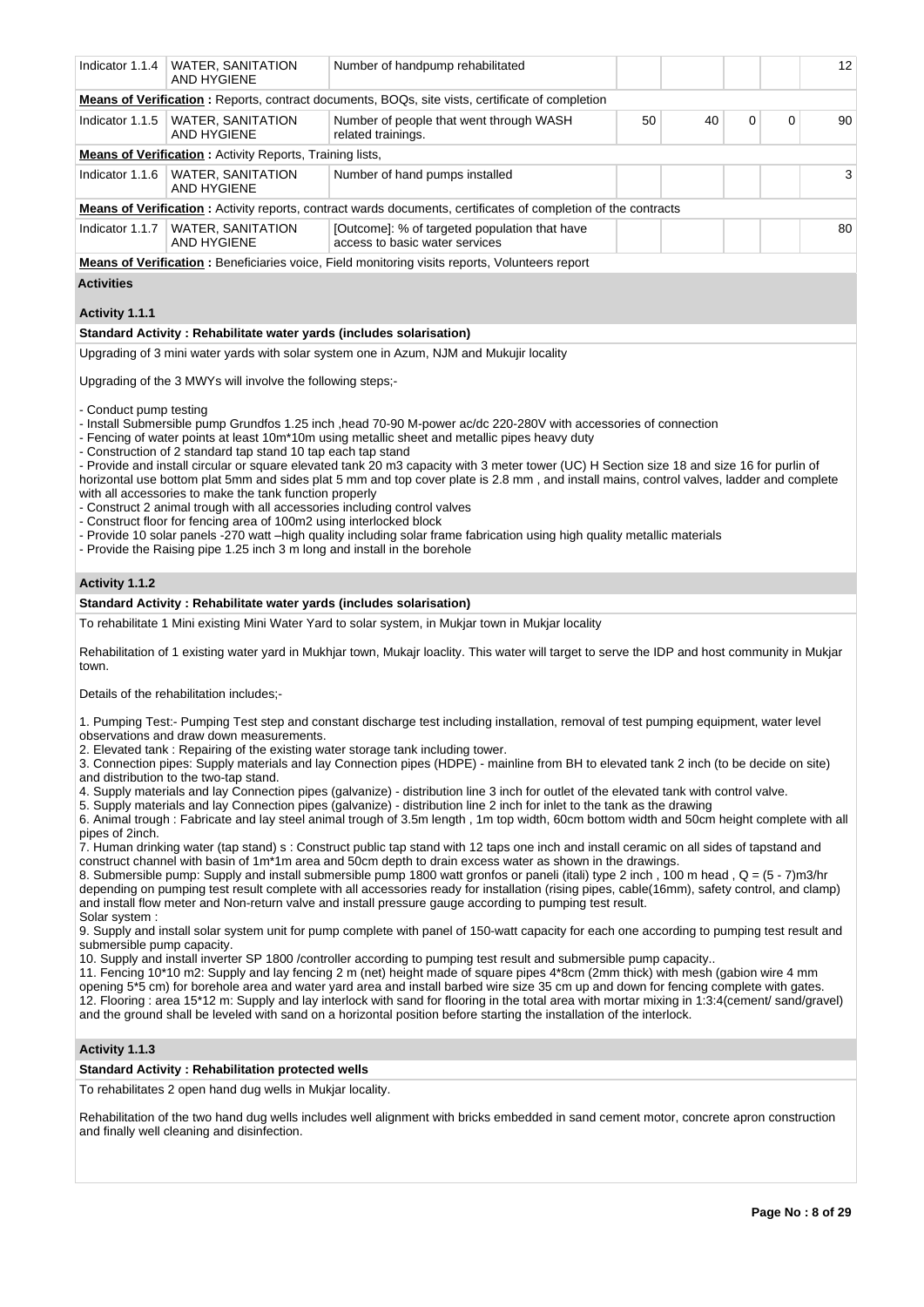#### **Activity 1.1.4**

#### **Standard Activity : Rehabilitate hand pump**

To rehabilitate 12 hand pumps 4 in Azum, 4 in Mukujir and 4 in North Jebel Marra (NJM) localities

The rehabilitation of 4 hand pumps in each of the 3 localities (Azum, Mukhjar and NJM) will be done by trained pump mechanics, WR through this project will provide the necessary spare parts to the volunteers and oversee the repair works. The spare parts will include;

1 Cement (Bag )

- 2 Sand
- 3 GI –pipe-1.25"-3 m length –Indian mark
- 4 Hand pump rode –nickel -3m length 4
- 5 Hand pump body assembly
- 6 Hand pump rubber seal –Gate box
- 7 Hand pump head Assembly –Indian mark
- 8 Hand pump cylinder –Indian
- 9 Hand pump Water Tank

#### **Activity 1.1.5**

#### **Standard Activity : Build capacities, provide training, to enhance WASH of affected communities**

Training of 60 Water Users Management committee members on Operations and Maintenance,20 person each locality. These will be newly created water committees given that the project is reaching out to new villages that have not been having any WASH committees in the past projects.

#### **Activity 1.1.6**

#### **Standard Activity : Build capacities, provide training, to enhance WASH of affected communities**

Training of 30 Water committee members on water quality monitoring and Chlorination,10 person each locality. This committees will be comprised of men and women and they will be newly established committed that will be trained to support the project given that the project is reaching out to new villages in the targeted project localities.

#### **Activity 1.1.7**

# **Standard Activity : Drill and install new hand pumps**

Drilling and installation of 3 Hand pumps in Niema, Mulmul and Forfora village NJM Locality. The activity targets Niema, Mulmul and Forfora villages with the drilling of 3 new water points and installation of handpumps.

The drilling works will include the following steps;

1 Drilling works:

- 1.1 Drilling with diameter 4.5 inch from (50 60) m depth according to the geophysical survey and investigation site.
- 1.2 Conduct pumping test;- Pumping Test step test and constant discharge test will include installation, removal of test pumping equipment, water level observations and draw down measurements.
- 1.3 Provide and install well conductor Indian mark 5 inch diameter
- 2 Installation works:
- 2.1 Provide and install plain casing pvc pipe 4 inches, 10 bar minimum (Indian or UAE) type.
- 2.3 Provide and install pvc screen pipe 4 inches 10bar minimum (Indian or UAE) type according to the lithology
- 4 Provide and place Sanitary insulation.
- 5 Development works:
- 5.1 Well development including installation and dismounting equipment.
- 7 Water Quality work:
- 7.1 Water quality sampling including delivery to laboratory within 24 hrs of sampling.
- 8 Building work:

8.1 Supply material, build concreate basin of 1.5\*1.0 m and 0.5 m height with concrete channel for water drainage of 4 m length from HP apron as shown in the drawing, and instructed by the engineer.

9 Hand pump Body:

9.1 Supply and install hand pump Indian type mark 2 with all accessories required.

10 Flooring & drainage channel construction

10.1 Supply and lay plain concrete for HP apron 1.7 m diameter 15cm thick connected with channel of 20cm net and 4m length and 20cm sides height from the apron and making small basin for Drainage of excess water animal trough , reinforced concrete mixing in 1:2:4 (cement /sand /gravel).

#### **Activity 1.1.8**

#### **Standard Activity : Rehabilitate water yards (includes solarisation)**

Fabrication of 30 cubic meter elevated Storage tank in Giemiza village -NJM locality

WR targets to increase water storage to ensure more access to clean water in Giemiza area through fabrication of 30 cubic meter elevated water storage tank. The components includes;

- 1. Pipe fitting and connections
- 2. Metallic sheet for tank fabrication
- 3. Fabrication of tower including foundation and local materials
- 4. Transportation of materials
- 5. Labor cost for fabrication of tank, tower and construction of foundation

#### **Activity 1.1.9**

**Standard Activity : Distribute water quality supplies (at point of use ‐ Aquatabs, or Pur)**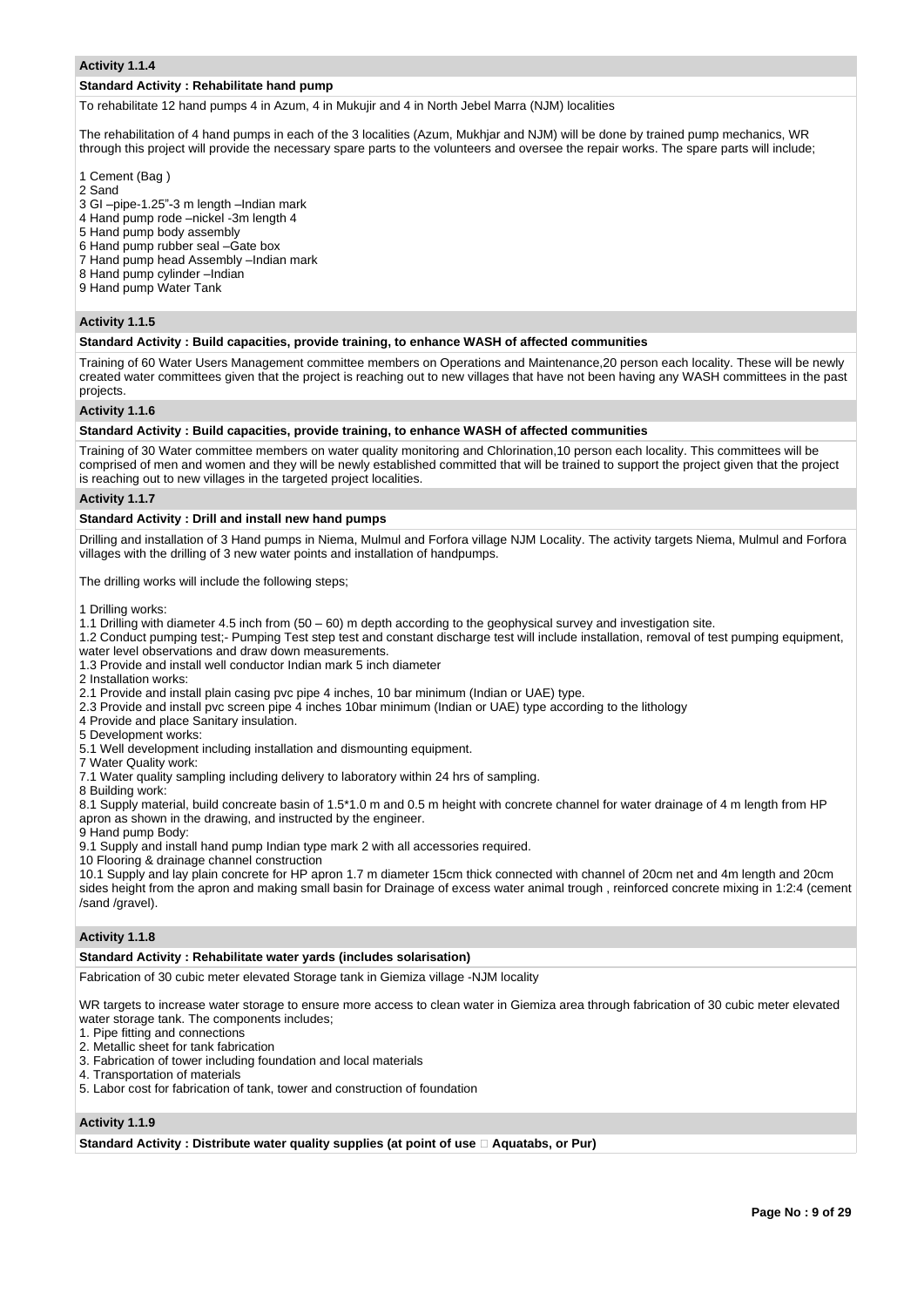Purchase chlorine and Reagents to conduct community water chlorination and water quality testing for period of the project cycle.

In order to support water quality surveillance, chlorine reagents and water testing kits will be procured and utilized by trained volunteers.

Water treatment agents includes:-

- Chlorine agent 33mg for chlorination of household water 10 carton
- Chlorine agent 1.67mg for chlorination of storage tanks 10 carton
- H2s water testing kits for water testing 10 carton

# **Output 1.2**

**Description**

Increased awareness among the 42,000 men and women on good hygiene and Solid Waste Management practices in the community

#### **Assumptions & Risks**

#### Assumption

-Community and government institutions will support the project activities in the three identified project localities and villages.

Risks;

-Un predictable security situation that may restrict staff movements to the field sites thus slowing down the project interventions -The hard biting economy/inflation on the pound and discrepancy between the official and un-official exchange rate will have a negative effect on the budget and planned activities

# **Indicators**

|                       |                                                                      |                                                                                                                                                                                                                                                                                            | <b>End cycle beneficiaries</b><br>End<br>cycle |       |             |              |               |  |  |
|-----------------------|----------------------------------------------------------------------|--------------------------------------------------------------------------------------------------------------------------------------------------------------------------------------------------------------------------------------------------------------------------------------------|------------------------------------------------|-------|-------------|--------------|---------------|--|--|
| Code                  | <b>Cluster</b>                                                       | <b>Indicator</b>                                                                                                                                                                                                                                                                           | <b>Men</b>                                     | Women | <b>Boys</b> | <b>Girls</b> | <b>Target</b> |  |  |
| Indicator 1.2.1       | <b>WATER, SANITATION</b><br><b>AND HYGIENE</b>                       | Number or people reached by hygiene messages                                                                                                                                                                                                                                               | 4,846                                          | 5,962 | 3,62<br>2   | 4,77<br>0    | 19,200        |  |  |
| disseminated          |                                                                      | Means of Verification: Reports, Focus group discussions, key informant interviews, household visits, number of IEC materials                                                                                                                                                               |                                                |       |             |              |               |  |  |
| Indicator 1.2.2       | <b>WATER, SANITATION</b><br>AND HYGIENE                              | Number of critical locations supported by solid<br>waste management                                                                                                                                                                                                                        |                                                |       |             |              | 15            |  |  |
| (attendance lists)    |                                                                      | <b>Means of Verification</b> : : Reports on Campaigns conducted, number of people who attend the solid waste management trainings                                                                                                                                                          |                                                |       |             |              |               |  |  |
| Indicator 1.2.3       | <b>WATER, SANITATION</b><br>AND HYGIENE                              | [Outcome]: % of targeted population that have<br>access to minimum hygiene items (soap, jerrycan,<br>hygiene kits)                                                                                                                                                                         |                                                |       |             |              | 70            |  |  |
|                       |                                                                      | <b>Means of Verification</b> : Distribution list, Beneficiaries voice, success stories, field visits, field reports,                                                                                                                                                                       |                                                |       |             |              |               |  |  |
| Indicator 1.2.4       | <b>WATER, SANITATION</b><br>AND HYGIENE                              | Number of households that received soap                                                                                                                                                                                                                                                    |                                                |       |             |              | 4,000         |  |  |
|                       | <b>Means of Verification:</b> Distribution list, beneficiaries voice |                                                                                                                                                                                                                                                                                            |                                                |       |             |              |               |  |  |
| Indicator 1.2.5       | WATER, SANITATION<br><b>AND HYGIENE</b>                              | Number of people that went through WASH<br>related trainings.                                                                                                                                                                                                                              | 30                                             | 30    | 0           | 0            | 60            |  |  |
|                       | <b>Means of Verification</b> : Training report, attendance sheet     |                                                                                                                                                                                                                                                                                            |                                                |       |             |              |               |  |  |
| <b>Activities</b>     |                                                                      |                                                                                                                                                                                                                                                                                            |                                                |       |             |              |               |  |  |
| Activity 1.2.1        |                                                                      |                                                                                                                                                                                                                                                                                            |                                                |       |             |              |               |  |  |
|                       | <b>Standard Activity: Provision of soap</b>                          |                                                                                                                                                                                                                                                                                            |                                                |       |             |              |               |  |  |
|                       |                                                                      | Support women and girls with soap for hygiene and sanitation practices 4000 household in Azum, Mukujiar, and North Jebel Marra localities                                                                                                                                                  |                                                |       |             |              |               |  |  |
| <b>Activity 1.2.2</b> |                                                                      |                                                                                                                                                                                                                                                                                            |                                                |       |             |              |               |  |  |
|                       | Standard Activity: Dispose Solid waste and support its management    |                                                                                                                                                                                                                                                                                            |                                                |       |             |              |               |  |  |
|                       |                                                                      | Support solid waste management at villages in Azum, Mukujir and North Jebel Marra and Jabel moon                                                                                                                                                                                           |                                                |       |             |              |               |  |  |
|                       |                                                                      | This will include Establishment and training of 60 solid waste management committee members on safe waste management.)                                                                                                                                                                     |                                                |       |             |              |               |  |  |
|                       |                                                                      | Support solid waste management will include training of the SWMCs to build their capacity                                                                                                                                                                                                  |                                                |       |             |              |               |  |  |
| Activity 1.2.3        |                                                                      |                                                                                                                                                                                                                                                                                            |                                                |       |             |              |               |  |  |
|                       |                                                                      | Standard Activity: Dispose Solid waste and support its management                                                                                                                                                                                                                          |                                                |       |             |              |               |  |  |
|                       | support or engagement of the community volunteers.                   | To provide a set of solid waste management tools for 3 localities, so as to facilitate voluntary community clean up activities/campaigns<br>This activity aims at facilitating community engagements in the voluntary clean up activities/campaigns in each of the localities, through the |                                                |       |             |              |               |  |  |
| Activity 1.2.4        |                                                                      |                                                                                                                                                                                                                                                                                            |                                                |       |             |              |               |  |  |
|                       | Standard Activity: Do household hygiene messaging                    |                                                                                                                                                                                                                                                                                            |                                                |       |             |              |               |  |  |
|                       |                                                                      | Establish and Train 60 hygiene promotions committees in 3 localities 20 person each locality on PHAST methodology.                                                                                                                                                                         |                                                |       |             |              |               |  |  |

60 hygiene promotion committees members will be trained to support improvement of hygiene in the community through PHAST approach. **Additional Targets :**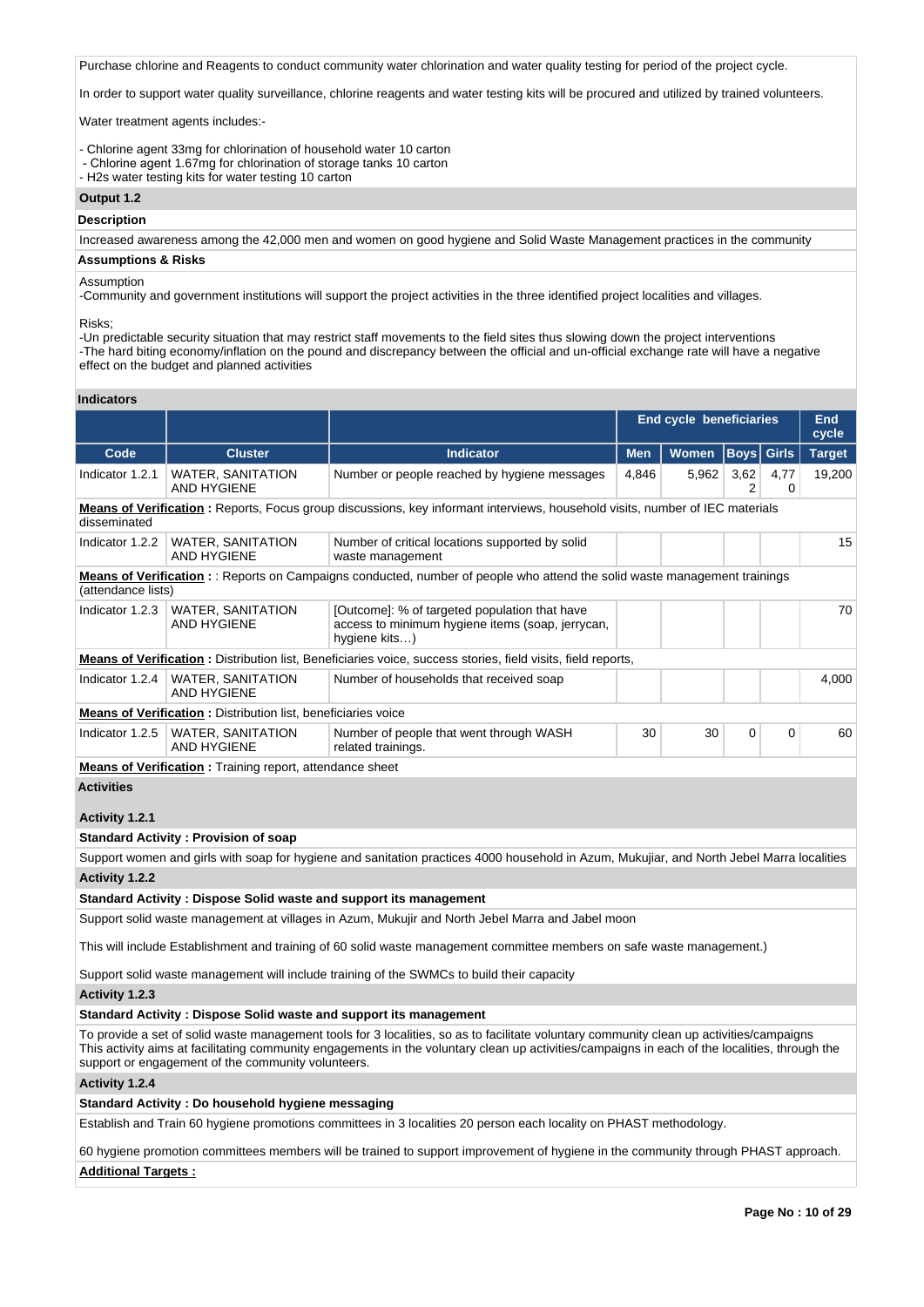#### **Monitoring & Reporting plan**

This project will use a participatory monitoring and evaluation system involving all stakeholders to follow up on the progress of activities and to make sure the implementation and management are contributing to sustaining the results of the project. All staff involved in the implementation of this project will develop detailed implementation and monitoring plan and follow up the progress of the Nutrition, FSL and WASH activities. Project officers, community committees and volunteers will monitor the routine activities, collect data and provide weekly reports to the sectors. The project officers, technicians, and promoters will provide technical support to the community committees and the target beneficiaries. The coordinators of WASH, FSL and Nutrition, will conduct Bi-weekly visit to project sites, assess strength/weaknesses of the implementation and provide guidance that helps to expedite the implementation process and to timely deliver quality service to the target people. The project team, committees, and the stakeholders will conduct a joint review meeting on a monthly bases to discuss the progress and to take action on things that need to improve. In addition, the area managers, program directors and M&E managers will conduct monthly field visit and conduct quarterly review meeting to assess the program accomplishment, beneficiary satisfaction, budget utilization and accountability to communities and compliance to the donors' requirements. Furthermore, the central Darfur HAC and WES, SMoA and SMoH will do the biannual review and annual project evaluation. The project will facilitate and support the evaluation and takes the recommendation and lesson for further improvement. The WRS team uses monitoring tools like supervising the activity sites, discussion with affected people, GBV monitors, Protection Committees, WASH committees, Community nutrition volunteers CAHWs and local stakeholders. SHF and sectors coordination monitoring team will conduct joint monitoring at least once a year to assess the project performance, provide technical management support and to enable the implementer to take corrective measures for the future. The project sector coordinators consolidate the quarter progress of activities and feed into the area manager to prepare quarterly activity report. Then the M&E unit will review the quarter draft report, and customizes as per the SHF quality requirement and result framework. The indicator result tracking will be done according to the targets on the Log-frame. The monthly update will be prepared and submitted to the area manager and M&E unit on 5th of each Month. Then WRS office will submit the reviewed quarterly report to SHF 15 days after the end of the quarter. The finance department also produces the quarterly financial report and submits to SHF.

#### **Workplan**

| Activitydescription                                                                                                                                                                                                                                                                                                                                                                                                                                                                                                                                                                        | Year |  |  |   |                 |                         |              |              |              |              |              |
|--------------------------------------------------------------------------------------------------------------------------------------------------------------------------------------------------------------------------------------------------------------------------------------------------------------------------------------------------------------------------------------------------------------------------------------------------------------------------------------------------------------------------------------------------------------------------------------------|------|--|--|---|-----------------|-------------------------|--------------|--------------|--------------|--------------|--------------|
| NUTRITION: Activity 1.1.1: Establish mother support group for promotion of IYCF<br>- Conduct Screening and formation of 20 Mothers' Support Groups<br>- Conduct monthly meeting with 20 Mothers' Support Groups<br>- Support Monthly MSGs meetings to review their reports and provide continuous<br>mentorship<br>- Conduct 2 community awareness raising campaign outreaches                                                                                                                                                                                                             | 2022 |  |  | X | $X$ $X$ $X$ $X$ |                         |              |              | $x \times x$ |              |              |
| NUTRITION: Activity 1.1.2: Conduct training for nutrition workers, community<br>volunteer on CMAM, IYCF etc.<br>-Train 40 nutrition volunteers (35 women) & MSGs on IYCF key messages<br>- Provide IYCF training for 20 nutrition assistants and nurses                                                                                                                                                                                                                                                                                                                                    | 2022 |  |  |   | X               | ΙX                      |              |              |              |              |              |
| NUTRITION: Activity 1.1.3: Provide monthly running cost for 4 nutrition centers.<br>WR will support the 4 newly targeted facilities including Keya in NJM, Sola in<br>Azum, Sendo and Amar-Jadid in Mukhjar localities. The support includes to<br>provide materials and equipment for running the nutrition centers.                                                                                                                                                                                                                                                                      | 2022 |  |  | X | X               | X.                      | $x \mid x$   |              | $\mathsf{X}$ | $X$ $X$      |              |
| NUTRITION: Activity 1.1.4: Provide outpatient management of severe acute<br>malnutrition without medical complications for children 6-59 months using<br>anthropometric screening, provision of RUTF and routine OTP medications                                                                                                                                                                                                                                                                                                                                                           | 2022 |  |  | X | X               | X                       | ΙX.          | $\mathsf{X}$ | $\mathsf{X}$ | $\mathsf{X}$ | ΙX.          |
| NUTRITION: Activity 1.1.5: In kind support to 40 Community Nutrition volunteers<br>and 20 Lead Mothers on monthly basis                                                                                                                                                                                                                                                                                                                                                                                                                                                                    | 2022 |  |  | X | X               | X                       | lx.          | X.           | <b>X</b>     | $\mathsf{X}$ | $\mathsf{X}$ |
| NUTRITION: Activity 1.2.1: Provision of CMAM services for SAM and MAM cases<br>of U5 children and PLW (incl. refurbishment of OTP/TSFP, provision of<br>RUTF/SUTF, MUAC screening, referral service for SAM with complication case;<br>micronutrients etc.)<br>-Establishment of four nutrition centers<br>- Provide materials and equipment for the nutrition centers<br>- Support nutrition centers monthly running costs<br>-Printing different types of nutrition protocols<br>-Lap coat for OTP nurses & Nutrition staff and CNVs<br>-Provide routine drugs for four OTP&TSFP centers | 2022 |  |  | X | <sup>X</sup>    | X                       |              |              |              |              |              |
| NUTRITION: Activity 1.2.2: Train 40 nutrition volunteers & 20 lead MSGs on MUAC<br>screening and community mobilization                                                                                                                                                                                                                                                                                                                                                                                                                                                                    | 2022 |  |  |   | X               | $\overline{\mathsf{x}}$ |              |              |              |              |              |
| NUTRITION: Activity 1.2.3: Conduct mass MUAC screening twice a year for<br>children under five and PLW.                                                                                                                                                                                                                                                                                                                                                                                                                                                                                    | 2022 |  |  |   | X               |                         |              |              |              | X            |              |
| NUTRITION: Activity 1.2.4: - Admit children under five and pregnant and lactating<br>women to TSFP and children under five to OTP and provide appropriate treatment<br>and follow up.<br>- Referral of undernourished individuals with medical complications to SCs for<br>stabilization                                                                                                                                                                                                                                                                                                   | 2022 |  |  | X | IX.             | X.                      | $\mathsf{X}$ | <b>X</b>     | ΙX.          | Ιx.          | $\mathsf{X}$ |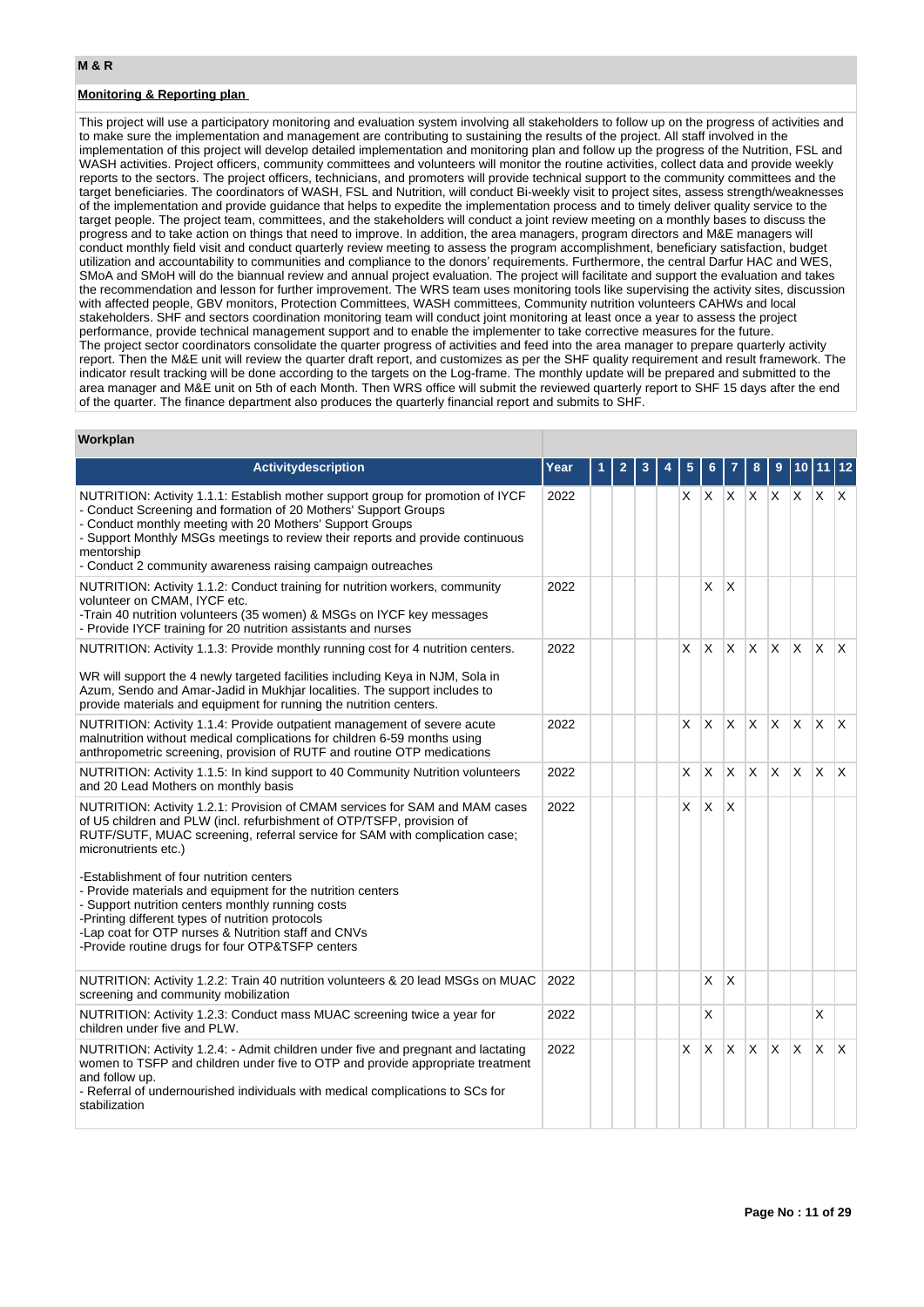| NUTRITION: Activity 1.2.5: Train 20 nutrition assistants and OTP nurses on basic<br>CMAM management                                                                                                                                                                                                                                                                                                                                                                                                                                                                                                                                                                                                                                                                                                                                                                                                                                                                                                                                                                                                                                                                                                                                                                                                                                                                                                                                                                                                                                                                                                                                                                                                                                                                                                                                                                                                                                                                                                                                                                                                                                                                                                                                                                                                                                                                                                                                                                                                    | 2022 |  |  | X. | $\mathsf{X}$ |              |                 |  |  |
|--------------------------------------------------------------------------------------------------------------------------------------------------------------------------------------------------------------------------------------------------------------------------------------------------------------------------------------------------------------------------------------------------------------------------------------------------------------------------------------------------------------------------------------------------------------------------------------------------------------------------------------------------------------------------------------------------------------------------------------------------------------------------------------------------------------------------------------------------------------------------------------------------------------------------------------------------------------------------------------------------------------------------------------------------------------------------------------------------------------------------------------------------------------------------------------------------------------------------------------------------------------------------------------------------------------------------------------------------------------------------------------------------------------------------------------------------------------------------------------------------------------------------------------------------------------------------------------------------------------------------------------------------------------------------------------------------------------------------------------------------------------------------------------------------------------------------------------------------------------------------------------------------------------------------------------------------------------------------------------------------------------------------------------------------------------------------------------------------------------------------------------------------------------------------------------------------------------------------------------------------------------------------------------------------------------------------------------------------------------------------------------------------------------------------------------------------------------------------------------------------------|------|--|--|----|--------------|--------------|-----------------|--|--|
| 20 Nurses and nutrition assistants will be trained for 5 days on CMAM<br>management.                                                                                                                                                                                                                                                                                                                                                                                                                                                                                                                                                                                                                                                                                                                                                                                                                                                                                                                                                                                                                                                                                                                                                                                                                                                                                                                                                                                                                                                                                                                                                                                                                                                                                                                                                                                                                                                                                                                                                                                                                                                                                                                                                                                                                                                                                                                                                                                                                   |      |  |  |    |              |              |                 |  |  |
| NUTRITION: Activity 1.2.6: Train 25 persons (project staff including suppliers/ sub-<br>contractors etc) in PSEA. Training shall be bolstered by at least 30 PSEA<br>awareness campaigns at community level. To ensure effective reporting, WR will<br>put in place PSEA reporting mechanisms using a hotline number while ensuring<br>confidentiality                                                                                                                                                                                                                                                                                                                                                                                                                                                                                                                                                                                                                                                                                                                                                                                                                                                                                                                                                                                                                                                                                                                                                                                                                                                                                                                                                                                                                                                                                                                                                                                                                                                                                                                                                                                                                                                                                                                                                                                                                                                                                                                                                 | 2022 |  |  |    |              | X.           | $\mathsf{\chi}$ |  |  |
| WATER, SANITATION AND HYGIENE: Activity 1.1.1: Upgrading of 3 mini water<br>yards with solar system one in Azum, NJM and Mukujir locality                                                                                                                                                                                                                                                                                                                                                                                                                                                                                                                                                                                                                                                                                                                                                                                                                                                                                                                                                                                                                                                                                                                                                                                                                                                                                                                                                                                                                                                                                                                                                                                                                                                                                                                                                                                                                                                                                                                                                                                                                                                                                                                                                                                                                                                                                                                                                              | 2022 |  |  | X  | X            | <sup>X</sup> |                 |  |  |
| Upgrading of the 3 MWYs will involve the following steps;-                                                                                                                                                                                                                                                                                                                                                                                                                                                                                                                                                                                                                                                                                                                                                                                                                                                                                                                                                                                                                                                                                                                                                                                                                                                                                                                                                                                                                                                                                                                                                                                                                                                                                                                                                                                                                                                                                                                                                                                                                                                                                                                                                                                                                                                                                                                                                                                                                                             |      |  |  |    |              |              |                 |  |  |
| - Conduct pump testing<br>- Install Submersible pump Grundfos 1.25 inch , head 70-90 M-power ac/dc 220-<br>280V with accessories of connection<br>- Fencing of water points at least 10m*10m using metallic sheet and metallic pipes<br>heavy duty<br>- Construction of 2 standard tap stand 10 tap each tap stand<br>- Provide and install circular or square elevated tank 20 m3 capacity with 3 meter<br>tower (UC) H Section size 18 and size 16 for purlin of horizontal use bottom plat<br>5mm and sides plat 5 mm and top cover plate is 2.8 mm, and install mains, control<br>valves, ladder and complete with all accessories to make the tank function properly<br>- Construct 2 animal trough with all accessories including control valves<br>- Construct floor for fencing area of 100m2 using interlocked block<br>- Provide 10 solar panels -270 watt -high quality including solar frame fabrication<br>using high quality metallic materials<br>- Provide the Raising pipe 1.25 inch 3 m long and install in the borehole                                                                                                                                                                                                                                                                                                                                                                                                                                                                                                                                                                                                                                                                                                                                                                                                                                                                                                                                                                                                                                                                                                                                                                                                                                                                                                                                                                                                                                                             |      |  |  |    |              |              |                 |  |  |
| WATER, SANITATION AND HYGIENE: Activity 1.1.2: To rehabilitate 1 Mini<br>existing Mini Water Yard to solar system, in Mukjar town in Mukjar locality                                                                                                                                                                                                                                                                                                                                                                                                                                                                                                                                                                                                                                                                                                                                                                                                                                                                                                                                                                                                                                                                                                                                                                                                                                                                                                                                                                                                                                                                                                                                                                                                                                                                                                                                                                                                                                                                                                                                                                                                                                                                                                                                                                                                                                                                                                                                                   | 2022 |  |  | X. | $\mathsf{X}$ | ΙX           |                 |  |  |
| Rehabilitation of 1 existing water yard in Mukhjar town, Mukajr loaclity. This water<br>will target to serve the IDP and host community in Mukjar town.                                                                                                                                                                                                                                                                                                                                                                                                                                                                                                                                                                                                                                                                                                                                                                                                                                                                                                                                                                                                                                                                                                                                                                                                                                                                                                                                                                                                                                                                                                                                                                                                                                                                                                                                                                                                                                                                                                                                                                                                                                                                                                                                                                                                                                                                                                                                                |      |  |  |    |              |              |                 |  |  |
| Details of the rehabilitation includes;-                                                                                                                                                                                                                                                                                                                                                                                                                                                                                                                                                                                                                                                                                                                                                                                                                                                                                                                                                                                                                                                                                                                                                                                                                                                                                                                                                                                                                                                                                                                                                                                                                                                                                                                                                                                                                                                                                                                                                                                                                                                                                                                                                                                                                                                                                                                                                                                                                                                               |      |  |  |    |              |              |                 |  |  |
| 1. Pumping Test:- Pumping Test step and constant discharge test including<br>installation, removal of test pumping equipment, water level observations and draw<br>down measurements.<br>2. Elevated tank: Repairing of the existing water storage tank including tower.<br>3. Connection pipes: Supply materials and lay Connection pipes (HDPE) - mainline<br>from BH to elevated tank 2 inch (to be decide on site) and distribution to the two-<br>tap stand.<br>4. Supply materials and lay Connection pipes (galvanize) - distribution line 3 inch<br>for outlet of the elevated tank with control valve.<br>5. Supply materials and lay Connection pipes (galvanize) - distribution line 2 inch<br>for inlet to the tank as the drawing<br>6. Animal trough: Fabricate and lay steel animal trough of 3.5m length, 1m top<br>width, 60cm bottom width and 50cm height complete with all pipes of 2inch.<br>7. Human drinking water (tap stand) s : Construct public tap stand with 12 taps one<br>inch and install ceramic on all sides of tapstand and construct channel with basin<br>of 1m <sup>*</sup> 1m area and 50cm depth to drain excess water as shown in the drawings.<br>8. Submersible pump: Supply and install submersible pump 1800 watt gronfos or<br>paneli (itali) type 2 inch, 100 m head, $Q = (5 - 7)$ m3/hr depending on pumping test<br>result complete with all accessories ready for installation (rising pipes, cable<br>(16mm), safety control, and clamp) and install flow meter and Non-return valve and<br>install pressure gauge according to pumping test result.<br>Solar system:<br>9. Supply and install solar system unit for pump complete with panel of 150-watt<br>capacity for each one according to pumping test result and submersible pump<br>capacity.<br>10. Supply and install inverter SP 1800 /controller according to pumping test result<br>and submersible pump capacity<br>11. Fencing 10*10 m2: Supply and lay fencing 2 m (net) height made of square<br>pipes 4*8cm (2mm thick) with mesh (gabion wire 4 mm opening 5*5 cm) for<br>borehole area and water yard area and install barbed wire size 35 cm up and down<br>for fencing complete with gates.<br>12. Flooring: area 15*12 m: Supply and lay interlock with sand for flooring in the<br>total area with mortar mixing in 1:3:4(cement/ sand/gravel) and the ground shall be<br>leveled with sand on a horizontal position before starting the installation of the<br>interlock. |      |  |  |    |              |              |                 |  |  |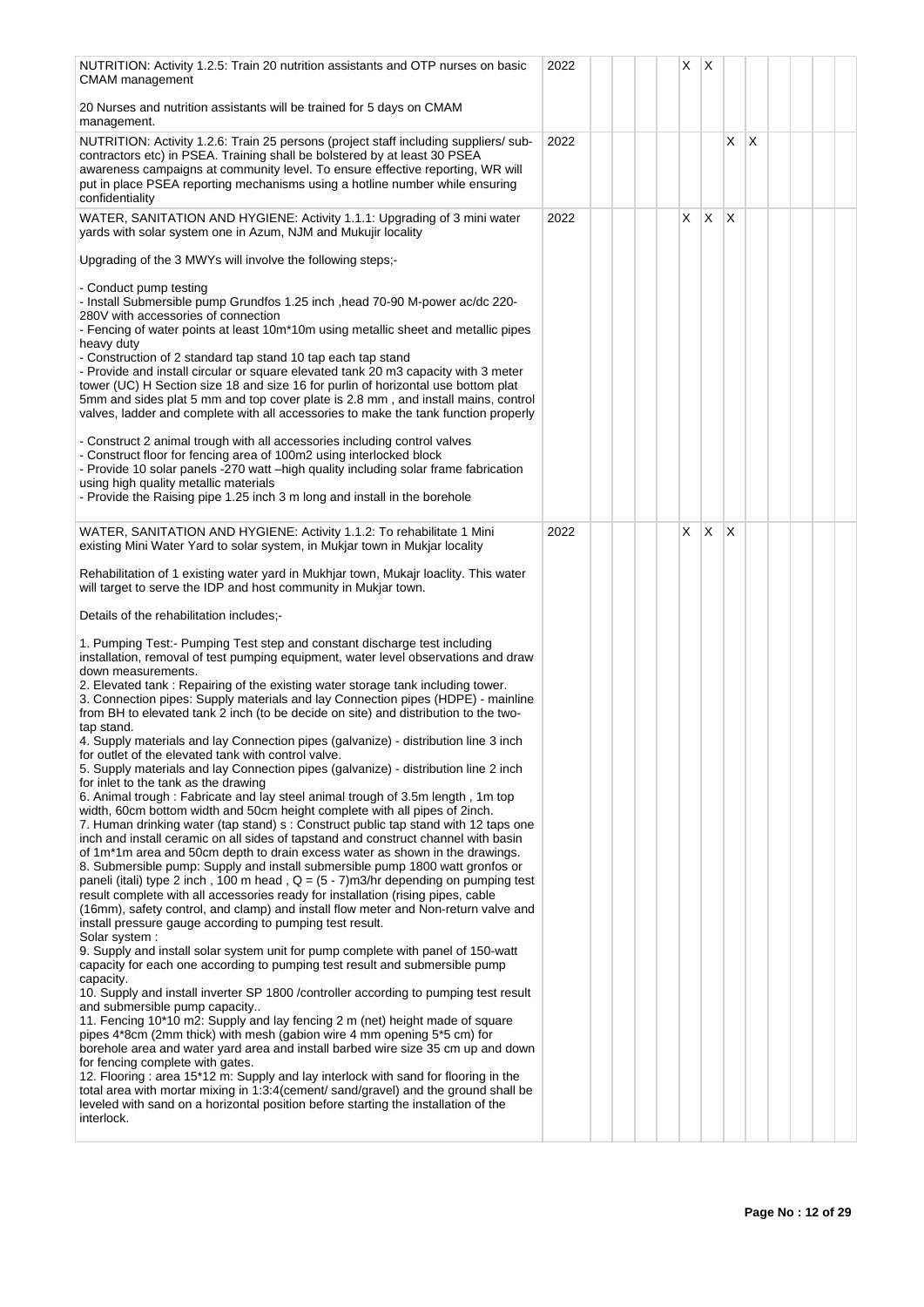| WATER, SANITATION AND HYGIENE: Activity 1.1.3: To rehabilitates 2 open hand<br>dug wells in Mukjar locality.                                                                                                                                                                                                                                                                                                                                 | 2022 |  | Χ | Х |              |                 |          |    |  |
|----------------------------------------------------------------------------------------------------------------------------------------------------------------------------------------------------------------------------------------------------------------------------------------------------------------------------------------------------------------------------------------------------------------------------------------------|------|--|---|---|--------------|-----------------|----------|----|--|
| Rehabilitation of the two hand dug wells includes well alignment with bricks<br>embedded in sand cement motor, concrete apron construction and finally well<br>cleaning and disinfection.                                                                                                                                                                                                                                                    |      |  |   |   |              |                 |          |    |  |
| WATER, SANITATION AND HYGIENE: Activity 1.1.4: To rehabilitate 12 hand<br>pumps 4 in Azum, 4 in Mukujir and 4 in North Jebel Marra (NJM) localities                                                                                                                                                                                                                                                                                          | 2022 |  |   | X | $\mathsf{X}$ | X.              | $\times$ |    |  |
| The rehabilitation of 4 hand pumps in each of the 3 localities (Azum, Mukhjar and<br>NJM) will be done by trained pump mechanics, WR through this project will provide<br>the necessary spare parts to the volunteers and oversee the repair works. The<br>spare parts will include;                                                                                                                                                         |      |  |   |   |              |                 |          |    |  |
| 1 Cement (Bag)<br>2 Sand<br>3 GI -pipe-1.25"-3 m length -Indian mark<br>4 Hand pump rode -nickel -3m length 4<br>5 Hand pump body assembly<br>6 Hand pump rubber seal -Gate box<br>7 Hand pump head Assembly -Indian mark<br>8 Hand pump cylinder -Indian<br>9 Hand pump Water Tank                                                                                                                                                          |      |  |   |   |              |                 |          |    |  |
| WATER, SANITATION AND HYGIENE: Activity 1.1.5: Training of 60 Water Users<br>Management committee members on Operations and Maintenance, 20 person<br>each locality. These will be newly created water committees given that the project<br>is reaching out to new villages that have not been having any WASH committees in<br>the past projects.                                                                                           | 2022 |  |   |   | X            | $\mathsf{\chi}$ |          |    |  |
| WATER, SANITATION AND HYGIENE: Activity 1.1.6: Training of 30 Water<br>committee members on water quality monitoring and Chlorination, 10 person each<br>locality. This committees will be comprised of men and women and they will be<br>newly established committed that will be trained to support the project given that<br>the project is reaching out to new villages in the targeted project localities.                              | 2022 |  |   |   | X            | X               |          |    |  |
| WATER, SANITATION AND HYGIENE: Activity 1.1.7: Drilling and installation of 3<br>Hand pumps in Niema, Mulmul and Forfora village NJM Locality. The activity<br>targets Niema, Mulmul and Forfora villages with the drilling of 3 new water points<br>and installation of handpumps.                                                                                                                                                          | 2022 |  |   |   |              | X.              | <b>X</b> | ΙX |  |
| The drilling works will include the following steps;                                                                                                                                                                                                                                                                                                                                                                                         |      |  |   |   |              |                 |          |    |  |
| 1 Drilling works:                                                                                                                                                                                                                                                                                                                                                                                                                            |      |  |   |   |              |                 |          |    |  |
| 1.1 Drilling with diameter 4.5 inch from $(50 - 60)$ m depth according to the<br>geophysical survey and investigation site.<br>1.2 Conduct pumping test;- Pumping Test step test and constant discharge test will<br>include installation, removal of test pumping equipment, water level observations<br>and draw down measurements.<br>1.3 Provide and install well conductor Indian mark 5 inch diameter<br>2 Installation works:         |      |  |   |   |              |                 |          |    |  |
| 2.1 Provide and install plain casing pvc pipe 4 inches, 10 bar minimum (Indian or<br>UAE) type.<br>2.3 Provide and install pvc screen pipe 4 inches 10bar minimum (Indian or UAE)<br>type according to the lithology                                                                                                                                                                                                                         |      |  |   |   |              |                 |          |    |  |
| 4 Provide and place Sanitary insulation.<br>5 Development works:<br>5.1 Well development including installation and dismounting equipment.<br>7 Water Quality work:                                                                                                                                                                                                                                                                          |      |  |   |   |              |                 |          |    |  |
| 7.1 Water quality sampling including delivery to laboratory within 24 hrs of<br>sampling.                                                                                                                                                                                                                                                                                                                                                    |      |  |   |   |              |                 |          |    |  |
| 8 Building work:<br>8.1 Supply material, build concreate basin of 1.5*1.0 m and 0.5 m height with<br>concrete channel for water drainage of 4 m length from HP apron as shown in the<br>drawing, and instructed by the engineer.<br>9 Hand pump Body:                                                                                                                                                                                        |      |  |   |   |              |                 |          |    |  |
| 9.1 Supply and install hand pump Indian type mark 2 with all accessories required.<br>10 Flooring & drainage channel construction<br>10.1 Supply and lay plain concrete for HP apron 1.7 m diameter 15cm thick<br>connected with channel of 20cm net and 4m length and 20cm sides height from the<br>apron and making small basin for Drainage of excess water animal trough,<br>reinforced concrete mixing in 1:2:4 (cement /sand /gravel). |      |  |   |   |              |                 |          |    |  |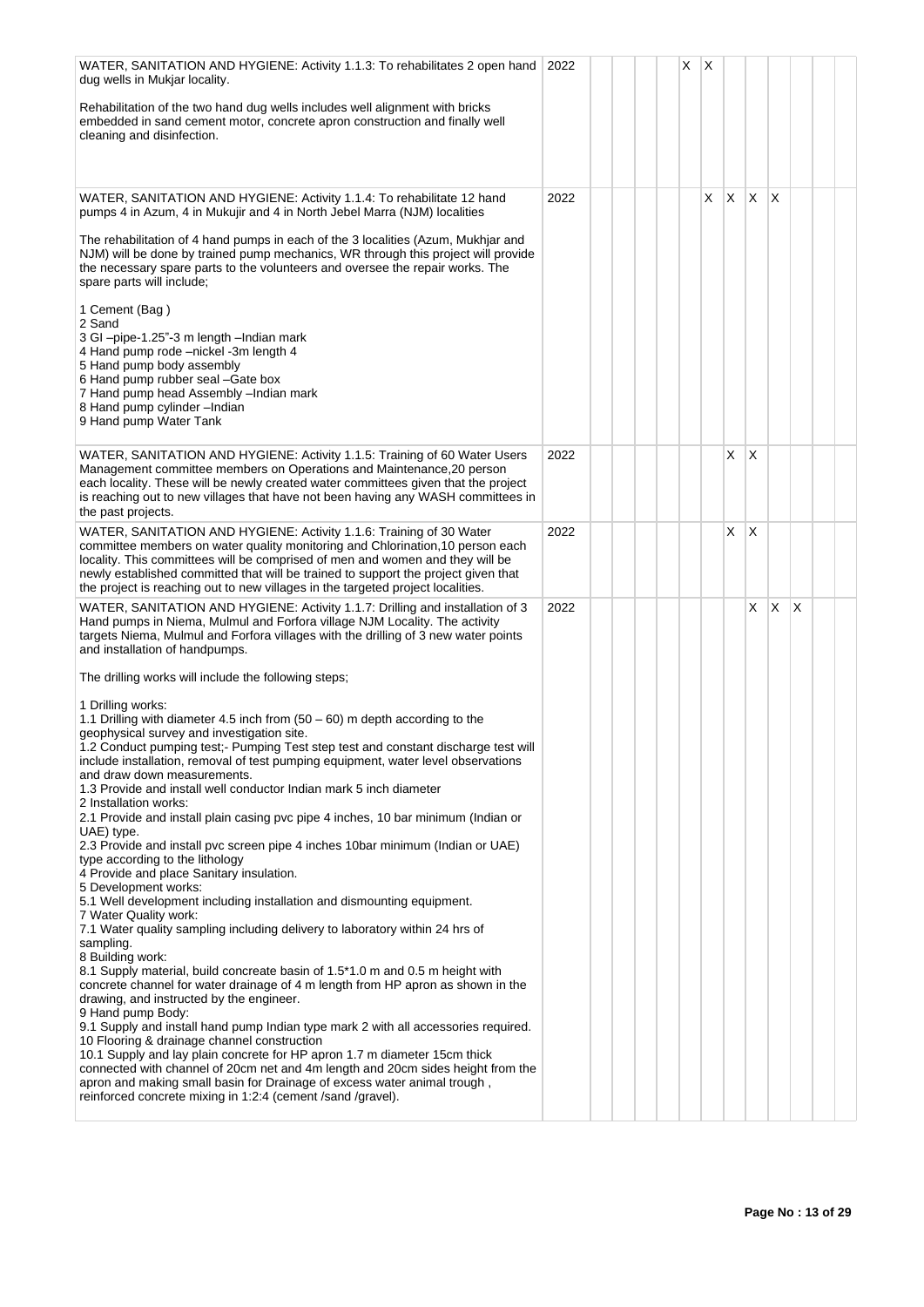| WATER, SANITATION AND HYGIENE: Activity 1.1.8: Fabrication of 30 cubic<br>meter elevated Storage tank in Giemiza village -NJM locality                                                                                                                                                                                                                                                                                                                        | 2022 |  |   |   |     |    |          | X        | <sup>X</sup> |   |
|---------------------------------------------------------------------------------------------------------------------------------------------------------------------------------------------------------------------------------------------------------------------------------------------------------------------------------------------------------------------------------------------------------------------------------------------------------------|------|--|---|---|-----|----|----------|----------|--------------|---|
| WR targets to increase water storage to ensure more access to clean water in<br>Giemiza area through fabrication of 30 cubic meter elevated water storage tank.<br>The components includes;<br>1. Pipe fitting and connections<br>2. Metallic sheet for tank fabrication<br>3. Fabrication of tower including foundation and local materials<br>4. Transportation of materials<br>5. Labor cost for fabrication of tank, tower and construction of foundation |      |  |   |   |     |    |          |          |              |   |
| WATER, SANITATION AND HYGIENE: Activity 1.1.9: Purchase chlorine and<br>Reagents to conduct community water chlorination and water quality testing for<br>period of the project cycle.                                                                                                                                                                                                                                                                        | 2022 |  | X | X | IX. | X. | <b>X</b> | <b>X</b> | ΙX.          | X |
| In order to support water quality surveillance, chlorine reagents and water testing<br>kits will be procured and utilized by trained volunteers.                                                                                                                                                                                                                                                                                                              |      |  |   |   |     |    |          |          |              |   |
| Water treatment agents includes:-                                                                                                                                                                                                                                                                                                                                                                                                                             |      |  |   |   |     |    |          |          |              |   |
| - Chlorine agent 33mg for chlorination of household water 10 carton<br>- Chlorine agent 1.67mg for chlorination of storage tanks 10 carton<br>- H2s water testing kits for water testing 10 carton                                                                                                                                                                                                                                                            |      |  |   |   |     |    |          |          |              |   |
| WATER, SANITATION AND HYGIENE: Activity 1.2.1: Support women and girls<br>with soap for hygiene and sanitation practices 4000 household in Azum, Mukujiar,<br>and North Jebel Marra localities                                                                                                                                                                                                                                                                | 2022 |  |   |   |     | X. | $\times$ |          |              |   |
| WATER, SANITATION AND HYGIENE: Activity 1.2.2: Support solid waste<br>management at villages in Azum, Mukujir and North Jebel Marra and Jabel moon                                                                                                                                                                                                                                                                                                            | 2022 |  |   |   |     |    |          | X        | $\mathsf{X}$ |   |
| This will include Establishment and training of 60 solid waste management<br>committee members on safe waste management.)                                                                                                                                                                                                                                                                                                                                     |      |  |   |   |     |    |          |          |              |   |
| Support solid waste management will include training of the SWMCs to build their<br>capacity                                                                                                                                                                                                                                                                                                                                                                  |      |  |   |   |     |    |          |          |              |   |
| WATER, SANITATION AND HYGIENE: Activity 1.2.3: To provide a set of solid<br>waste management tools for 3 localities, so as to facilitate voluntary community<br>clean up activities/campaigns<br>This activity aims at facilitating community engagements in the voluntary clean up<br>activities/campaigns in each of the localities, through the support or engagement of<br>the community volunteers.                                                      | 2022 |  |   |   |     |    |          | X        |              |   |
| WATER, SANITATION AND HYGIENE: Activity 1.2.4: Establish and Train 60<br>hygiene promotions committees in 3 localities 20 person each locality on PHAST<br>methodology.                                                                                                                                                                                                                                                                                       | 2022 |  |   | X | X   |    |          |          |              |   |
| 60 hygiene promotion committees members will be trained to support improvement<br>of hygiene in the community through PHAST approach.                                                                                                                                                                                                                                                                                                                         |      |  |   |   |     |    |          |          |              |   |
| <b>OTHER INFO</b>                                                                                                                                                                                                                                                                                                                                                                                                                                             |      |  |   |   |     |    |          |          |              |   |

**Accountability to Affected Populations**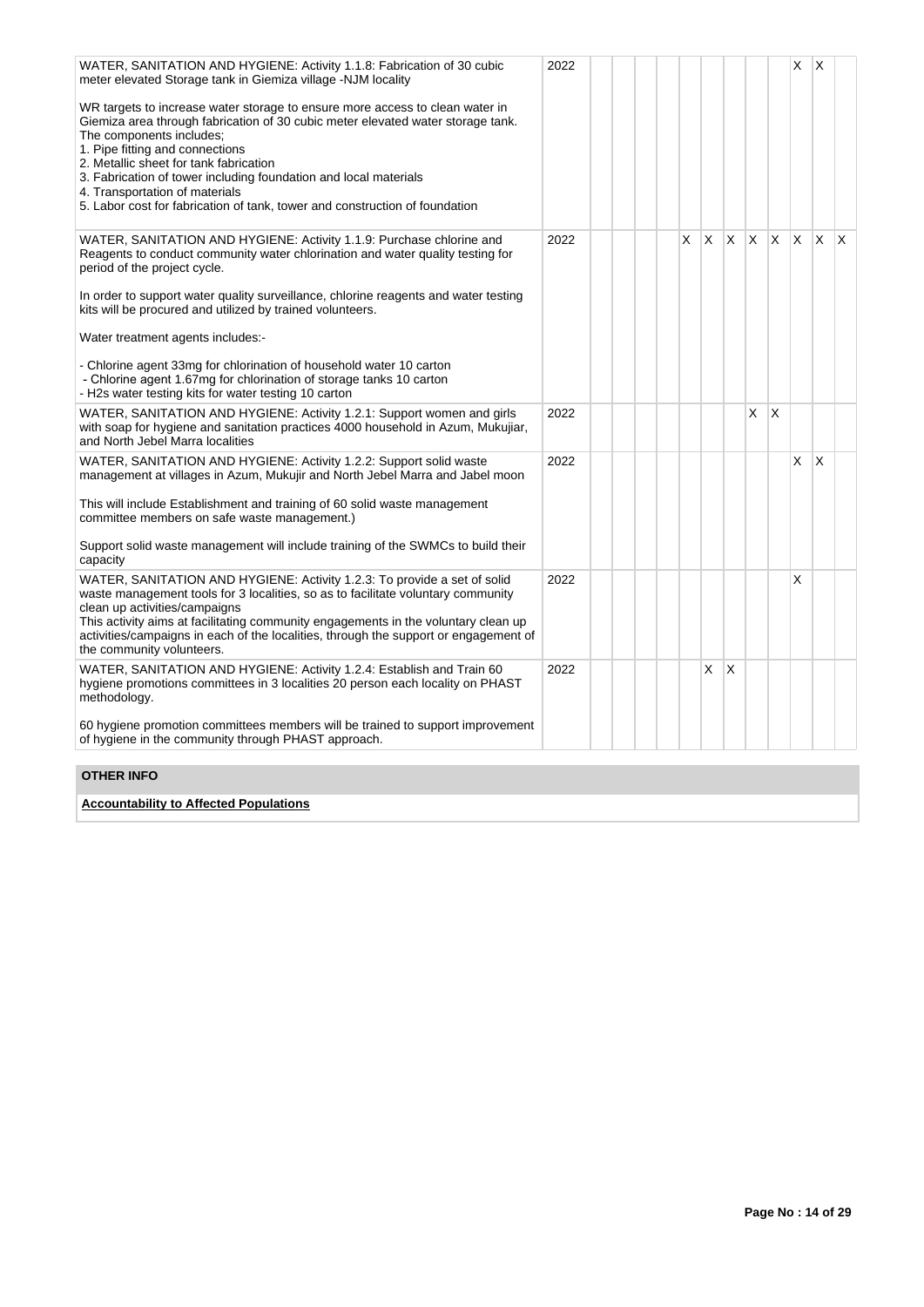WR takes into account the diversity of communities and allows for the voice of the most vulnerable to be equally considered. In the Accountability of the Affected People WR recognizes the affected peoples' dignity, capacity, and ability to decide for themselves what their needs are. This animation explains the important accountability for humanitarian programming. WR has put people at the Centre of its humanitarian work, underpinned by the fundamental Principles and the "do no harm" principle. WR will ensure that while protecting and preserving the rights and dignity of people affected by conflict, WR's humanitarian actions increase their resilience to face situations of vulnerability and crisis and lead to the best possible outcomes and results for them. This includes people's rights to equitable access to assistance (in proportion to their needs, priorities and preferences), their right to information, and their right to provide feedback and participate in decisions that affect them.

- WR established three layers of community engagement in the project proposed locations. The first layer of engagement with the community is through community-level volunteers working on WASH, General Protection and GBV sectors. The volunteers involved in project design, implementation and monitoring of activities in their respective locations. The second layer is through strengthening and working with community-level WASH, Protection and GBV Committees. This committee closely works with WR to oversee engagement in WASH infrastructures and Protection Centers management. The third layer is working with community-level projects management committees. These committees established to oversee the work of WR in their respective areas or locality.

• The community level engagement materialized through conducting a regular meeting with community-level structures and institutions. Sector officers and area coordinators regularly conduct meetings at the community level and discuss progress, challenges, future plan and opportunities, community concerns and risks. The monthly meeting feedback discussed at consortium management level, which is conveyed, on monthly bases at Zalingi and Khartoum level.

In each facilities level, WRS displays hotline reporting mechanisms so that the community members can report their level of satisfaction on the services provided by WRS and partners to relevant staff in the organization. The information obtained from the hotline report will be verified by WRS's team and for serious allegations, a committee will be established to carry out a detailed investigation.

Furthermore, WR will continue using the existing suggestion box and the new one in new sites to be placed at each WFS and water points to get the feedback from beneficiary communities on all services and inputs. The beneficiary community will be informed to put their feedback anytime in the suggestion box and WR staff coordinator will collect information from the suggestion box on a quarterly basis and discuss with sector manager, & Zalinig Area manager on improvements of some of the beneficiary complaints. Also the findings from the beneficiaries will be shared with line ministry for taking collective action.

Project objectives, donors, type of services provided to the community through WR established facilities and infrastructures will be displayed using signposts and erected.

#### **Implementation Plan**

**Coordination with other Organizations in project area**

**Name of the organization Areas/activities of collaboration and rationale** 

# **Environment Marker Of The Project**

#### **Gender Marker Of The Project**

4- Likely to contribute to gender equality, including across age groups

**Justify Chosen Gender Marker Code**

#### **Protection Mainstreaming**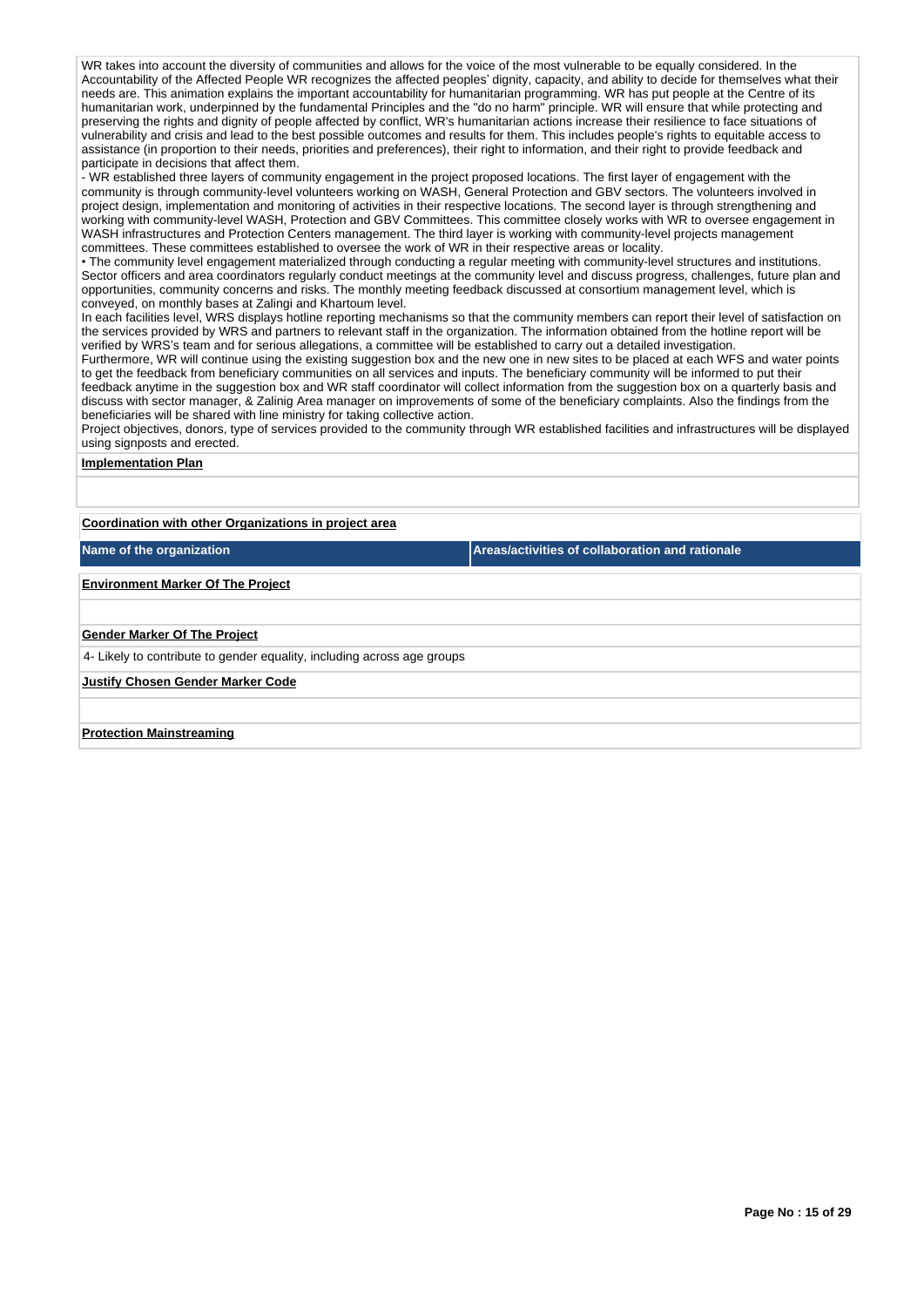The two main components of protection (Child and general protection) and GBV remain as critical components for intervention. The partners will ensure protection and GBV activities are implemented and also mainstreamed in each sector. Each sector ensures that activities are implemented to improve the wellbeing of women and children and contribute towards improving women access to and control over assets. In Sudan, Women and girls are overburdened in domestic labor including preparation of food, fetching water, collecting firewood, agricultural labor during planting and harvesting seasons, marketing domestic supplies, looking after livestock, preparing flour mills and serving as the sole responsible for child care in the household. Besides, women have almost no right to make a decision on the utilization and transfer of the major assets. This project has analyzed all the constraints that affect women and girls and developed strategies that ensure their active participation and benefits them. The water supply infrastructure will be put in safe and accessible areas to make sure most women and girls fetch water from nearby areas within a distance of <1km, which minimizes loss of time and energy and protects against violence. Also, water points will be closed around 6 pm to minimize the SGBV risks. Women will constitute 40% - 50% of the number of (WASH) committees and task forces and they will be empowered to have an active voice in the decision making at all stages of project cycle. The project indirectly contributes to improving girls' participation in school by making appropriate gender-specific latrines and affordable or locally prepared reusable menstrual hygiene supplies.

The distribution of agricultural inputs will mainly target women and female headed HHs. 50% of the input distribution committees constituted by women.

World Relief recognizes the importance of the human rights of refugees, returnees, IDPs and especially the most vulnerable groups such as children, women, girls and minority groups. While implementing this project, the organization will make conscious and intentional efforts to avoid all situations that expose beneficiaries to risk, threat, violence and abuse of their rights. Mobile veterinary services will be conducted, reaching out to populations who are unable to access the static vet facilities, thus ensuring that individuals afraid or unable to move to the static facilities are not denied assistance or services. This is particularly important for elderly and disabled beneficiaries who may be unable to walk the required distances to project sites.

Besides the strategic choice of service locations, the strategic choice of staff can also strengthen protection of beneficiaries. WR will also be sure to promote peace by ensuring that all community groups including IDPs, host community members, returnees, pastoralists, and varying tribal and ethnic groups have equal access to project services by selecting project sites in areas accessible to the different groups and hiring diverse staff. This minimizes the risk of conflict due to competition over social services. The possibility of discrimination by locally hired staff against beneficiaries who do not hold the same tribal or political affiliations will be mitigated by ensuring that program teams that consist of combinations of locally hired national staff representing all ethnic groups, national staff hired from outside the programmatic area and international staff.

In addition, World Relief M&E system intentionally segregates data by groups to clearly measure and analyze how the project is affecting marginalized groups. To this end, the organization will focus on building the capacity of the staff to strengthen their understanding of the fundamental human rights and serving beneficiaries with dignity. Furthermore, several capacity building trainings and awareness related to protection and GBV are planned for project staff, partners & communities.

#### **Country Specific Information**

### **Safety and Security**

#### **Access**

Despite the un predictable security situation in CD, World Relief has strong coordination with other INGOs through attending INGO forum meetings in Zalingi or at locality level, WR is in close coordination with local authorities and community leaders where timely security updates are disseminated and this informs WR's implementation Plan in consideration of the security situation at hand., as well being able to have a standby security plan for staff safety. World has has very good acceptance by communities, stakeholders and local leaders especially in the targeted project intervention areas of Azum, NJM. Currently NJM localities remain as security threat areas given the SLA presence in Golo and Rokero localities. Because of that the communities in those localities are at a threat of being locked out of the basic service delivery. The only challenge is when the road movements are restricted from time to time whenever the tension builds up between the SLA and the military forces.

However, WR coordinates well with the UNDSS Zalingi on security system and additionally works closely with various community-level leaders for their advice and joint on security and access matters in the locality. Despite that State level-HAC facilitates INGOs/NGOs filed movements through issuance of the humanitarian staff travel permits and movement approvals by the procedures office, based on their security advice and awareness of the security level in the proposed travel destination. WR believes in adherence to security protocol by all staff/partner's safety while in the field locations and in the Zalingi office.

# **BUDGET**

| <b>Code</b> | <b>Budget Line Description</b>                                                                                                                                                                                                                                                                                                                                                                                                                                                                       |   | D / S Quantity Unit | cost         | Duration<br>Recurran<br>ce | $\%$<br>charged<br>to CHF | <b>Total Cost</b> |
|-------------|------------------------------------------------------------------------------------------------------------------------------------------------------------------------------------------------------------------------------------------------------------------------------------------------------------------------------------------------------------------------------------------------------------------------------------------------------------------------------------------------------|---|---------------------|--------------|----------------------------|---------------------------|-------------------|
|             | 1. Staff and Other Personnel Costs                                                                                                                                                                                                                                                                                                                                                                                                                                                                   |   |                     |              |                            |                           |                   |
| 1.1         | Nutrition Officer - CD - National                                                                                                                                                                                                                                                                                                                                                                                                                                                                    | D |                     | 912.0        | 8                          | 100.00                    | 7,296.00          |
|             | One National Nutrition officer will be involved in the direct implementation and supervision of the project components in the field.<br>The Officer will dedicate 100% of his time to the project for 8 months. The salary is based on the current staff contract and WR's<br>Salary scale. The unit costs includes gross salary, 17% NSIF and 8% gratuity.                                                                                                                                          |   |                     |              |                            |                           |                   |
| 1.2         | Nutrition Coordinator CD - National                                                                                                                                                                                                                                                                                                                                                                                                                                                                  | D | 1 <sup>1</sup>      | 1,907<br>.00 | 8                          | 20.00                     | 3,051.20          |
|             | One National staff will contribute 20% of their time to coordinator the Nutrition related activities in emergency project. The staff<br>will be involved in the coordination of each sector. The staff will also be involved in attending the sector coordination meeting and<br>giving updates WR daily activities in the different gathering points. The Unit cost is based on the staff current contracts and WR<br>salary scale. The unit costs includes gross salary, 17% NSIF and 8% gratuity. |   |                     |              |                            |                           |                   |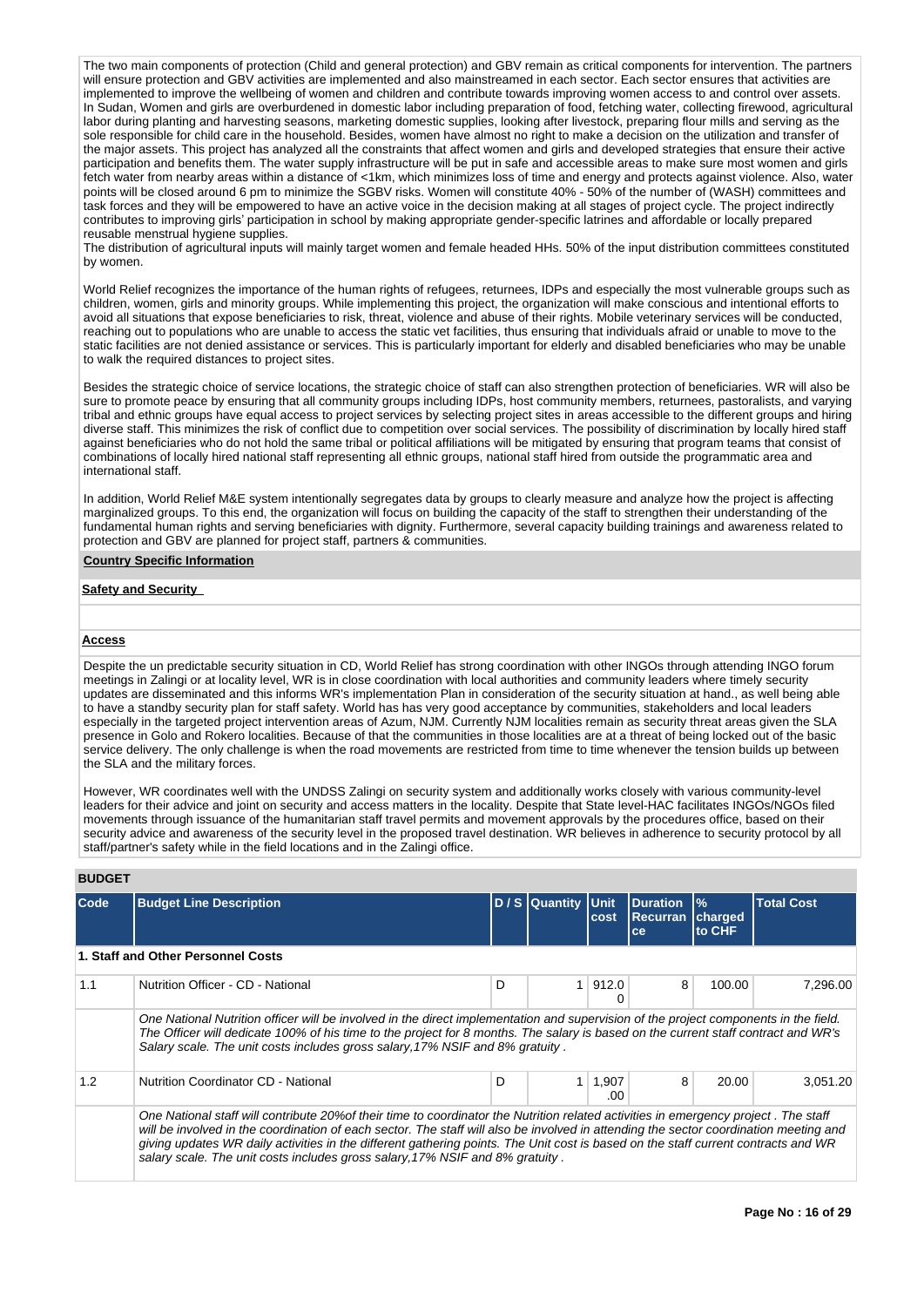| 1.3  | WASH officer - CD - National                                                                                                                                                                                                                                                                                                                                                                                                                                                                                                                      | D | 1.             | 955.0<br><sup>0</sup> | 8 | 100.00 | 7,640.00 |
|------|---------------------------------------------------------------------------------------------------------------------------------------------------------------------------------------------------------------------------------------------------------------------------------------------------------------------------------------------------------------------------------------------------------------------------------------------------------------------------------------------------------------------------------------------------|---|----------------|-----------------------|---|--------|----------|
|      | One National Wash officer will be involved in the direct implementation and supervision of the project components in the field.<br>Wash Officer will dedicate 100% of his time to the project for 8 months. The salary is based on the current staff contract and WR's<br>Salary scale. The unit costs includes gross salary, 17% NSIF and 8% gratuity.                                                                                                                                                                                           |   |                |                       |   |        |          |
| 1.4  | <b>WASH Technician - CD National</b>                                                                                                                                                                                                                                                                                                                                                                                                                                                                                                              | D | $\mathbf{1}$   | 912.0<br>0            | 8 | 100.00 | 7,296.00 |
|      | One National staff, Wash Technician will contribute 100% of his time for 8 months to support the WASH sector. The staff will be<br>based in Zalingi office but will supports all the activities in Azoum, Mukjar and Rokero. The unit costs is as per World Relief salary<br>scale and the current staff contract. The Unit costs includes Gross salary, 17% NSIF and 8% gratuity.                                                                                                                                                                |   |                |                       |   |        |          |
| 1.5  | WASH Coordinator - National                                                                                                                                                                                                                                                                                                                                                                                                                                                                                                                       | D | 1 <sup>1</sup> | 1,907<br>.00          | 8 | 20.00  | 3,051.20 |
|      | One National staff will contribute 20% of their time to coordinator the Wash related activities in emergency project. The staff will<br>be involved in the coordination of each sector. The staff will also be involved in attending the sector coordination meeting and<br>giving updates WR daily activities in the different gathering points. The Unit cost is based on the staff current contracts and WR<br>salary scale. The unit costs includes gross salary, 17% NSIF and 8% gratuity                                                    |   |                |                       |   |        |          |
| 1.6  | Community Mobiliser (WASH)                                                                                                                                                                                                                                                                                                                                                                                                                                                                                                                        | D | $\mathbf{1}$   | 840.0<br>0            | 8 | 100.00 | 6,720.00 |
|      | The community mobilizer National position will support the wash activity by working closely with the community. In addition, it<br>was the role of capacitating and supporting the community structures. Covered by SHF 100%; The Unit costs includes Gross<br>salary, 17% NSIF and 8% gratuity.                                                                                                                                                                                                                                                  |   |                |                       |   |        |          |
| 1.7  | Area Coordinators 3 - National                                                                                                                                                                                                                                                                                                                                                                                                                                                                                                                    | D |                | $3 \mid 1,225$<br>.00 | 8 | 25.00  | 7,350.00 |
|      | supervise the works of WRS. They are contact point between local leaders and WRS. Area coordinators at least allocate 25% of<br>their time on this project. Area coordinators have BA in different disciplines. The unit costs is as per World Relief salary scale and<br>the current staff contract. The Unit costs includes Gross salary, 17% NSIF and 8% gratuity.                                                                                                                                                                             |   |                |                       |   |        |          |
| 1.8  | Deputy Area Manager - National                                                                                                                                                                                                                                                                                                                                                                                                                                                                                                                    | D | 1              | 3,002<br>.00          | 8 | 10.00  | 2,401.60 |
|      | National deputy Area Manager will contribute 10% of his time in the supervision and assist in the preparation of the project<br>reports. The salary of the Deputy area manager is as per his current contract and WR salary scale.<br>The unit costs is as per World Relief salary scale and the current staff contract. The Unit costs includes Gross salary, 17% NSIF<br>and 8% gratuity.                                                                                                                                                       |   |                |                       |   |        |          |
| 1.9  | <b>MEAL Coordinator - CD - National</b>                                                                                                                                                                                                                                                                                                                                                                                                                                                                                                           | S |                | $1 \mid 1,734$<br>.00 | 8 | 10.00  | 1,387.20 |
|      | 1 MEAL Coordinator will will be in charge of the Monitoring and evaluation of the project activities. 10% of his time will be charged<br>to the project. . The unit cost is as per WR salary scale. The unit costs includes gross salary, 17% NSIF and 8% gratuity.                                                                                                                                                                                                                                                                               |   |                |                       |   |        |          |
| 1.10 | <b>MEAL Manager - National</b>                                                                                                                                                                                                                                                                                                                                                                                                                                                                                                                    | S | $\mathbf{1}$   | 2,431<br>.00          | 8 | 5.00   | 972.40   |
|      | The MEAL Manager will be based in Khartoum and roving to the field offices and responsible for the overall management of the<br>MEAL implementation of the Sudan. The MEAL manager will be supporting the field office team in needs assessment, planning,<br>implementation, monitoring and reporting the SHF project activities. Spending time on this project will be 5% of his time. The unit<br>costs is as per World Relief salary scale and the current staff contract. The Unit costs includes Gross salary, 17% NSIF and 8%<br>gratuity. |   |                |                       |   |        |          |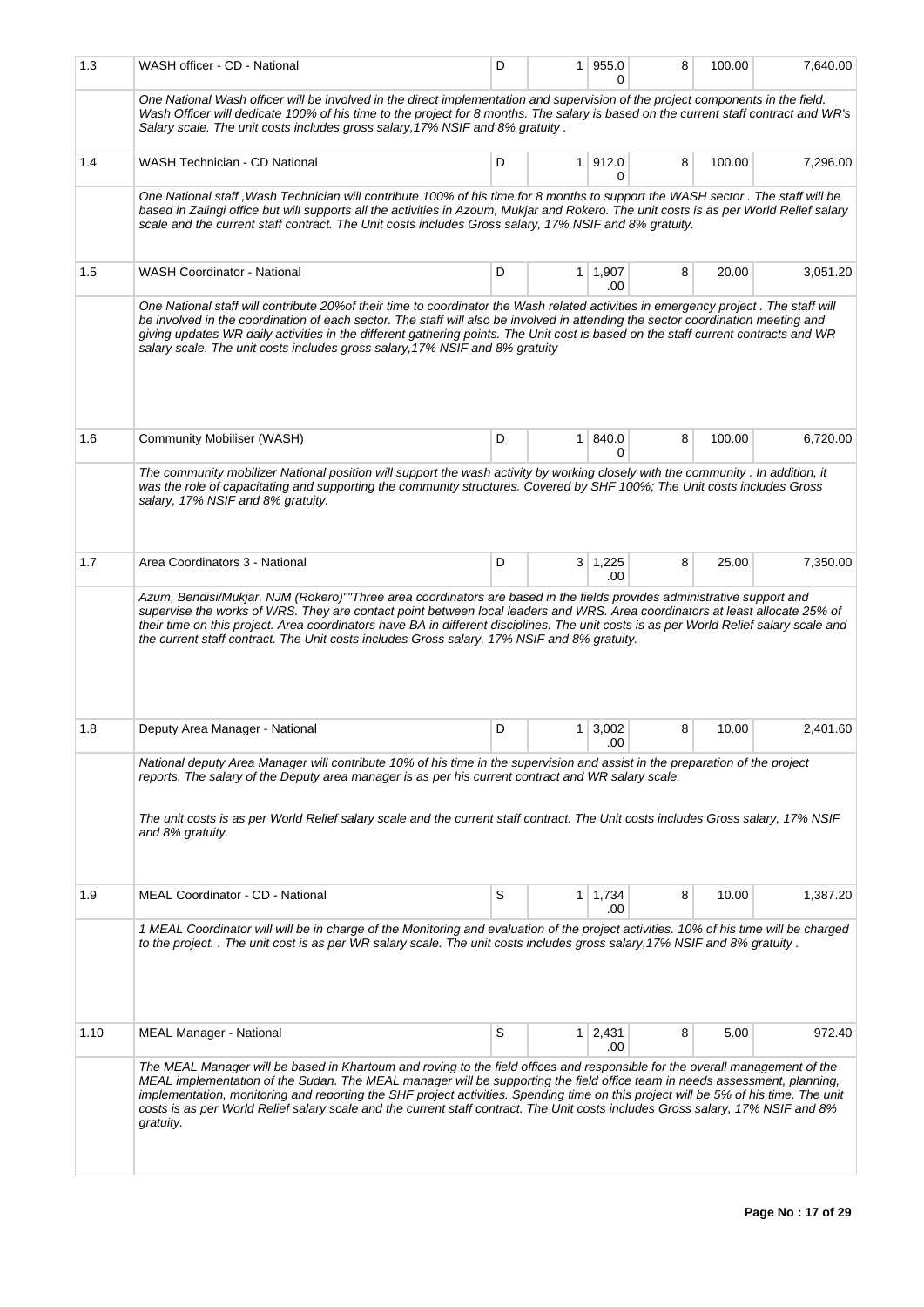| 1.11 | CD Darfur Area Manager - International                                                                                                                                                                                                                                                                                                                                                                                                                                                                                                                                                                                                                                                                                                    | D | 1            | 5,000<br>.00          | 8 | 10.00 | 4,000.00 |
|------|-------------------------------------------------------------------------------------------------------------------------------------------------------------------------------------------------------------------------------------------------------------------------------------------------------------------------------------------------------------------------------------------------------------------------------------------------------------------------------------------------------------------------------------------------------------------------------------------------------------------------------------------------------------------------------------------------------------------------------------------|---|--------------|-----------------------|---|-------|----------|
|      | Area Manager (International Staff) The staff will be in charge of supervision of all activities in Central Darfur and also in reviewing<br>reports for the project. The position hold has a degree in Water Engineering and a Masters in project management. The staff will<br>spent 10% of the time in the project. The unit costs is based on the staff members current salary.                                                                                                                                                                                                                                                                                                                                                         |   |              |                       |   |       |          |
|      |                                                                                                                                                                                                                                                                                                                                                                                                                                                                                                                                                                                                                                                                                                                                           |   |              |                       |   |       |          |
| 1.12 | Country Director - International                                                                                                                                                                                                                                                                                                                                                                                                                                                                                                                                                                                                                                                                                                          | S | $\mathbf{1}$ | 7,250<br>.00          | 8 | 5.00  | 2,900.00 |
|      | The Country Director (International) located at WRS's Khartoum Office will help in coordination of SHF funded projects at national<br>level and 5% of his salary will be charged under SHF while 95% will be charged from other donors. - Apart from coordination role<br>the CD will help in reviewing field reports before submission. He will also participate in periodic monitoring and evaluation of<br>project implementation at field level. - The CD is a holder of Masters in project management. - The Unit number is estimated<br>based on the current staff contract and organization strategic plan. - The cost included in the monthly unit cost covers the salary<br>and benefits only as per the current staff contract. |   |              |                       |   |       |          |
| 1.13 | Program Director - International                                                                                                                                                                                                                                                                                                                                                                                                                                                                                                                                                                                                                                                                                                          | S | $\mathbf{1}$ | 5,750<br>.00          | 8 | 5.00  | 2,300.00 |
|      | The Program Director (International Staff) located between Khartoum Office will assist in coordination and monitoring of the SHF<br>project at Field level and 5% of her salary will be charged under SHF donor while 95% will be charged from other donors. - PM<br>should be a holder of a master in a similar discipline. The unit costs are as per the staff contract. The cost included in the monthly<br>unit cost covers the salary and benefits only as per the staff member's current contract.                                                                                                                                                                                                                                  |   |              |                       |   |       |          |
| 1.14 | Program development and quality assurance director -<br>International                                                                                                                                                                                                                                                                                                                                                                                                                                                                                                                                                                                                                                                                     | S | 1            | 6,500<br>.00          | 8 | 5.00  | 2,600.00 |
|      | crosscutting issues including Gender, protection, environment and accountability to affected community in the implementation of<br>the project at field level.<br>The director will dedicate 5% of the his time to the project at a rate of \$6,500 per month for 8 months. The salary is based on the<br>staff member's current contract and WR's salary scales. The duty station of the position is in Khartoum, west and central Darfur<br>and directly involved in project execution.                                                                                                                                                                                                                                                 |   |              |                       |   |       |          |
| 1.15 | Finance and admin director International                                                                                                                                                                                                                                                                                                                                                                                                                                                                                                                                                                                                                                                                                                  | S |              | $1 \mid 7,000$<br>.00 | 8 | 5.00  | 2,800.00 |
|      | An expatriate Finance and admin director will be involved in the Financial management including budgeting, cash management<br>and supervision of financial reporting of the project. The Finance manager will dedicate5% of the his time to the project at a rate<br>of \$7,000 per month for 8 months. The salary is based on the staff member's current contract. The Finance Manager holds a<br>MBA & M com Post graduation degrees.                                                                                                                                                                                                                                                                                                   |   |              |                       |   |       |          |
| 1.16 | Operations Manager - International                                                                                                                                                                                                                                                                                                                                                                                                                                                                                                                                                                                                                                                                                                        | S | 1            | 5,625<br>.00          | 8 | 5.00  | 2,250.00 |
|      | An expatriate Operations Manager will be involved in logistics and supervision of support services. The Operations manager will<br>dedicate 5% of the her time to the project at a rate of \$5625,000 per month for 8 months. The salary is based on the staff<br>member's current contract. The Operation Manager is a certified public Accountant and holds a bachelors degree in Accounting.                                                                                                                                                                                                                                                                                                                                           |   |              |                       |   |       |          |
| 1.17 | Compliance Manager - international                                                                                                                                                                                                                                                                                                                                                                                                                                                                                                                                                                                                                                                                                                        | S | 1            | 5,125<br>.00          | 8 | 5.00  | 2,050.00 |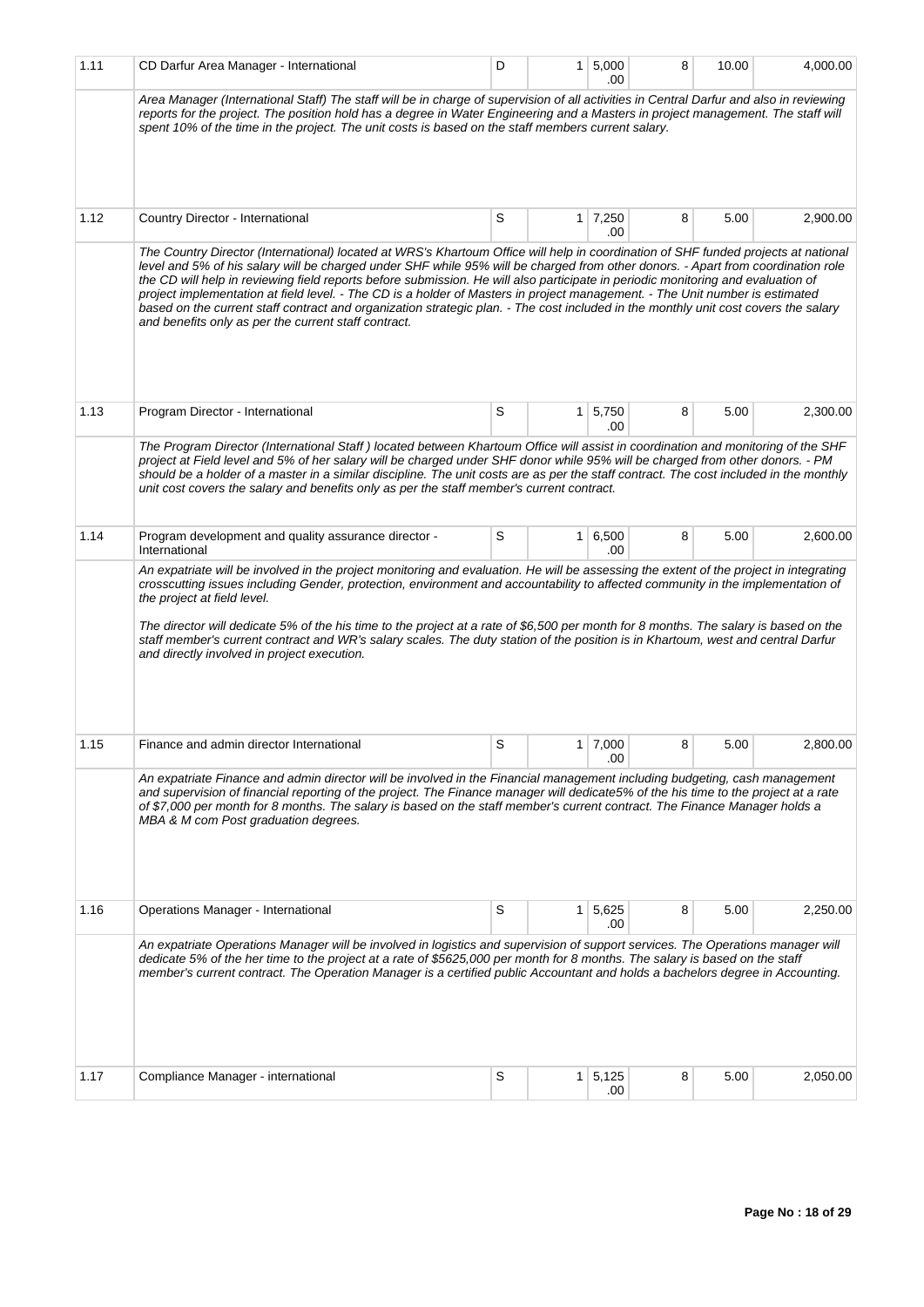|      | one international compliance manager will be in charge of ensuring that all the donor regulations and WR policies are<br>implemented consistently during the implementation of the project. The staff also acts as the internal Auditor for WR and will help<br>in identification of project risks and mitigation measures to be put in place to eliminate the risks. The staff will be roving from<br>Khartoum office to West Darfur office. The position holder holds a degree in Finance and is also an ACCA. 5% of his time will<br>charged to the project and 95% will be charged to other WR Donors. The salary is as per the staff current contract and consists of<br>the salary, Medical benefits and pension contribution. |   |                |                       |   |        |          |
|------|--------------------------------------------------------------------------------------------------------------------------------------------------------------------------------------------------------------------------------------------------------------------------------------------------------------------------------------------------------------------------------------------------------------------------------------------------------------------------------------------------------------------------------------------------------------------------------------------------------------------------------------------------------------------------------------------------------------------------------------|---|----------------|-----------------------|---|--------|----------|
| 1.18 | Human Resource Manager - National                                                                                                                                                                                                                                                                                                                                                                                                                                                                                                                                                                                                                                                                                                    | S | 1 <sup>1</sup> | 2,729<br>.00          | 8 | 5.00   | 1,091.60 |
|      | 1 Human Resource Manager (National Staff) Based in Khartoum will be charged in management of human resource functions of<br>the project, She will also ensure that the HR policies are applied in the project implementation. She will contribute 5% of her time<br>to the project. The unit costs is based on the staff current salary. The unit costs includes gross salary, 17% NSIF and 8% gratuity.                                                                                                                                                                                                                                                                                                                             |   |                |                       |   |        |          |
| 1.19 | Human Resource Officer - CD - National<br>The HR officer will support the project by recruiting the staffs needed for the project. The officer will give 10% of his time for this                                                                                                                                                                                                                                                                                                                                                                                                                                                                                                                                                    | S | 1              | 1,160<br>.00          | 8 | 10.00  | 928.00   |
|      | project implementation. The person is BA holder of human resource management The unit costs is as per World Relief salary<br>scale and the current staff contract. The Unit costs includes Gross salary, 17% NSIF and 8% gratuity.                                                                                                                                                                                                                                                                                                                                                                                                                                                                                                   |   |                |                       |   |        |          |
| 1.20 | Finance Coordinator (CD & Khartoum) National                                                                                                                                                                                                                                                                                                                                                                                                                                                                                                                                                                                                                                                                                         | S |                | $2 \mid 1,844$<br>.00 | 8 | 10.00  | 2,950.40 |
|      | Two National Finance Coordinator will be engaged in the coordination of all financial-related tasks in CD and Khartoum office<br>including, the review of payment documents for all the goods and services which will be procured in the project and preparation<br>of the quarterly financial reports for the project. 10% of the Finance Coordinator's salary will be covered by the project. The<br>finance Coordinator holds a Bachelor's degree in Accounting. The unit cost of the staff salary is based on the current contract and<br>WR's Salary scale which includes Gross salary, 17% NSIF, and 8% gratuity as per World Relief Salary scales. SHF covers 10%                                                             |   |                |                       |   |        |          |
| 1.21 | Finance Officer - 2 CD & 2 Khartoum - National                                                                                                                                                                                                                                                                                                                                                                                                                                                                                                                                                                                                                                                                                       | S | 4              | 1,546<br>.00          | 8 | 10.00  | 4,947.20 |
|      | Four National Finance Officer will be engaged in the coordination of all financial-related tasks in Zalingei and Khartoum office<br>including, the review of payment documents for all the goods and services which will be procured in the project and preparation<br>of the quarterly financial reports for the project. 10% of the Finance officer's salary will be covered by the project. The finance<br>officers holds a Bachelor's degree in Accounting. The unit cost of the staff salary is based on the current contract and WR's<br>Salary scale which includes Gross salary, 17% NSIF, and 8% gratuity as per World Relief Salary scales. SHF covers 10%.                                                                |   |                |                       |   |        |          |
| 1.22 | Logistic officer 2 and 1 IT Officer (1 CD and 2 Khartoum) -<br>National                                                                                                                                                                                                                                                                                                                                                                                                                                                                                                                                                                                                                                                              | S |                | $3 \mid 1,355$<br>.00 | 8 | 10.00  | 3,252.00 |
|      | Three national logistics officer will dedicate 10% of their time for this project. The Logistics officers will support all procurement<br>processes and logistical supports for the project. IT officer support 10% of his time on technical side. The salary per month is<br>based on the WR salary scale. The unit cost of the staff salary is based on the WR's salary scale which includes Gross salary,<br>17% NSIF contribution and 8% gratuity contribution as per World Relief Salary scale<br>$\boldsymbol{\mathsf{u}}$                                                                                                                                                                                                     |   |                |                       |   |        |          |
| 1.23 | Security Guards & Cleaner - Mukjar- National                                                                                                                                                                                                                                                                                                                                                                                                                                                                                                                                                                                                                                                                                         | S |                | $2 \mid 382.0$<br>0   | 8 | 100.00 | 6,112.00 |
|      | For the office and guest house in one Guard and one Cleaner National staff based in Mukjar office. The unit costs of USD 382<br>cover the staff gross salaries and NSIF and overtime payments. The salary is based on the current staff contracts The Unit costs<br>includes Gross salary, 17% NSIF and 8% gratuity.                                                                                                                                                                                                                                                                                                                                                                                                                 |   |                |                       |   |        |          |
| 1.24 | 2 Finance Assistant & 1 HR Assistants - 1 Liaison Assistant - 2<br>Logistics Assistant - 1 Admin Assistant - National                                                                                                                                                                                                                                                                                                                                                                                                                                                                                                                                                                                                                | S |                | 7 924.0<br>0          | 8 | 5.00   | 2,587.20 |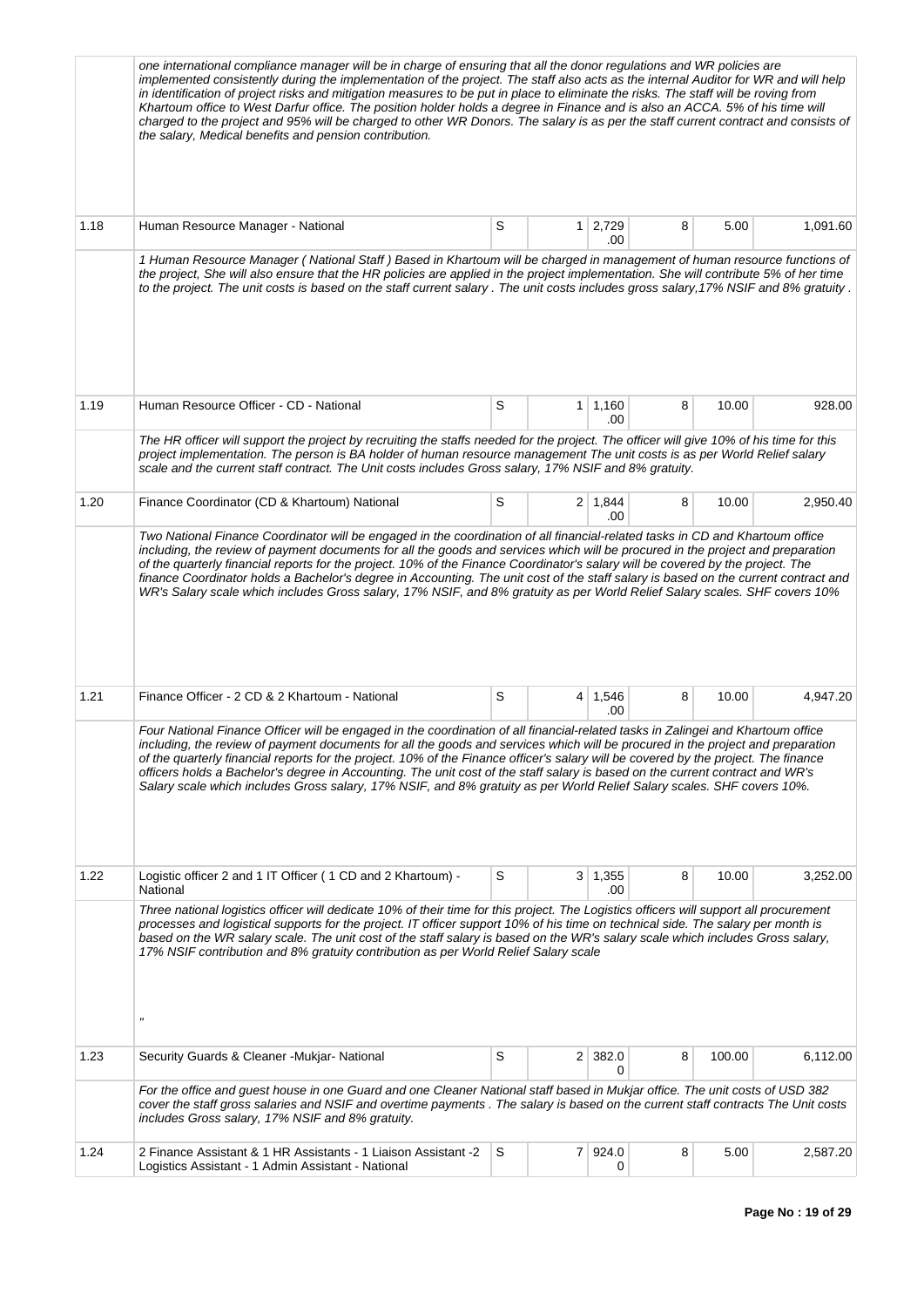|      | 1 Finance Assistant & 1 Logistic Assistant in CD & 1 Finance Assistant 1 HR Assistant & 1 Liaison Assistant & 1 Admin Assistant<br>and 1 logistic Assistant in Khartoum Office will contribute 5% of their time to support the emergency project in documentation and<br>bank related work of the project. The unit cost consist of staff gross salary, 17% NSIF and 8% gratuity.                                                                                                                                                                                                                                                                                                                                                                                                                                                                                                                                                                                                                                                                                                                                                   |   |                |                       |   |        |           |
|------|-------------------------------------------------------------------------------------------------------------------------------------------------------------------------------------------------------------------------------------------------------------------------------------------------------------------------------------------------------------------------------------------------------------------------------------------------------------------------------------------------------------------------------------------------------------------------------------------------------------------------------------------------------------------------------------------------------------------------------------------------------------------------------------------------------------------------------------------------------------------------------------------------------------------------------------------------------------------------------------------------------------------------------------------------------------------------------------------------------------------------------------|---|----------------|-----------------------|---|--------|-----------|
| 1.25 | Senior Liaison Officer - National                                                                                                                                                                                                                                                                                                                                                                                                                                                                                                                                                                                                                                                                                                                                                                                                                                                                                                                                                                                                                                                                                                   | S |                | $1 \mid 1,689$<br>.00 | 8 | 5.00   | 675.60    |
|      | One senior Liaison officer based in Khartoum will contribute 5% of his time to the project. The liaison officer will be responsible for<br>liaising with the government of Sudan in processes such as registration, applying for visas, and facilitating travel permits. The<br>staff will be involved in the recruitment, appraisal, leave management and preparation of the payroll, proforma collection, bid and<br>bid analysis and awarding of procurement. . The unit costs is as per the current staff contracts. The unit cost consist of staff gross<br>salary, 17% NSIF and 8% gratuity.                                                                                                                                                                                                                                                                                                                                                                                                                                                                                                                                  |   |                |                       |   |        |           |
| 1.26 | Driver - Khartoum - National                                                                                                                                                                                                                                                                                                                                                                                                                                                                                                                                                                                                                                                                                                                                                                                                                                                                                                                                                                                                                                                                                                        | S | 1 <sup>1</sup> | 700.0<br>0            | 8 | 5.00   | 280.00    |
|      | One national driver will dedicate 5% of His time for this project. The salary per month is based on the WR salary scale. The unit<br>cost of the staff salary is based on the WR's salary scale which includes Gross salary, 17% NSIF contribution and 8% gratuity<br>contribution as per World Relief Salary scale                                                                                                                                                                                                                                                                                                                                                                                                                                                                                                                                                                                                                                                                                                                                                                                                                 |   |                |                       |   |        |           |
| 1.27 | Guards and cleaners - National                                                                                                                                                                                                                                                                                                                                                                                                                                                                                                                                                                                                                                                                                                                                                                                                                                                                                                                                                                                                                                                                                                      | S |                | 13 552.0<br>0         | 8 | 5.00   | 2,870.40  |
|      | 13 National (9 guards and 4 Cleaners) The project will contribute 5% of salaries for 9 Guards and 4 cleaners based in CD office<br>and CD Guest house, Khartoum office. The unit costs of USD 502 cover the staff gross salaries and NSIF and overtime<br>payments . The salary is based on the current staff contracts The Unit costs includes Gross salary, 17% NSIF and 8% gratuity.                                                                                                                                                                                                                                                                                                                                                                                                                                                                                                                                                                                                                                                                                                                                             |   |                |                       |   |        |           |
| 1.28 | <b>Staff Medical</b>                                                                                                                                                                                                                                                                                                                                                                                                                                                                                                                                                                                                                                                                                                                                                                                                                                                                                                                                                                                                                                                                                                                | S |                | 47 333.0<br>0         | 8 | 5.00   | 6,260.40  |
|      | (Per Year $$500/12$ months *8 months = 333 per month)<br>Code Budget Line Description Quantity<br>1.1 Nutrition Officer - CD - National 1<br>1.2 Nutrition Coordinator CD - National 1<br>1.3 WASH officer - CD - National 1<br>1.4 WASH Technician - CD National 1<br>1.5 WASH Coordinator - National 1<br>1.6 Community Mobiliser (WASH) 1<br>1.7 Area Coordinators 3 - National 3<br>1.8 Deputy Area Manager - National 1<br>1.9 MEAL Coordinator - CD - National 1<br>1.10 MEAL Manager - National 1<br>1.18 Human Resource Manager - National 1<br>1.19 Human Resource Officer - CD - National 1<br>1.20 Finance Coordinator (CD & Khartoum) National 2<br>1.21 Finance Officer - 2 CD & 2 Khartoum - National 4<br>1.22 Logistic officer 2 and 1 IT Officer (1 CD and 2 Khartoum) - National 3<br>1.23 Security Guards & Cleaner -Mukjar- National 2<br>1.24 2 Finance Assistant & 1 HR Assistants - 1 Liaison Assistant -2 Logistics Assistant - 1 Admin Assistant - National 7<br>1.25 Senior Liaison Officer - National 1<br>1.26 Driver - Khartoum - National 1<br>1.27 Guards and cleaners - National 13<br>Sub Total 47 |   |                |                       |   |        |           |
|      | <b>Section Total</b><br>2. Supplies, Commodities, Materials                                                                                                                                                                                                                                                                                                                                                                                                                                                                                                                                                                                                                                                                                                                                                                                                                                                                                                                                                                                                                                                                         |   |                |                       |   |        | 98,020.40 |
| 2.1  | Procurement and distribution of Nutrition OTP Drugs                                                                                                                                                                                                                                                                                                                                                                                                                                                                                                                                                                                                                                                                                                                                                                                                                                                                                                                                                                                                                                                                                 | D | 1 <sup>1</sup> | 32,00                 | 1 | 100.00 | 32,000.00 |
|      |                                                                                                                                                                                                                                                                                                                                                                                                                                                                                                                                                                                                                                                                                                                                                                                                                                                                                                                                                                                                                                                                                                                                     |   |                | 0.00                  |   |        |           |
|      | WR targets to procure Nutrition OTP related drugs to cover the gap in the newly targeted facilities including Keya in NJM, Sola in<br>Azum, Sendo and Amar-Jadid in Mukhjar localities.<br>Cash from SHF will be utilized in procurement of OTP drugs which will be administered to patient by qualified Nurses from SMOH<br>who will be seconded to the respective facilities.                                                                                                                                                                                                                                                                                                                                                                                                                                                                                                                                                                                                                                                                                                                                                     |   |                |                       |   |        |           |
| 2.2  | The cost details and OTP drugs are attached in BOQ file - RfEP BOQ CDSHF Nutrition 21714 sheet 2.1 BOQ.<br>In kind support to 40 Community Nutrition volunteers and 20                                                                                                                                                                                                                                                                                                                                                                                                                                                                                                                                                                                                                                                                                                                                                                                                                                                                                                                                                              | D |                | 60 30.00              | 8 | 100.00 | 14,400.00 |
|      | Lead Mothers on monthly basis                                                                                                                                                                                                                                                                                                                                                                                                                                                                                                                                                                                                                                                                                                                                                                                                                                                                                                                                                                                                                                                                                                       |   |                |                       |   |        |           |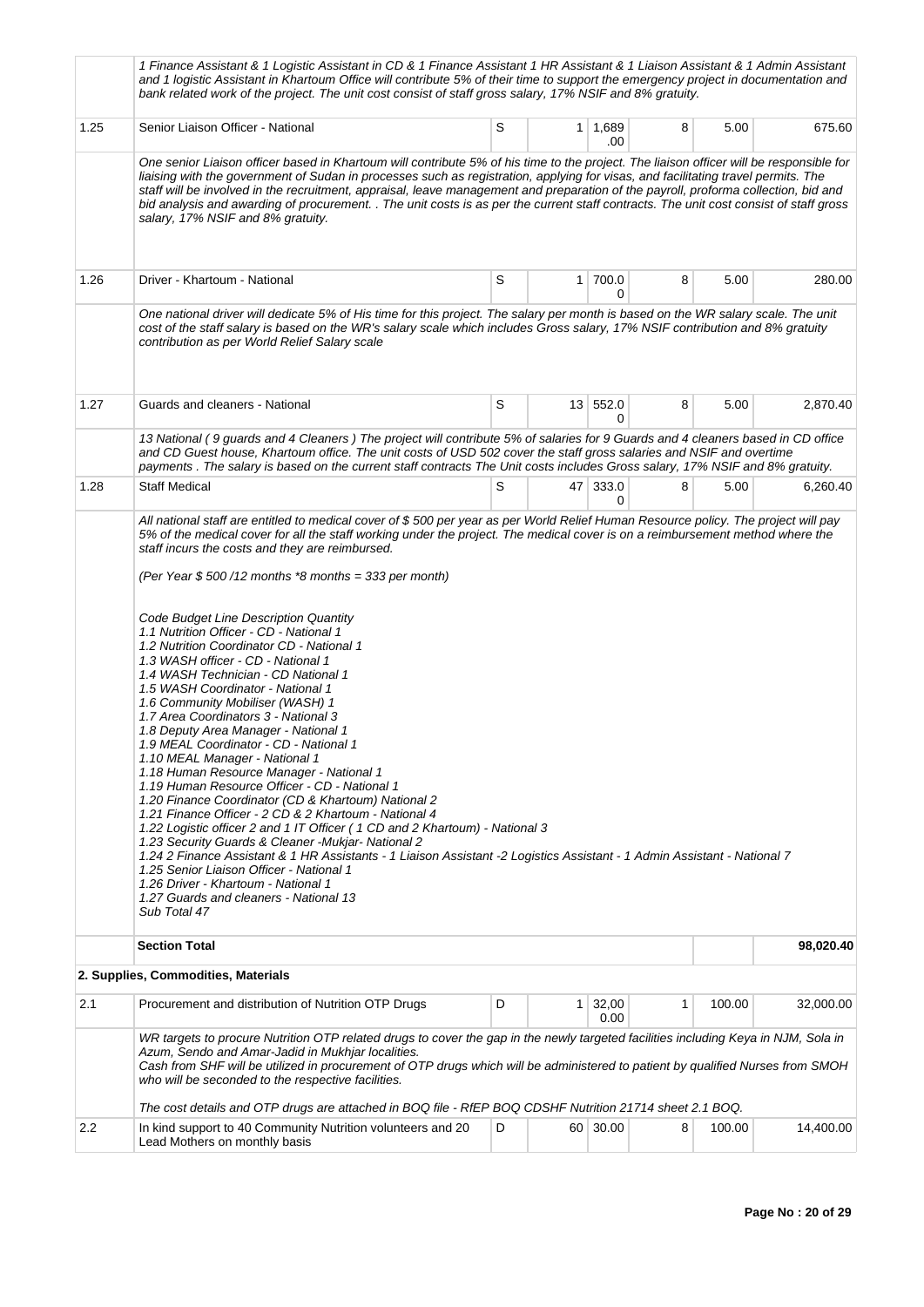|      | The community nutrition volunteers and lead mothers will have supported on monthly basis to conduct regular follow up,<br>community couching, reporting and cases finding. The inking support is for 40 CNVs and 20 LMs is calculates as follows; 60<br>volunteers $x$30 x 8 months = $14,400$ .                                                                                                                                                                                                                                                                                                                                                                                                                                                                                                                                                                                       |   |                |                         |   |        |           |
|------|----------------------------------------------------------------------------------------------------------------------------------------------------------------------------------------------------------------------------------------------------------------------------------------------------------------------------------------------------------------------------------------------------------------------------------------------------------------------------------------------------------------------------------------------------------------------------------------------------------------------------------------------------------------------------------------------------------------------------------------------------------------------------------------------------------------------------------------------------------------------------------------|---|----------------|-------------------------|---|--------|-----------|
| 2.3  | Provide monthly running cost for 4 nutrition centers                                                                                                                                                                                                                                                                                                                                                                                                                                                                                                                                                                                                                                                                                                                                                                                                                                   | D | 1 <sup>1</sup> | 50,02<br>0.00           | 1 | 100.00 | 50,020.00 |
|      | WR will support the 4 newly targeted facilities including Keya in NJM, Sola in Azum, Sendo and Amar-Jadid in Mukhjar localities.<br>The support includes to provide materials and equipment for running the nutrition centers.                                                                                                                                                                                                                                                                                                                                                                                                                                                                                                                                                                                                                                                         |   |                |                         |   |        |           |
|      | The cost details and items are attached in BOQ file - RfEP BOQ CDSHF Nutrition 21714 sheet 2.3 BOQ                                                                                                                                                                                                                                                                                                                                                                                                                                                                                                                                                                                                                                                                                                                                                                                     |   |                |                         |   |        |           |
| 2.4  | Train 20 nutrition assistants and OTP nurses on basic CMAM<br>management                                                                                                                                                                                                                                                                                                                                                                                                                                                                                                                                                                                                                                                                                                                                                                                                               | D |                | $1 \, 4,200$<br>.00     | 1 | 100.00 | 4,200.00  |
|      | 20 Nurses and nutrition assistants will be trained for 5 days. The costs includes, training materials, stationery, Facilitation fees,<br>meals for the participant and transport and accommodation. 100% of the cost will be covered by SHF. The cost details are<br>attached in BOQ file - RfEP BOQ CDSHF Nutrition 21714 sheet 2.4 BOQ.                                                                                                                                                                                                                                                                                                                                                                                                                                                                                                                                              |   |                |                         |   |        |           |
| 2.5  | Conduct mass MUAC screening twice a year for children under D<br>five and PLW. Organize community awareness campaign<br>twice                                                                                                                                                                                                                                                                                                                                                                                                                                                                                                                                                                                                                                                                                                                                                          |   |                | $1 \mid 16, 16$<br>0.00 | 1 | 100.00 | 16,160.00 |
|      | -Conduct mass MUAC screening twice a year by community nutrition volunteers. The costs will include hire of motor vehicles and<br>per diem for the team undertaking the mass screening.<br>- in Coordination & collaboration with SMoH, WRS Conduct twice community awareness campaign at public places in 4 targeted<br>areas and surrounding villages one day per village, in order to disseminate health & Nutrition and hygiene messages for the huge<br>number of community and approximately 8,000 person expected to attend this campaign.<br>The cost details are attached in BOQ file - RfEP BOQ CDSHF Nutrition 21714; sheet 2.5 BOQ.                                                                                                                                                                                                                                        |   |                |                         |   |        |           |
|      |                                                                                                                                                                                                                                                                                                                                                                                                                                                                                                                                                                                                                                                                                                                                                                                                                                                                                        |   |                |                         |   |        |           |
| 2.6  | Establish and train 40(25 women) nutrition volunteers on<br>MUAC screening and community mobilization.                                                                                                                                                                                                                                                                                                                                                                                                                                                                                                                                                                                                                                                                                                                                                                                 | D |                | $1 \mid 3,595$<br>.00   | 1 | 100.00 | 3,595.00  |
|      | Three days training for 40 community Nutrition Volunteers on MUAC screening is planned by the project. The costs include,<br>training materials procurement, Meals and refreshments and trainer fee. 100% of the total cost will be charged to the project. The<br>cost details are attached in BOQ file - RfEP BOQ CDSHF Nutrition 21714 sheet 2.6 BOQ.                                                                                                                                                                                                                                                                                                                                                                                                                                                                                                                               |   |                |                         |   |        |           |
| 2.7  | Establishment of 4 nutrition centers including latrines in 4<br>villages                                                                                                                                                                                                                                                                                                                                                                                                                                                                                                                                                                                                                                                                                                                                                                                                               | D |                | 4 7,500<br>.00          | 1 | 100.00 | 30,000.00 |
|      | WR budget to establish 4 nutrition centers and 4 latrines in 4 areas. The budget will be used to procure local materials and skilled<br>labor cost who work on the feeding centers. SHF project covers 100% of the cost. 4 nutrition centers x 7500 USD per nutrition<br>center * 100%= 30,000 USD -                                                                                                                                                                                                                                                                                                                                                                                                                                                                                                                                                                                   |   |                |                         |   |        |           |
|      | The cost details are attached in BOQ file - RfEP BOQ CDSHF Nutrition 21714 sheet 2.7 BOQ.                                                                                                                                                                                                                                                                                                                                                                                                                                                                                                                                                                                                                                                                                                                                                                                              |   |                |                         |   |        |           |
| 2.8  | Provide IYCF training for 20 Nutrition assistant and nutrition<br>nurses for 5 days on IYCF.                                                                                                                                                                                                                                                                                                                                                                                                                                                                                                                                                                                                                                                                                                                                                                                           | D |                | $1 \mid 4,200$<br>.00   | 1 | 100.00 | 4,200.00  |
|      | 20(12 women) nutrition assistants and nurses will be trained on IYCF approaches, education and counseling and key messages.<br>The training costs will include meals for participants, facilitation fees and training materials. SHF project covers 100% of the cost.<br>The cost details are attached in BOQ file - RfEP BOQ CDSHF Nutrition 21714 sheet 2.8 BOQ.                                                                                                                                                                                                                                                                                                                                                                                                                                                                                                                     |   |                |                         |   |        |           |
| 2.9  | Establish and Train 40 (25 women) nutrition volunteers on<br>IYCF key messages                                                                                                                                                                                                                                                                                                                                                                                                                                                                                                                                                                                                                                                                                                                                                                                                         | D |                | 1   6,020<br>.00        | 1 | 100.00 | 6,020.00  |
|      | 40 (25women) community nutrition monitors will be trained on IYCF approaches, education and counseling and key messages.<br>The training costs will include meals for participants, facilitation fees and training materials. SHF project covers 100% of the cost.<br>The cost details are attached in BOQ file - RfEP BOQ CDSHF Nutrition 21714 sheet 2.9 BOQ.                                                                                                                                                                                                                                                                                                                                                                                                                                                                                                                        |   |                |                         |   |        |           |
| 2.10 | Support Monthly MSGs meetings to review their reports and<br>provide continuous mentorship                                                                                                                                                                                                                                                                                                                                                                                                                                                                                                                                                                                                                                                                                                                                                                                             | D |                | $1 \mid 6,800$<br>.00   | 1 | 100.00 | 6,800.00  |
|      | Review meetings will be held for 20 mother groups with (320 mothers) on monthly basis for 4 times. The unit costs consist of tea<br>items and dates for the mothers during the meetings. The unit costs has been established using current prices. 100% of the costs<br>will be covered by SHF. 320 participants. The cost details are attached in BOQ file - RfEP BOQ CDSHF Nutrition 21714 sheet<br>2.10 BOQ.                                                                                                                                                                                                                                                                                                                                                                                                                                                                        |   |                |                         |   |        |           |
| 2.11 | Screening and formation of Mother Groups, Train lead mother<br>groups in IYCF Key messages and Graduation and<br>certification of mothers who fully attended IYCF every month                                                                                                                                                                                                                                                                                                                                                                                                                                                                                                                                                                                                                                                                                                          | D | 1              | 7,600<br>.00            | 1 | 100.00 | 7,600.00  |
|      | Screening and formation of 20 mother support groups from 4 villages. Each MSG is composed of 15 members. The MSG number<br>is fixed according the population catchment area which is 1 MSG/200 population. One meeting with community leaders,<br>community volunteers and nurses to select mother group members and lead mothers and explain the objectives of the MSG. The<br>unit costs includes refreshments for the participants. 100% of the cost will be covered by SHF,<br>20 lead mothers will be training for 5 days on IYCF key messages. The training costs include, food and refreshment for the<br>participants, facilitation fees, stationery and training materials (Laminated IYCF key messages). The unit costs is estimated using<br>our past experience in undertaking such training). SHF will cover 100% of the training cost. The cost is allocated as follows: |   |                |                         |   |        |           |
|      | The costs will include printing of certificate and banners and incentives for SMOHs and locality leaders attending the graduation.<br>The unit cost has been estimated using our past experience. The cost will be used for purchase of soft drinks, printing of<br>certificates, procurement of sweets, and printing of banners for the celebration.<br>100% of the cost is covered by SHF. The assumption is that all mother will complete their education. The cost details are attached<br>in BOQ file - RfEP BOQ CDSHF Nutrition 21714 sheet 2.11 BOQ.                                                                                                                                                                                                                                                                                                                            |   |                |                         |   |        |           |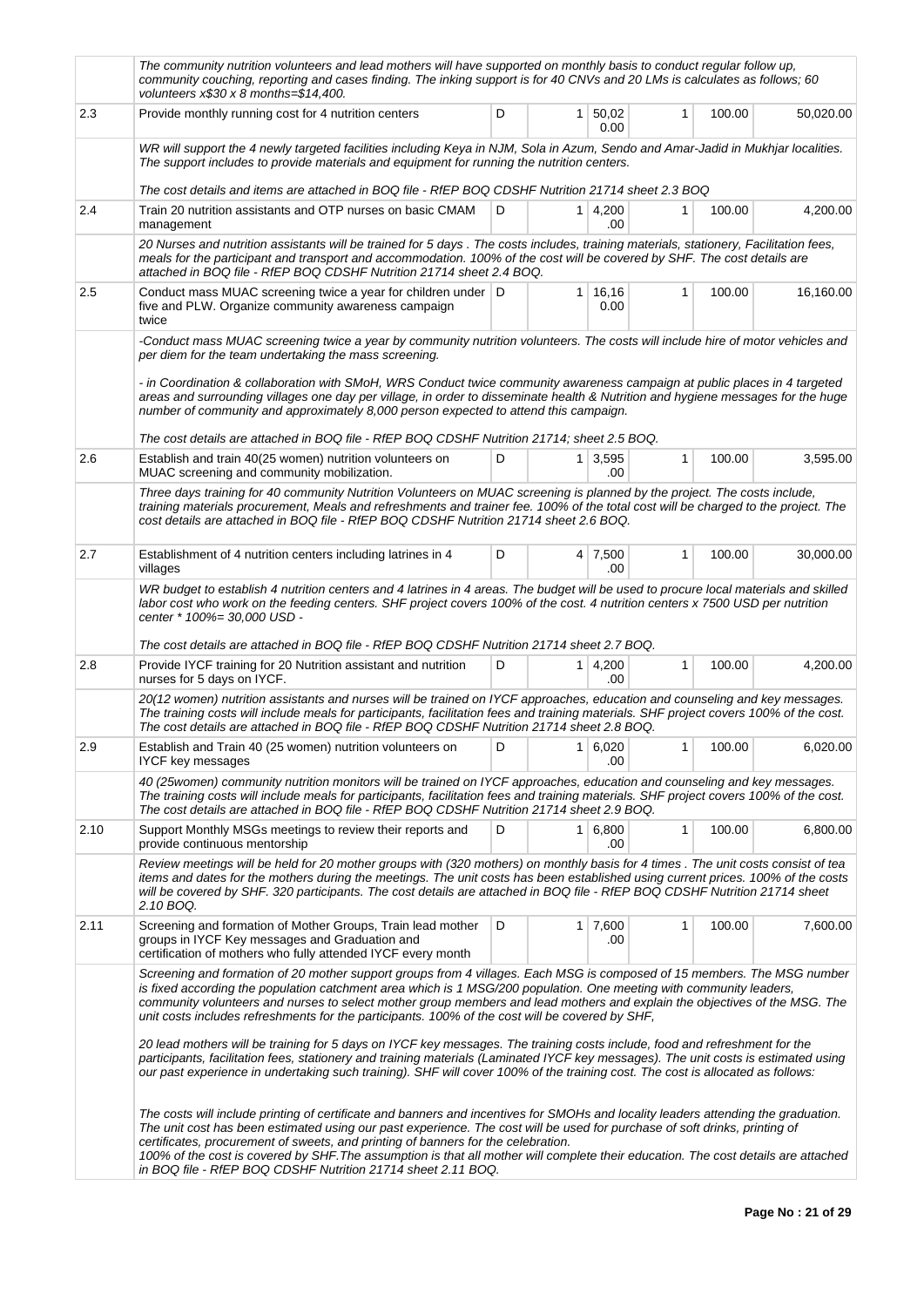| 2.12 | Support women and girls with soap for hygiene and sanitation<br>practices 4000 household in Azum, Mukujiar, and North Jebel<br>Marra localities                                                                                                                                                                                                                                                                                                                                                                                                                                                                      | D |              | 1500 25.00    | 1 | 100.00 | 37,500.00 |
|------|----------------------------------------------------------------------------------------------------------------------------------------------------------------------------------------------------------------------------------------------------------------------------------------------------------------------------------------------------------------------------------------------------------------------------------------------------------------------------------------------------------------------------------------------------------------------------------------------------------------------|---|--------------|---------------|---|--------|-----------|
|      | Purchase 1500 carton of bar soap for hygiene to cover 4000 household, 5 bar each household for 3 month at<br>- 1500 cartons @ carton contains 40 bars of soap, each bar weighs 200 grams.<br>- Unit cost has been determined through WR past experience in procurement of the similar item.                                                                                                                                                                                                                                                                                                                          |   |              |               |   |        |           |
|      | Kindly see details in the attachment under document tabs labeled RfEP BOQ CDSHF Nutrition 21714 sheet 2.12 BOQ                                                                                                                                                                                                                                                                                                                                                                                                                                                                                                       |   |              |               |   |        |           |
| 2.13 | Training of 30 Water committee members on water quality<br>monitoring and Chlorination, 10 person each locality                                                                                                                                                                                                                                                                                                                                                                                                                                                                                                      | D | $\mathbf{1}$ | 2,098<br>.00  | 1 | 100.00 | 2,098.00  |
|      | Training cost for 30 WMCs is estimated based on the past experience as follows;-<br>Meal for participation $@30*4$$ *3 days = 360\$,<br>• Facilitator cost $@33\$ *2*3 days =198 \$,<br>• Facilitator transportation @120 \$*2*2 trip = 480\$.<br>• Stationery @5\$*30=150\$<br>• Training banner $1@10$=10$$<br>• Accommodation of participants 30 @10\$ =300\$<br>• Transportation of participants $30@10$*2 = 600$$<br>Total cost of training = $$2,098$                                                                                                                                                          |   |              |               |   |        |           |
| 2.14 | Support solid waste management at villages in Azum, Mukujir<br>and North Jebel Marra and Jabel moon (Establish and train 60<br>solid waste management committee members on safe waste<br>management.)                                                                                                                                                                                                                                                                                                                                                                                                                | D | 1            | 3,508<br>.00  | 1 | 100.00 | 3,508.00  |
|      | Support solid waste management will include training of the SWMCs to build their capacity<br>• Meal for participation $@60*4$*3 days = 720$$ ,<br>• Facilitator cost @33\$*2*3 days =198 \$,<br>• Facilitator transportation @120 \$*2*2 trip = 480\$,<br>· Stationery @5\$*60=300\$<br>• Training banner $1@10$=10$$<br>• Accommodation of participants 60 @10\$=600\$<br>• Transportation of participants 60 @10\$*2 =1200\$<br>Hence total support cost for solid waste management = $$3,508$                                                                                                                     |   |              |               |   |        |           |
| 2.15 | Establish and Train 60 hygiene promotions committees in 3<br>localities 20 person each locality                                                                                                                                                                                                                                                                                                                                                                                                                                                                                                                      | D | 1            | 3,508<br>.00  | 1 | 100.00 | 3,508.00  |
|      | 60 hygiene promotion committees members will be trained to support improvement of hygiene in the community and the cost is<br>estimated as follows:-<br>• Meal for participation $@60*4$*3 days = 720$$ ,<br>• Facilitator cost @33\$*2*3 days* 3 locations=198 \$.<br>• Facilitator transportation $@120$ \$*2fac*2 trip * 3 locations = 1,440\$,<br>• Stationery @5\$*60=300\$<br>• Training banner 3 banners *10\$ =30\$<br>+ Accommodation of participants 60*10\$=600\$<br>• Transportation of participants 60 *10\$*2trips =1200\$<br>Hence total cost for hygiene promotion committees training = $$4,488.00$ |   |              |               |   |        |           |
| 2.16 | Purchase chlorine and Reagents to conduct community water<br>chlorination and water quality testing for period of the project<br>cycle                                                                                                                                                                                                                                                                                                                                                                                                                                                                               | D | 1            | 20,00<br>0.00 | 1 | 100.00 | 20,000.00 |
|      | In order to support water quality surveillance, chlorine reagents and water testing kits will be procured and utilized by trained<br>volunteers and the cost is estimated as per attached excel sheet RFEP BOQ CDSHFWASH 21714, sheet 2.16                                                                                                                                                                                                                                                                                                                                                                           |   |              |               |   |        |           |
| 2.17 | Training of 60 Water Users Management committee members<br>on Operations and Maintenance, 20 person each locality                                                                                                                                                                                                                                                                                                                                                                                                                                                                                                    | D | 1            | 3,508<br>.00  | 1 | 100.00 | 3,508.00  |
|      | 60 WUMCs will be trained on management of water resources and the cost is estimated abased on past experience as follows;<br>• Meal for participation $@60*4$$ *3 days = 720\$,<br>• Facilitator cost $@33\$ *2*3 days =198 \$,<br>• Facilitator transportation $@120$ \$*2*2 trip = 480\$,<br>• Stationery @5\$*60=300\$<br>• Training banner $1@10$=10$$<br>• Accommodation of participants 60 @10\$=600\$<br>• Transportation of participants 60 @10\$*2 = 1200\$<br>Hence total cost for hygiene promotion committees training = $$3,508$                                                                        |   |              |               |   |        |           |
| 2.18 | Rehabilitation of two hand-dug wells in Mukjar                                                                                                                                                                                                                                                                                                                                                                                                                                                                                                                                                                       | D | 1            | 10,00<br>0.00 | 1 | 100.00 | 10,000.00 |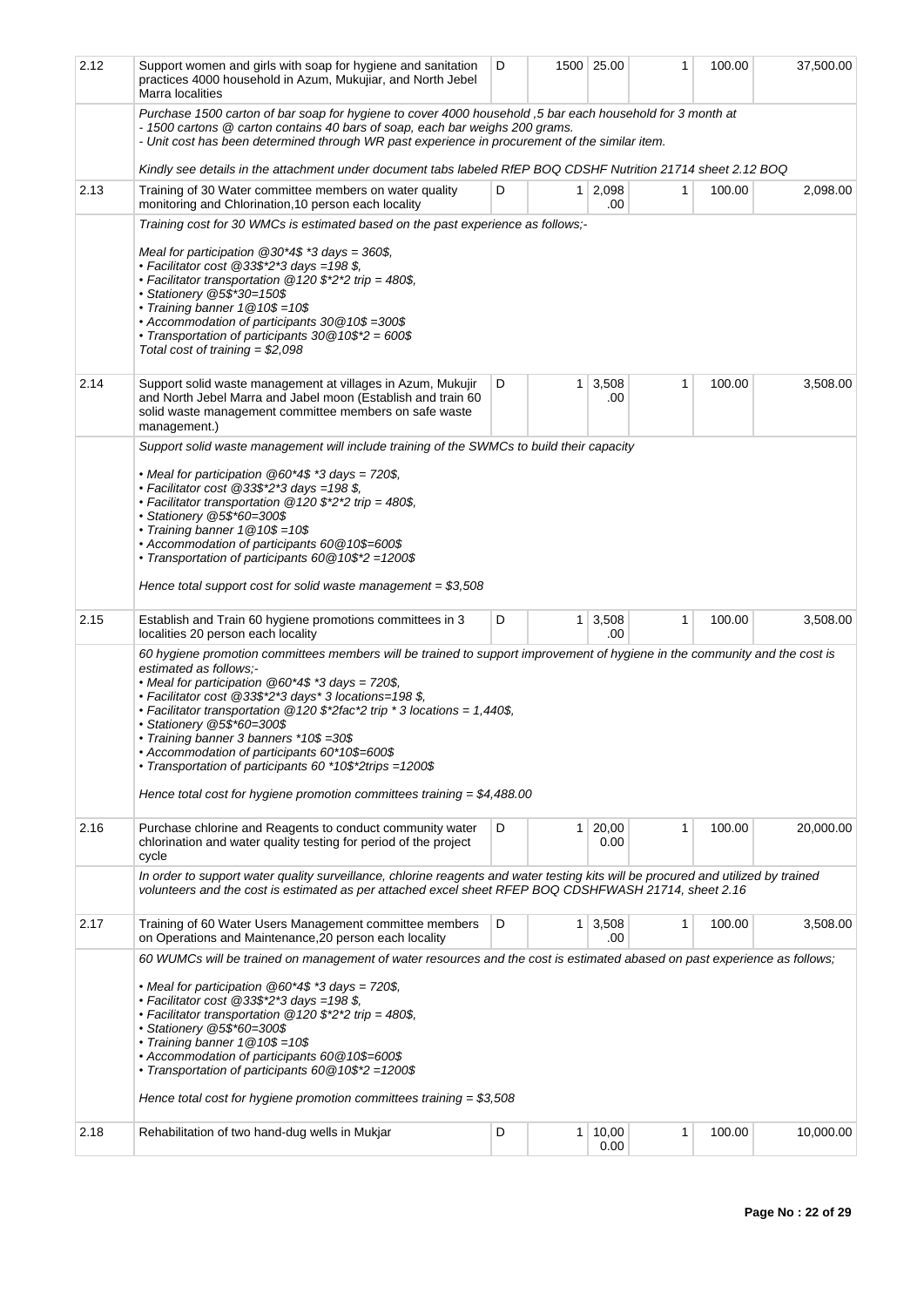|      | To rehabilitates 2 open hand dug wells in Mukjar locality.                                                                                                                                                                                                                                                                                                                                                                                                                                                                                                                                                                                                                                                                                                                                                                                                                                                                                                                                                                   |              |  |                        |              |        |            |  |  |  |
|------|------------------------------------------------------------------------------------------------------------------------------------------------------------------------------------------------------------------------------------------------------------------------------------------------------------------------------------------------------------------------------------------------------------------------------------------------------------------------------------------------------------------------------------------------------------------------------------------------------------------------------------------------------------------------------------------------------------------------------------------------------------------------------------------------------------------------------------------------------------------------------------------------------------------------------------------------------------------------------------------------------------------------------|--------------|--|------------------------|--------------|--------|------------|--|--|--|
|      | Rehabilitation of the two hand dug wells includes well alignment with bricks embedded in sand cement motor, concrete apron<br>construction and finally well cleaning and disinfection.                                                                                                                                                                                                                                                                                                                                                                                                                                                                                                                                                                                                                                                                                                                                                                                                                                       |              |  |                        |              |        |            |  |  |  |
|      | Kindly see details in the attachment under document tabs labeled RfEP BOQ CDSHFWASH 21714 sheet 2.18 BOQ                                                                                                                                                                                                                                                                                                                                                                                                                                                                                                                                                                                                                                                                                                                                                                                                                                                                                                                     |              |  |                        |              |        |            |  |  |  |
| 2.19 | Rehabilitation of 1 existing water yard in Mukujar town, Mukjar<br>locality                                                                                                                                                                                                                                                                                                                                                                                                                                                                                                                                                                                                                                                                                                                                                                                                                                                                                                                                                  | $\mathsf{D}$ |  | $1 \mid 27,50$<br>0.00 | 1            | 100.00 | 27,500.00  |  |  |  |
|      | Rehabilitation of 1 existing water yard in Mukhjar town, Mukajr loaclity. This water will target to serve the IDP and host community<br>in Mukjar town. The cost is estimated at \$27,500 as per attached BOQ.                                                                                                                                                                                                                                                                                                                                                                                                                                                                                                                                                                                                                                                                                                                                                                                                               |              |  |                        |              |        |            |  |  |  |
|      | Kindly see details in the attachment under document tabs labeled RfEP BOQ CDSHFWASH 21714 sheet 2.19 BOQ rehabilitation<br>of MWY and BL 2.1 storage tank repair below the main BOQ.                                                                                                                                                                                                                                                                                                                                                                                                                                                                                                                                                                                                                                                                                                                                                                                                                                         |              |  |                        |              |        |            |  |  |  |
| 2.20 | D<br>$12 \mid 1,348$<br>1<br>100.00<br>Rehabilitation of 12 Nonfunctioning Hand pumps in Azum<br>North Jebel Marra and Mukujar localities<br>.00                                                                                                                                                                                                                                                                                                                                                                                                                                                                                                                                                                                                                                                                                                                                                                                                                                                                             |              |  |                        |              |        |            |  |  |  |
|      | Rehabilitation of 4 hand pumps in each of the 3 localities (Azum, Mukhjar and NJM). The estimated cost at \$16176 as per<br>attached detailed BOQ WASH in document tab.                                                                                                                                                                                                                                                                                                                                                                                                                                                                                                                                                                                                                                                                                                                                                                                                                                                      |              |  |                        |              |        |            |  |  |  |
|      | Kindly see details in the attachment under document tabs labeled RfEP BOQ CDSHFWASH 21714 sheet 2.20 BOQ rehabilitation<br>of 12 HPs                                                                                                                                                                                                                                                                                                                                                                                                                                                                                                                                                                                                                                                                                                                                                                                                                                                                                         |              |  |                        |              |        |            |  |  |  |
| 2.21 | Upgrade 3 Mini water yards with solar system in Umshalaya,<br>North JM and Mukujar localities                                                                                                                                                                                                                                                                                                                                                                                                                                                                                                                                                                                                                                                                                                                                                                                                                                                                                                                                | D            |  | 3   36,50<br>0.00      | 1            | 100.00 | 109,500.00 |  |  |  |
|      | Upgrading of 3 mini water yards with solar system one in Azum, NJM and Mukujir locality                                                                                                                                                                                                                                                                                                                                                                                                                                                                                                                                                                                                                                                                                                                                                                                                                                                                                                                                      |              |  |                        |              |        |            |  |  |  |
|      | Upgrading of the 3 MWYs will involve the following steps;-                                                                                                                                                                                                                                                                                                                                                                                                                                                                                                                                                                                                                                                                                                                                                                                                                                                                                                                                                                   |              |  |                        |              |        |            |  |  |  |
|      | - Conduct pump testing<br>- Install Submersible pump Grundfos 1.25 inch , head 70-90 M-power ac/dc 220-280V with accessories of connection<br>- Fencing of water points at least 10m*10m using metallic sheet and metallic pipes heavy duty<br>- Construction of 2 standard tap stand 10 tap each tap stand<br>- Provide and install circular or square elevated tank 20 m3 capacity with 3 meter tower (UC) H Section size 18 and size 16 for<br>purlin of horizontal use bottom plat 5mm and sides plat 5 mm and top cover plate is 2.8 mm, and install mains, control valves,<br>ladder and complete with all accessories to make the tank function properly<br>- Construct 2 animal trough with all accessories including control valves<br>- Construct floor for fencing area of 100m2 using interlocked block<br>- Provide 10 solar panels -270 watt-high quality including solar frame fabrication using high quality metallic materials<br>- Provide the Raising pipe 1.25 inch 3 m long and install in the borehole |              |  |                        |              |        |            |  |  |  |
|      | Kindly see details in the attachment under document tabs labeled RfEP BOQ CDSHFWASH 21714 sheet 2.21 BOQ                                                                                                                                                                                                                                                                                                                                                                                                                                                                                                                                                                                                                                                                                                                                                                                                                                                                                                                     |              |  |                        |              |        |            |  |  |  |
| 2.22 | To provide a set of solid waste management tools for 3<br>localities                                                                                                                                                                                                                                                                                                                                                                                                                                                                                                                                                                                                                                                                                                                                                                                                                                                                                                                                                         | D            |  | 3   4,200<br>.00       | $\mathbf{1}$ | 100.00 | 12,600.00  |  |  |  |
|      | This activity aims at facilitating community engagements in the voluntary clean up activities/campaigns in each of the localities,<br>through the support or engagement of the community volunteers. each set of tool contains (wheel barrow, shovels, rake).<br>Kindly see details in the attachment under document tabs labeled RfEP BOQ CDSHFWASH 21714 sheet 2.22 BOQ SWM tools                                                                                                                                                                                                                                                                                                                                                                                                                                                                                                                                                                                                                                          |              |  |                        |              |        |            |  |  |  |
| 2.23 | Nutrition Officer Seconded CD-National                                                                                                                                                                                                                                                                                                                                                                                                                                                                                                                                                                                                                                                                                                                                                                                                                                                                                                                                                                                       | D            |  | $2 \mid 300.0$<br>0    | 8            | 100.00 | 4,800.00   |  |  |  |
|      | 2 National Nutrition officer seconded will be involved in the direct implementation and supervision of the project components in<br>the field. The Officer will dedicate 100% of his time to the project for 8 months. \$300 towards incentives.                                                                                                                                                                                                                                                                                                                                                                                                                                                                                                                                                                                                                                                                                                                                                                             |              |  |                        |              |        |            |  |  |  |
| 2.24 | Drilling and installation of 3 Hand pumps in Niema, Logo and<br>Forfora village NJM Locality                                                                                                                                                                                                                                                                                                                                                                                                                                                                                                                                                                                                                                                                                                                                                                                                                                                                                                                                 | D            |  | 3   15,70<br>0.00      | 1            | 100.00 | 47,100.00  |  |  |  |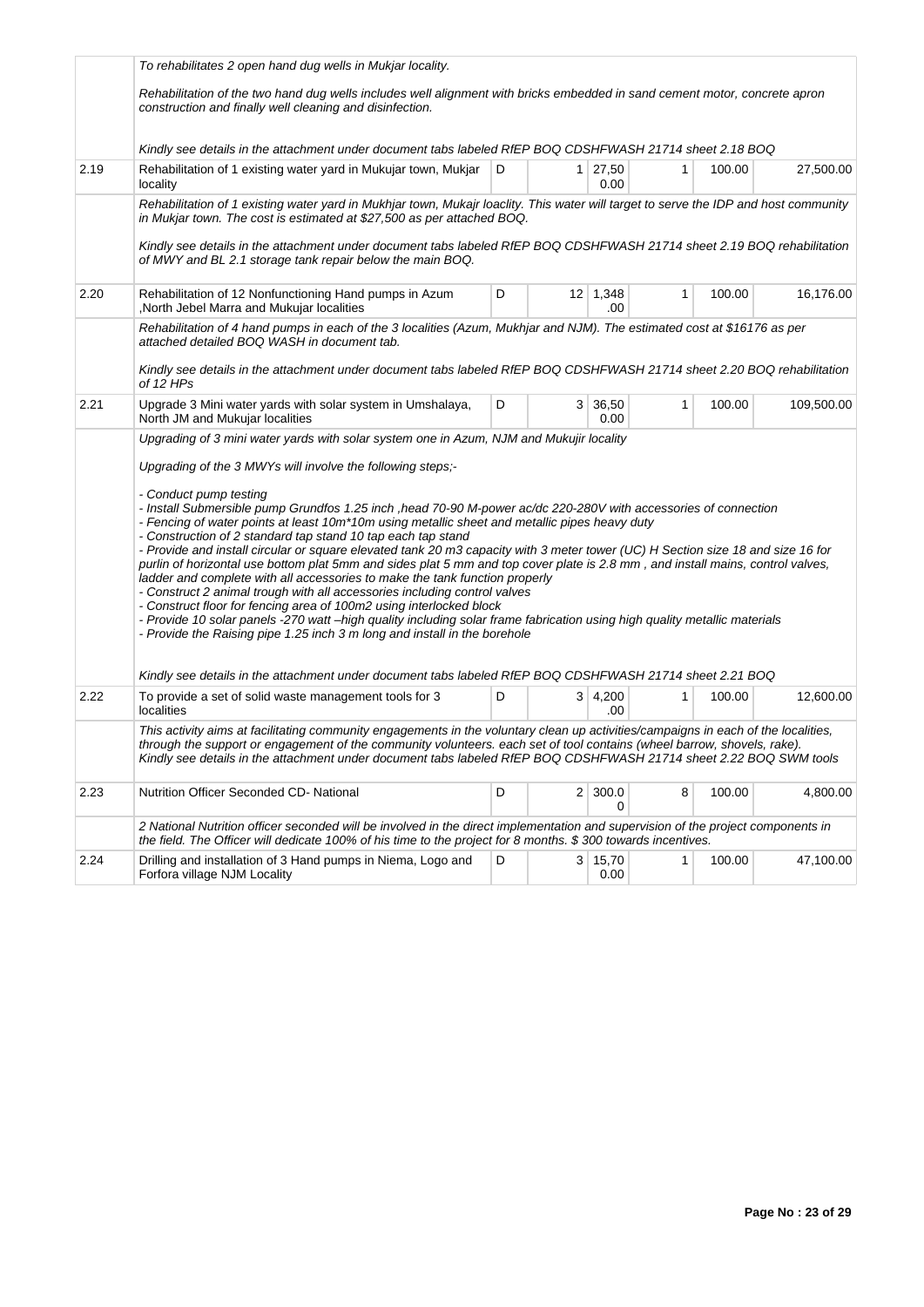|              | 3 Hand pumps will be drilled and installed in Niema, Forfora, Logo village NJM Locality. The details will include;<br>1. Drilling with diameter 4.5 inch from (50 – 60) m depth according to the geophysical survey and investigation site.<br>2. Conduct pumping test<br>3. Provide and install well conductor Indian mark 5 inch diameter<br>4. Provide and install plain casing pvc pipe 4 inches, 10 bar minimum (Indian or UAE) type.<br>5. Provide and install pvc screen pipe 4 inches 10bar minimum (Indian or UAE) type according to the lithology<br>6. Provide and place Sanitary insulation.<br>7. Well development including installation and dismounting equipment.<br>8. Pumping Test step test and constant discharge test including installation, removal of test pumping equipment, water level<br>observations and draw down measurements.<br>9. Water quality sampling including delivery to laboratory within 24 hrs of sampling.<br>10. Supply material, build concreate basin of 1.5*1.0 m and 0.5 m height with concrete channel for water drainage of 4 m length<br>from HP apron as shown in the drawing, and instructed by the engineer.<br>11. Supply and install hand pump Indian type mark 2 with all accessories required.<br>12. Supply and lay plain concrete for HP apron 1.7 m diameter 15cm thick connected with channel of 20cm net and 4m length<br>and 20cm sides height from the apron and making small basin for Drainage of excess water animal trough, reinforced concrete<br>mixing in 1:2:4 (cement /sand /gravel) as per drawing and specification<br>Kindly see details in the attachment under document tabs labeled RfEP BOQ CDSHFWASH 21714 sheet 2.24 BOQ Drilling &<br>Installation |   |   |                       |              |        |            |  |  |
|--------------|-----------------------------------------------------------------------------------------------------------------------------------------------------------------------------------------------------------------------------------------------------------------------------------------------------------------------------------------------------------------------------------------------------------------------------------------------------------------------------------------------------------------------------------------------------------------------------------------------------------------------------------------------------------------------------------------------------------------------------------------------------------------------------------------------------------------------------------------------------------------------------------------------------------------------------------------------------------------------------------------------------------------------------------------------------------------------------------------------------------------------------------------------------------------------------------------------------------------------------------------------------------------------------------------------------------------------------------------------------------------------------------------------------------------------------------------------------------------------------------------------------------------------------------------------------------------------------------------------------------------------------------------------------------------------------------------------------------------------------------------|---|---|-----------------------|--------------|--------|------------|--|--|
| 2.25         | Fabrication of 30 cubic meter elevated Storage tank in Giemiza   D<br>village -NJM locality                                                                                                                                                                                                                                                                                                                                                                                                                                                                                                                                                                                                                                                                                                                                                                                                                                                                                                                                                                                                                                                                                                                                                                                                                                                                                                                                                                                                                                                                                                                                                                                                                                             |   |   | 1 17,41<br>0.00       | 1            | 100.00 | 17,410.00  |  |  |
|              | WR targets to increase water storage to ensure more access to clean water in Giemiza area through fabrication of 30 cubic meter<br>elevated water storage tank. The components includes;<br>1. Pipe fitting and connections<br>2. Metallic sheet for tank fabrication<br>3. Fabrication of tower including foundation and local materials<br>4. Transportation of materials<br>5. Labor cost for fabrication of tank, tower and construction of foundation<br>Kindly see details in the attachment under document tabs labeled RfEP BOQ CDSHFWASH 21714 sheet 2.25 Giemeza storage<br>tank                                                                                                                                                                                                                                                                                                                                                                                                                                                                                                                                                                                                                                                                                                                                                                                                                                                                                                                                                                                                                                                                                                                                              |   |   |                       |              |        |            |  |  |
| 2.26         | Train 25 persons (project staff including suppliers/sub-<br>contractors etc) in PSEA                                                                                                                                                                                                                                                                                                                                                                                                                                                                                                                                                                                                                                                                                                                                                                                                                                                                                                                                                                                                                                                                                                                                                                                                                                                                                                                                                                                                                                                                                                                                                                                                                                                    | D |   | $1 \mid 1,950$<br>.00 | $\mathbf{1}$ | 100.00 | 1,950.00   |  |  |
|              | Train 25 persons (project staff including suppliers/sub-contractors etc) in PSEA. Training shall be bolstered by at least 30 PSEA<br>awareness campaigns at community level. To ensure effective reporting, WR will put in place PSEA reporting mechanisms using<br>a hotline number while ensuring confidentiality. The cost details are attached in BOQ file - RfEP BOQ CDSHF Nutrition 21714<br>sheet 2.26 BOQ.                                                                                                                                                                                                                                                                                                                                                                                                                                                                                                                                                                                                                                                                                                                                                                                                                                                                                                                                                                                                                                                                                                                                                                                                                                                                                                                      |   |   |                       |              |        |            |  |  |
| 2.27         | Referral undernourished children with medical complication to<br>SC                                                                                                                                                                                                                                                                                                                                                                                                                                                                                                                                                                                                                                                                                                                                                                                                                                                                                                                                                                                                                                                                                                                                                                                                                                                                                                                                                                                                                                                                                                                                                                                                                                                                     | D |   | $1 \ 6,900$<br>.00    | 1            | 100.00 | 6,900.00   |  |  |
|              | An estimated 429 children with SAM and associated medical complications will be referred to SC for specialized care. Vehicle will<br>be rented to support this activity.                                                                                                                                                                                                                                                                                                                                                                                                                                                                                                                                                                                                                                                                                                                                                                                                                                                                                                                                                                                                                                                                                                                                                                                                                                                                                                                                                                                                                                                                                                                                                                |   |   |                       |              |        |            |  |  |
|              | The cost details are attached in BOQ file - RfEP BOQ CDSHF Nutrition 21714 sheet 2.27 BOQ.<br><b>Section Total</b>                                                                                                                                                                                                                                                                                                                                                                                                                                                                                                                                                                                                                                                                                                                                                                                                                                                                                                                                                                                                                                                                                                                                                                                                                                                                                                                                                                                                                                                                                                                                                                                                                      |   |   |                       |              |        | 499,053.00 |  |  |
| 3. Equipment |                                                                                                                                                                                                                                                                                                                                                                                                                                                                                                                                                                                                                                                                                                                                                                                                                                                                                                                                                                                                                                                                                                                                                                                                                                                                                                                                                                                                                                                                                                                                                                                                                                                                                                                                         |   |   |                       |              |        |            |  |  |
| 3.1          | 2 laptops                                                                                                                                                                                                                                                                                                                                                                                                                                                                                                                                                                                                                                                                                                                                                                                                                                                                                                                                                                                                                                                                                                                                                                                                                                                                                                                                                                                                                                                                                                                                                                                                                                                                                                                               | D |   | $2 \mid 1,000$<br>.00 | 1            | 100.00 | 2,000.00   |  |  |
|              | 1 for WASH and 1 for Nutrition                                                                                                                                                                                                                                                                                                                                                                                                                                                                                                                                                                                                                                                                                                                                                                                                                                                                                                                                                                                                                                                                                                                                                                                                                                                                                                                                                                                                                                                                                                                                                                                                                                                                                                          |   |   |                       |              |        |            |  |  |
|              | <b>Section Total</b>                                                                                                                                                                                                                                                                                                                                                                                                                                                                                                                                                                                                                                                                                                                                                                                                                                                                                                                                                                                                                                                                                                                                                                                                                                                                                                                                                                                                                                                                                                                                                                                                                                                                                                                    |   |   |                       |              |        | 2,000.00   |  |  |
|              | <b>4. Contractual Services</b>                                                                                                                                                                                                                                                                                                                                                                                                                                                                                                                                                                                                                                                                                                                                                                                                                                                                                                                                                                                                                                                                                                                                                                                                                                                                                                                                                                                                                                                                                                                                                                                                                                                                                                          |   |   |                       |              |        |            |  |  |
| 4.1          | Project Vehicle                                                                                                                                                                                                                                                                                                                                                                                                                                                                                                                                                                                                                                                                                                                                                                                                                                                                                                                                                                                                                                                                                                                                                                                                                                                                                                                                                                                                                                                                                                                                                                                                                                                                                                                         | D | 3 | 200.0<br>0            | 8            | 100.00 | 4,800.00   |  |  |
|              | Two vehicles will be hired in the field to support in the implementation of the activities in the field. 100% of the vehicle costs will be<br>charged to SHF project. The unit cost is estimated using the previous experience in the locations.<br>The cost is estimated at \$200*3 sites *8 months = $$4,800.00$                                                                                                                                                                                                                                                                                                                                                                                                                                                                                                                                                                                                                                                                                                                                                                                                                                                                                                                                                                                                                                                                                                                                                                                                                                                                                                                                                                                                                      |   |   |                       |              |        |            |  |  |
| 4.2          | Hire Truck to transport project supplies and materials                                                                                                                                                                                                                                                                                                                                                                                                                                                                                                                                                                                                                                                                                                                                                                                                                                                                                                                                                                                                                                                                                                                                                                                                                                                                                                                                                                                                                                                                                                                                                                                                                                                                                  | D |   | 3 765.0<br>0          | 7            | 100.00 | 16,065.00  |  |  |
|              | Truck will transport project supplies and materials to the field sites `at least 3 trip per month, will be cover 100% by SHF, the cost<br>is estimated at $$765 * 3$ trips * 7 months= $$16065.00$                                                                                                                                                                                                                                                                                                                                                                                                                                                                                                                                                                                                                                                                                                                                                                                                                                                                                                                                                                                                                                                                                                                                                                                                                                                                                                                                                                                                                                                                                                                                      |   |   |                       |              |        |            |  |  |
|              | <b>Section Total</b>                                                                                                                                                                                                                                                                                                                                                                                                                                                                                                                                                                                                                                                                                                                                                                                                                                                                                                                                                                                                                                                                                                                                                                                                                                                                                                                                                                                                                                                                                                                                                                                                                                                                                                                    |   |   |                       |              |        | 20,865.00  |  |  |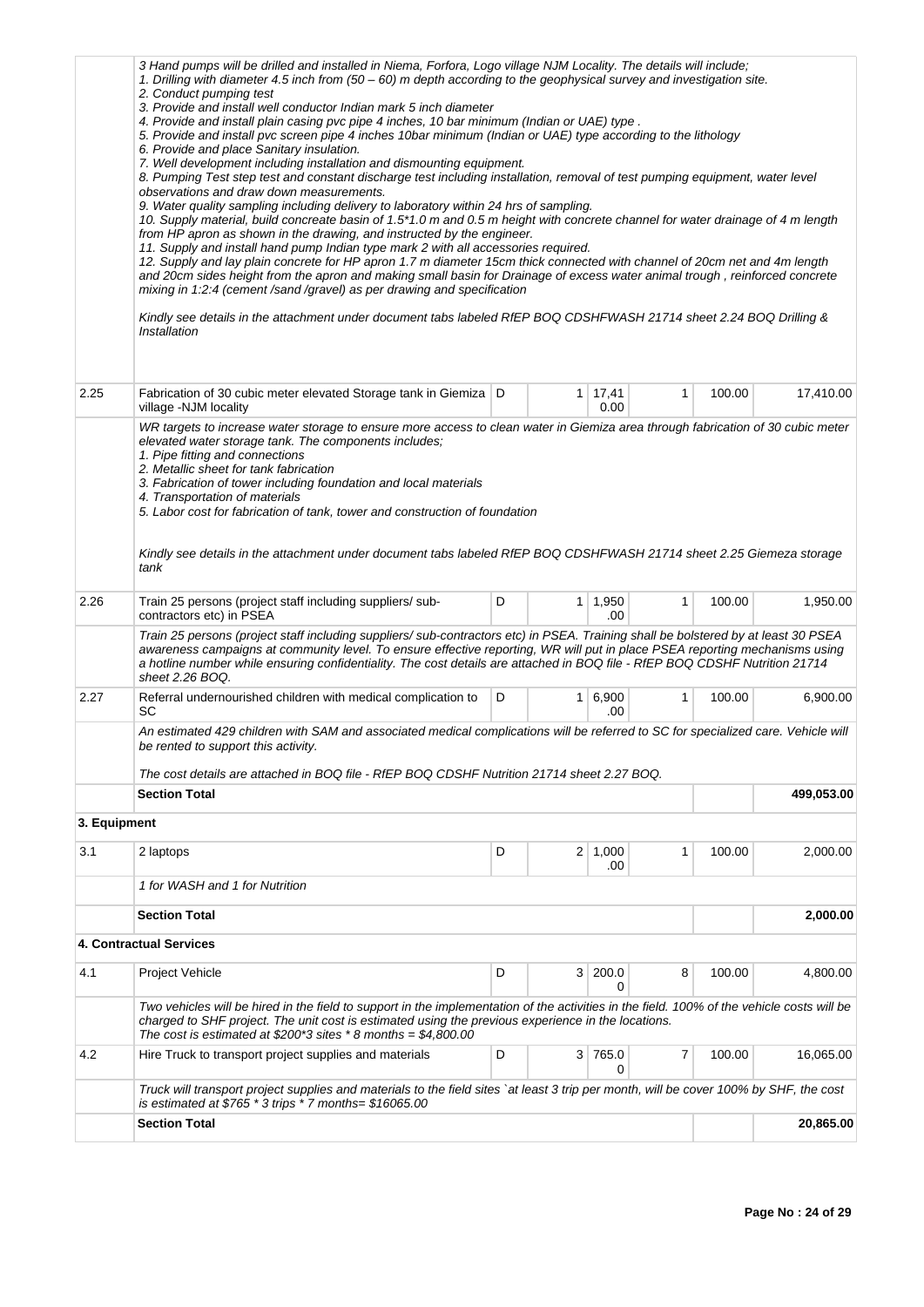| 5. Travel |                                                                                                                                                                                                                                                                                                                                             |   |                |               |    |        |           |  |
|-----------|---------------------------------------------------------------------------------------------------------------------------------------------------------------------------------------------------------------------------------------------------------------------------------------------------------------------------------------------|---|----------------|---------------|----|--------|-----------|--|
| 5.1       | DSA for field staff                                                                                                                                                                                                                                                                                                                         | D |                | 5 15.00       | 90 | 100.00 | 6,750.00  |  |
|           | It is the policy of World Relief to cater for staff food and each staff is paid perdiem of USD 15 per day for the days they are in the<br>field location. It is estimated that 5 staff will be in the field for 90 days. the project will pay 100% of the DSA costs .for activity<br>related programming. This is for National staff in CD. |   |                |               |    |        |           |  |
|           | cost is estimated at $$15 * 5$ staff * 90days *100%= \$6,750.00                                                                                                                                                                                                                                                                             |   |                |               |    |        |           |  |
| 5.2       | In country flights                                                                                                                                                                                                                                                                                                                          | D |                | 6 200.0<br>0  | 8  | 100.00 | 9,600.00  |  |
|           | Six project staff are estimated to fly to the project sites on monthly basis. The costs per round trip is USD 200. the costs is per the<br>current UNHAS flight costs to the deep field location (Bendisi, and Nertiti) from Zalingi                                                                                                        |   |                |               |    |        |           |  |
|           | Hence the total cost of $$200*6$ staff* 8 months = \$9,600<br><b>Section Total</b>                                                                                                                                                                                                                                                          |   |                |               |    |        | 16,350.00 |  |
|           |                                                                                                                                                                                                                                                                                                                                             |   |                |               |    |        |           |  |
|           | 6. Transfers and Grants to Counterparts                                                                                                                                                                                                                                                                                                     |   |                |               |    |        |           |  |
| 6.1       | N/A                                                                                                                                                                                                                                                                                                                                         |   | 0              | 0.00          | 0  | 0.00   | 0.00      |  |
|           |                                                                                                                                                                                                                                                                                                                                             |   |                |               |    |        |           |  |
|           | <b>Section Total</b>                                                                                                                                                                                                                                                                                                                        |   |                |               |    |        | 0.00      |  |
|           | 7. General Operating and Other Direct Costs                                                                                                                                                                                                                                                                                                 |   |                |               |    |        |           |  |
| 7.1       | Office Rent & Guest House (Khartoum, Zalingie, Bendsi Azum   S<br>and Jabal Marra)                                                                                                                                                                                                                                                          |   | 1 <sup>1</sup> | 9,950<br>.00. | 8  | 10.00  | 7,960.00  |  |
|           | The project will contribute 10% of the office rent Zelingea office and Khartoum.                                                                                                                                                                                                                                                            |   |                |               |    |        |           |  |
|           | The cost estimate is based on lease agreements;<br>1. Khartoum Office & Guest house \$6000<br>2. Zalingie Office \$ 2350<br>3. Bendisi Office \$200<br>4. Azum Rent = $$200$                                                                                                                                                                |   |                |               |    |        |           |  |
|           | 5. Jabal Marra Rent = $$1200$                                                                                                                                                                                                                                                                                                               |   |                |               |    |        |           |  |
|           | Total = $9,950$ per month.                                                                                                                                                                                                                                                                                                                  |   |                |               |    |        |           |  |
|           | Budget line cost is;                                                                                                                                                                                                                                                                                                                        |   |                |               |    |        |           |  |
|           | \$9950*8months*10%=\$7960.                                                                                                                                                                                                                                                                                                                  |   |                |               |    |        |           |  |
|           |                                                                                                                                                                                                                                                                                                                                             |   |                |               |    |        |           |  |
|           |                                                                                                                                                                                                                                                                                                                                             |   |                |               |    |        |           |  |
| 7.2       | Communication costs for Khartoum, Zalingie, Bendsi, Azum<br>and Jabal Marra offices                                                                                                                                                                                                                                                         | S | 1 <sup>1</sup> | 2,150<br>.00  | 8  | 10.00  | 1,720.00  |  |
|           | Communication costs will include telephone costs, internet and satellite phone cards for all the four offices, Khartoum, Rokero,<br>and Zalingie, Azum. The unit costs as been estimated using our past expenditures. SHF project will contribute 10% while 90% will<br>be contributed by other projects.                                   |   |                |               |    |        |           |  |
|           | - Zalingie visat cost is 300 USD per month                                                                                                                                                                                                                                                                                                  |   |                |               |    |        |           |  |
|           | - Bendisi visat cost is 200 USD per month                                                                                                                                                                                                                                                                                                   |   |                |               |    |        |           |  |
|           | - Khartoum internet cost is 650 USD per month                                                                                                                                                                                                                                                                                               |   |                |               |    |        |           |  |
|           | - Jabal maara Internet cost is 200 per Month                                                                                                                                                                                                                                                                                                |   |                |               |    |        |           |  |
|           | - Khartoum and Zalingie (CD) telephone cost: \$200 x 5 Offices =800                                                                                                                                                                                                                                                                         |   |                |               |    |        |           |  |
|           | Average monthly cost of communication is $=$ 300+200+650+200+800=2150 $*$ 10% $*$ 8 Months                                                                                                                                                                                                                                                  |   |                |               |    |        |           |  |
|           | $=1,720$                                                                                                                                                                                                                                                                                                                                    |   |                |               |    |        |           |  |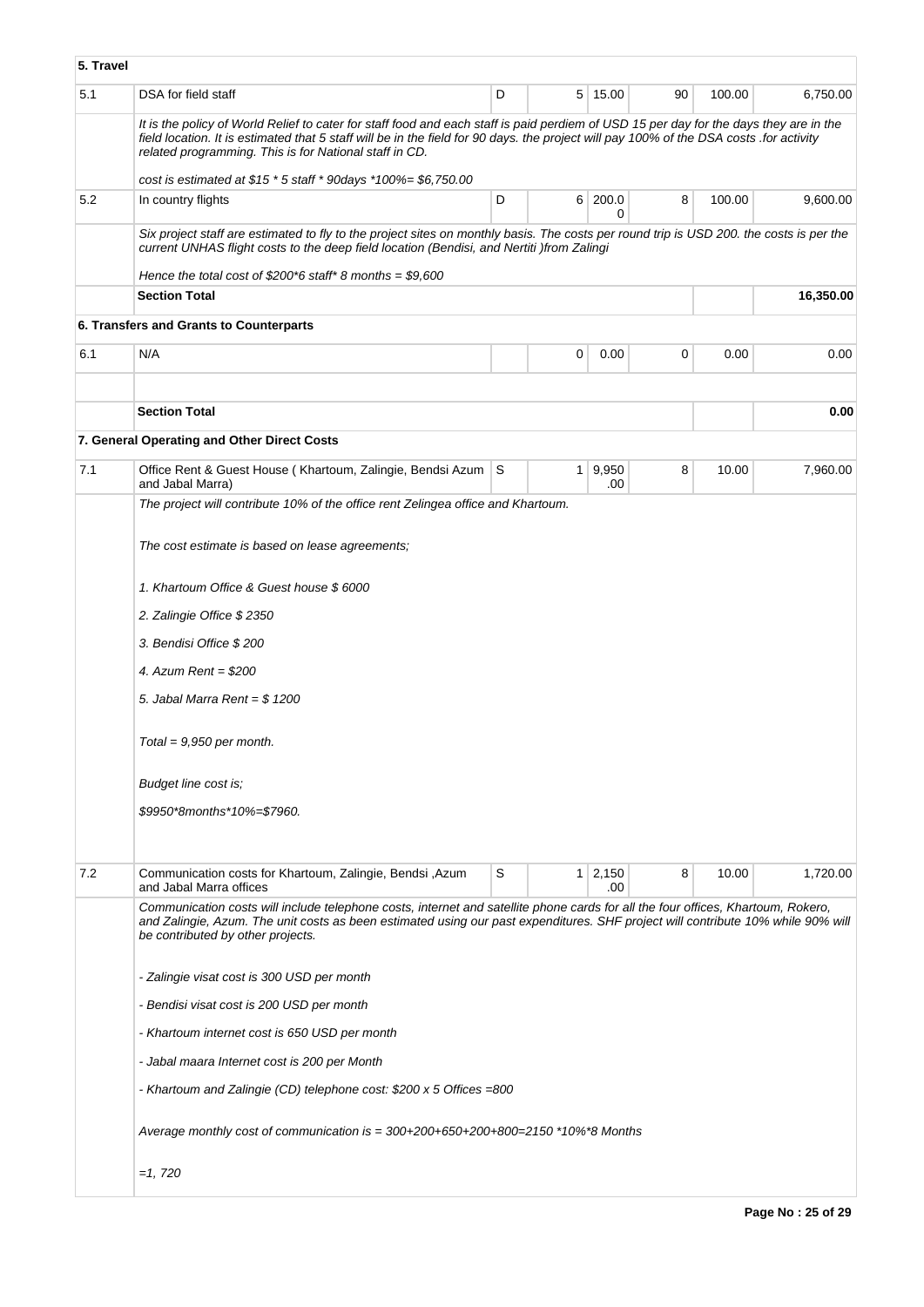| 7.3 | Office stationery for Khartoum, Zalingie, Bendsi , Azum and<br>Jabal Marra offices                                                                                                                                                                                                                      | S |                 | 5 400.0<br>0 | 8 | 10.00  | 1,600.00 |  |  |
|-----|---------------------------------------------------------------------------------------------------------------------------------------------------------------------------------------------------------------------------------------------------------------------------------------------------------|---|-----------------|--------------|---|--------|----------|--|--|
|     | Office stationery include purchase of Printing paper, Tonners for copies and printers, pens box files, note books . The Unit costs<br>has been estimated using previous costs incurred in our offices. SHF will contribute 10% and 90% will be contributed by other<br>donors.                          |   |                 |              |   |        |          |  |  |
|     | =Printing papers @\$150+Tonners @\$150+boxfiles @\$50+pens @25+notebooks @\$25+                                                                                                                                                                                                                         |   |                 |              |   |        |          |  |  |
|     | $(5 \text{ offices} \times \$400 \times 8 \text{ months} \times 10\% = \$1600.00)$                                                                                                                                                                                                                      |   |                 |              |   |        |          |  |  |
| 7.4 | Maintenance & Fuel of the Generator for Khartoum, Zalingie,<br>Bendsi, Azum and Jabal Marra offices                                                                                                                                                                                                     | S | $\vert 4 \vert$ | 560.0<br>0   | 8 | 10.00  | 1,792.00 |  |  |
|     | The project will contribute to the maintenance of the four generator, The maintenance costs include Monthly services and<br>purchase of spare parts like oil filters and air filters.                                                                                                                   |   |                 |              |   |        |          |  |  |
|     | The unit costs for generator maintenance is approximated at \$560 per month per office (4 Offices x \$560 x 8 months x 10% = \$<br>1792 USD                                                                                                                                                             |   |                 |              |   |        |          |  |  |
|     |                                                                                                                                                                                                                                                                                                         |   |                 |              |   |        |          |  |  |
| 7.5 | <b>Bank Charges</b>                                                                                                                                                                                                                                                                                     | S | 1 <sup>1</sup>  | 50.00        | 8 | 100.00 | 400.00   |  |  |
|     | The bank charges will include cost for transferring funds from Khartoum office to field offices in Zalingie. The unit costs has been<br>estimated using our past experience. SHF project will contribute 100% of the bank charges relating to SHF costs.                                                |   |                 |              |   |        |          |  |  |
|     | 8 Months x \$50 x 1 Office x 100%= \$ 400                                                                                                                                                                                                                                                               |   |                 |              |   |        |          |  |  |
| 7.6 | Office Utility for Zalinge and Khartoum                                                                                                                                                                                                                                                                 | S |                 | 2 700.0<br>0 | 8 | 10.00  | 1,120.00 |  |  |
|     | The project will contribute 10% of the monthly utility costs for Khartoum, and Geneina offices and guest house, the utility cost<br>cover costs related to electricity, water, tea items and garbage fee.                                                                                               |   |                 |              |   |        |          |  |  |
|     | The unit costs of USD 700 Per office include Electricity costs for USD 350 per month, Water costs for USD 150 Per month, Tea<br>Items and cleaning items for USD 150 and Garbage collection for USD 50 Per month. The Unit costs has been estimated using<br>costs incurred by WR in the previous year. |   |                 |              |   |        |          |  |  |
|     | The project will contribute 10% of the total costs for each office = 700+. (2 Offices x \$700 X 8 months x 10%= USD 1120                                                                                                                                                                                |   |                 |              |   |        |          |  |  |
|     |                                                                                                                                                                                                                                                                                                         |   |                 |              |   |        |          |  |  |
| 7.7 | Office furniture - Mukjar                                                                                                                                                                                                                                                                               | S | 1               | 1,500<br>.00 | 1 | 100.00 | 1,500.00 |  |  |
|     | this project will buy Furnitures to facilitate project implementation in Mukujar, and Azm localities (New offices). Furnitures are<br>comprising chair, printer, tables and other items                                                                                                                 |   |                 |              |   |        |          |  |  |
| 7.8 | Motor Vehicle running costs used for Logistics                                                                                                                                                                                                                                                          | S |                 | 2 500.0<br>0 | 8 | 10.00  | 800.00   |  |  |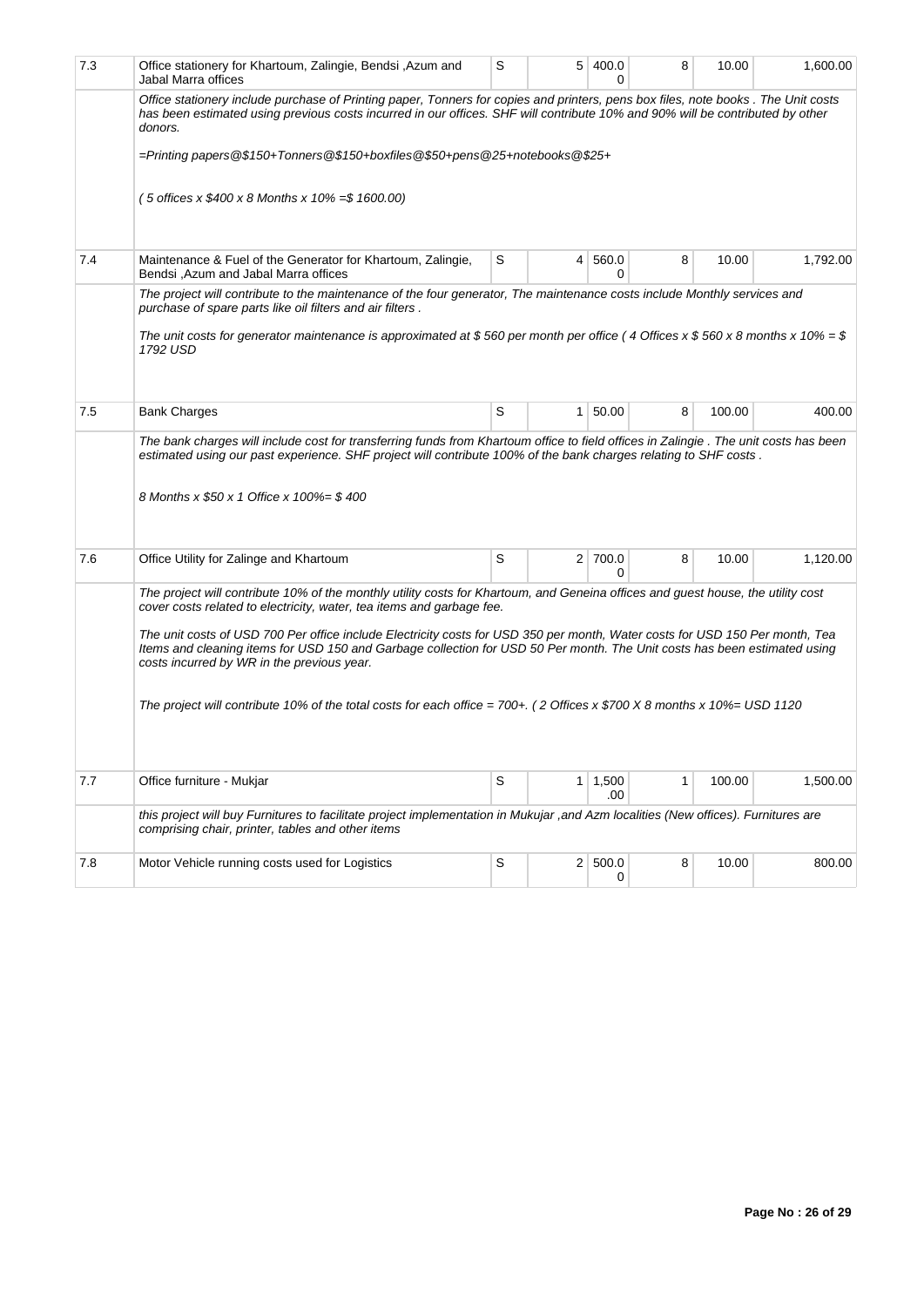The project will contribute 10% towards the logistics vehicles in Khartoum and Zalinge office. The unit costs of USD 500 is an average of amount spent on running office logistics vehicles in Khartoum and Geneina Office . The unit cost has been estimated based on WR past experience. .

The unit costs consist of fuel and lubricants purchase for WR owned vehicle in Khartoum at USD 500 per month, and purchase of fuel and lubricants at Zalinge office at USD 500 per month.

2 offices  $x$  500 USD per month  $x$  8 months  $x$  10% = 800 USD

| <b>Section Total</b>    |          | 16,892.00  |  |
|-------------------------|----------|------------|--|
| <b>SubTotal</b>         | 1,743.00 | 653,180.40 |  |
| <b>Direct</b>           |          | 587,074.00 |  |
| Support                 |          |            |  |
| <b>PSC Cost</b>         |          |            |  |
| <b>PSC Cost Percent</b> |          | 7.00       |  |
| <b>PSC Amount</b>       |          |            |  |
| <b>Total Cost</b>       |          | 698,903.03 |  |

# **Project Locations**

| <b>Location</b>       | <b>Estimated</b><br>percentage<br>of budget<br>for each<br><b>location</b> | <b>Estimated number of beneficiaries</b><br>for each location |                              |   |   | <b>Activity Name</b>                                                                                                                                                                                                                                                                                                                                                                                                                                                                                                                                                                                                                                                                                                                                                                                                                                                                                                                                                                                                                                                                                                                                                                                                                                               |
|-----------------------|----------------------------------------------------------------------------|---------------------------------------------------------------|------------------------------|---|---|--------------------------------------------------------------------------------------------------------------------------------------------------------------------------------------------------------------------------------------------------------------------------------------------------------------------------------------------------------------------------------------------------------------------------------------------------------------------------------------------------------------------------------------------------------------------------------------------------------------------------------------------------------------------------------------------------------------------------------------------------------------------------------------------------------------------------------------------------------------------------------------------------------------------------------------------------------------------------------------------------------------------------------------------------------------------------------------------------------------------------------------------------------------------------------------------------------------------------------------------------------------------|
|                       |                                                                            | <b>Men</b>                                                    | Women   Boys   Girls   Total |   |   |                                                                                                                                                                                                                                                                                                                                                                                                                                                                                                                                                                                                                                                                                                                                                                                                                                                                                                                                                                                                                                                                                                                                                                                                                                                                    |
| Central Darfur > Azum | 33.30000                                                                   | 0                                                             | 0                            | 0 | 0 | N: Activity 1.1.1: Establish mother support group<br>for promotion of I<br>N: Activity 1.1.2: Conduct training for nutrition<br>workers, community<br>N: Activity 1.1.3: Provide monthly running cost for<br>4 nutrition cent<br>N: Activity 1.2.1: Provision of CMAM services for<br>SAM and MAM cases<br>N: Activity 1.2.2: Train 40 nutrition volunteers &<br>20 lead MSGs on M<br>N: Activity 1.2.3: Conduct mass MUAC screening<br>twice a year for chil<br>N: Activity 1.2.4: - Admit children under five and<br>pregnant and lact<br>N: Activity 1.2.5: Train 20 nutrition assistants and<br>OTP nurses on b<br>WASH: Activity 1.1.1: Upgrading of 3 mini water<br>yards with solar system<br>WASH: Activity 1.1.2: To rehabilitate 1 Mini<br>existing Mini Water Yard t<br>WASH: Activity 1.1.3: To rehabilitates 2 open<br>hand dug wells in Mukjar<br>WASH: Activity 1.1.4: To rehabilitate 12 hand<br>pumps 4 in Azum, 4 in Muk<br>WASH: Activity 1.1.5: Training of 60 Water Users<br>Management committee m<br>WASH: Activity 1.1.6: Training of 30 Water<br>committee members on water q<br>WASH: Activity 1.2.1: Support women and girls<br>with soap for hygiene and<br>WASH: Activity 1.2.2: Support solid waste<br>management at villages in Azu |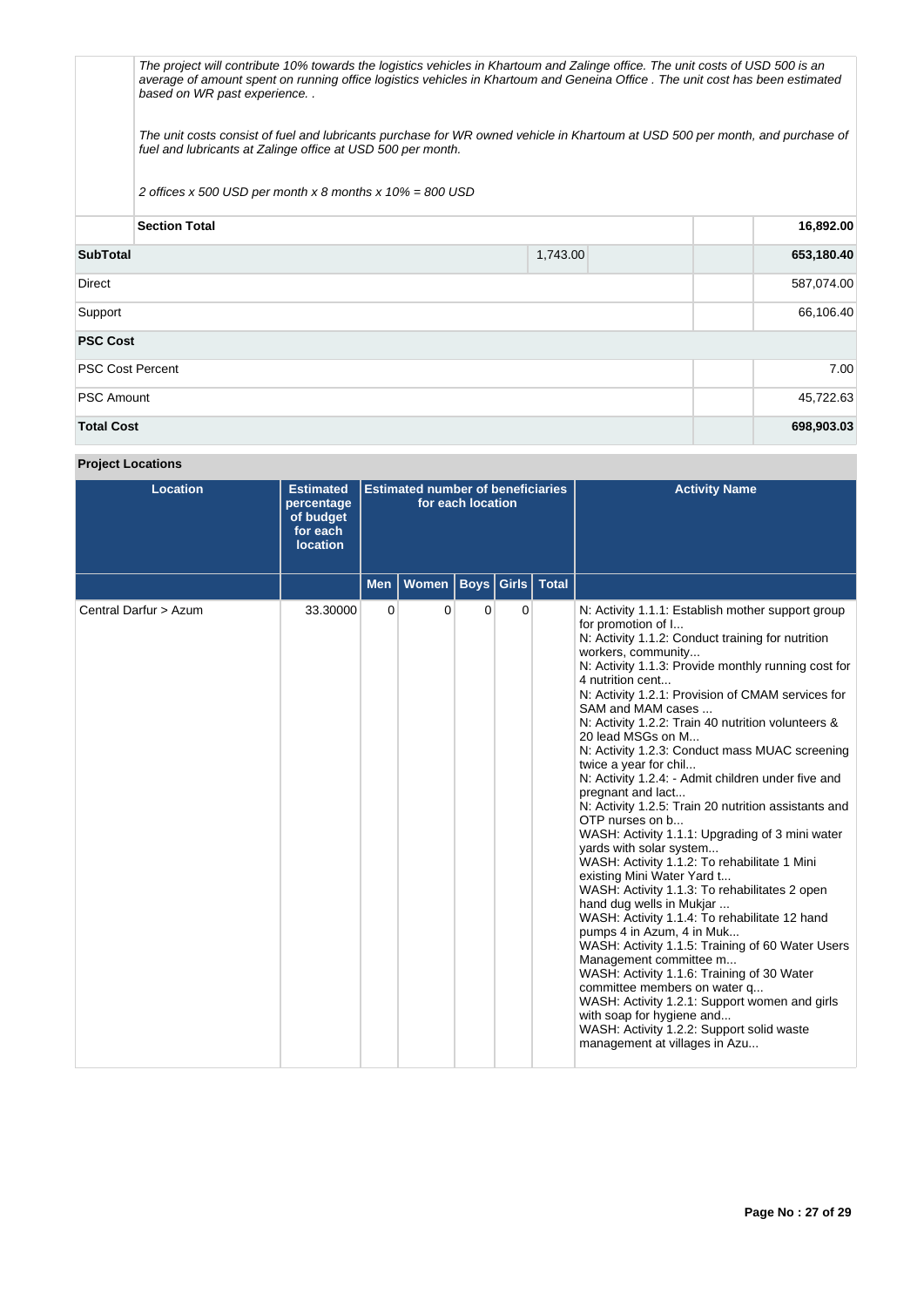| Central Darfur > Mukjar                        | 33.30000 | 0 | $\mathbf 0$ | $\mathbf{0}$ | $\mathbf 0$ | N: Activity 1.1.1: Establish mother support group<br>for promotion of I<br>N: Activity 1.1.2: Conduct training for nutrition<br>workers, community<br>N: Activity 1.1.3: Provide monthly running cost for<br>4 nutrition cent<br>N: Activity 1.2.1: Provision of CMAM services for<br>SAM and MAM cases<br>N: Activity 1.2.2: Train 40 nutrition volunteers &<br>20 lead MSGs on M<br>N: Activity 1.2.3: Conduct mass MUAC screening<br>twice a year for chil<br>N: Activity 1.2.4: - Admit children under five and<br>pregnant and lact<br>N: Activity 1.2.5: Train 20 nutrition assistants and<br>OTP nurses on b<br>WASH: Activity 1.1.1: Upgrading of 3 mini water<br>yards with solar system<br>WASH: Activity 1.1.2: To rehabilitate 1 Mini<br>existing Mini Water Yard t<br>WASH: Activity 1.1.3: To rehabilitates 2 open<br>hand dug wells in Mukjar<br>WASH: Activity 1.1.4: To rehabilitate 12 hand<br>pumps 4 in Azum, 4 in Muk<br>WASH: Activity 1.1.5: Training of 60 Water Users<br>Management committee m<br>WASH: Activity 1.1.6: Training of 30 Water<br>committee members on water q<br>WASH: Activity 1.2.1: Support women and girls<br>with soap for hygiene and<br>WASH: Activity 1.2.2: Support solid waste<br>management at villages in Azu |
|------------------------------------------------|----------|---|-------------|--------------|-------------|--------------------------------------------------------------------------------------------------------------------------------------------------------------------------------------------------------------------------------------------------------------------------------------------------------------------------------------------------------------------------------------------------------------------------------------------------------------------------------------------------------------------------------------------------------------------------------------------------------------------------------------------------------------------------------------------------------------------------------------------------------------------------------------------------------------------------------------------------------------------------------------------------------------------------------------------------------------------------------------------------------------------------------------------------------------------------------------------------------------------------------------------------------------------------------------------------------------------------------------------------------------------|
| Central Darfur > Rokoro (North<br>Jebel Marra) | 33.40000 | 0 | 0           | 0            | 0           | N: Activity 1.1.1: Establish mother support group<br>for promotion of I<br>N: Activity 1.1.2: Conduct training for nutrition<br>workers, community<br>N: Activity 1.1.3: Provide monthly running cost for<br>4 nutrition cent<br>N: Activity 1.2.1: Provision of CMAM services for<br>SAM and MAM cases<br>N: Activity 1.2.2: Train 40 nutrition volunteers &<br>20 lead MSGs on M<br>N: Activity 1.2.3: Conduct mass MUAC screening<br>twice a year for chil<br>N: Activity 1.2.4: - Admit children under five and<br>pregnant and lact<br>N: Activity 1.2.5: Train 20 nutrition assistants and<br>OTP nurses on b<br>WASH: Activity 1.1.1: Upgrading of 3 mini water<br>yards with solar system<br>WASH: Activity 1.1.2: To rehabilitate 1 Mini<br>existing Mini Water Yard t<br>WASH: Activity 1.1.3: To rehabilitates 2 open<br>hand dug wells in Mukjar<br>WASH: Activity 1.1.4: To rehabilitate 12 hand<br>pumps 4 in Azum, 4 in Muk<br>WASH: Activity 1.1.5: Training of 60 Water Users<br>Management committee m<br>WASH: Activity 1.1.6: Training of 30 Water<br>committee members on water q<br>WASH: Activity 1.2.1: Support women and girls<br>with soap for hygiene and<br>WASH: Activity 1.2.2: Support solid waste<br>management at villages in Azu |

**Documents**

| <b>Category Name</b>                | Document Description                             |
|-------------------------------------|--------------------------------------------------|
| <b>Project Supporting Documents</b> | 2022_Fasi_IA mission report_19 January 2022.docx |
| <b>Project Supporting Documents</b> | <b>Deleted</b>                                   |
| <b>Project Supporting Documents</b> | Deleted                                          |
| <b>Budget Documents</b>             | <b>Deleted</b>                                   |